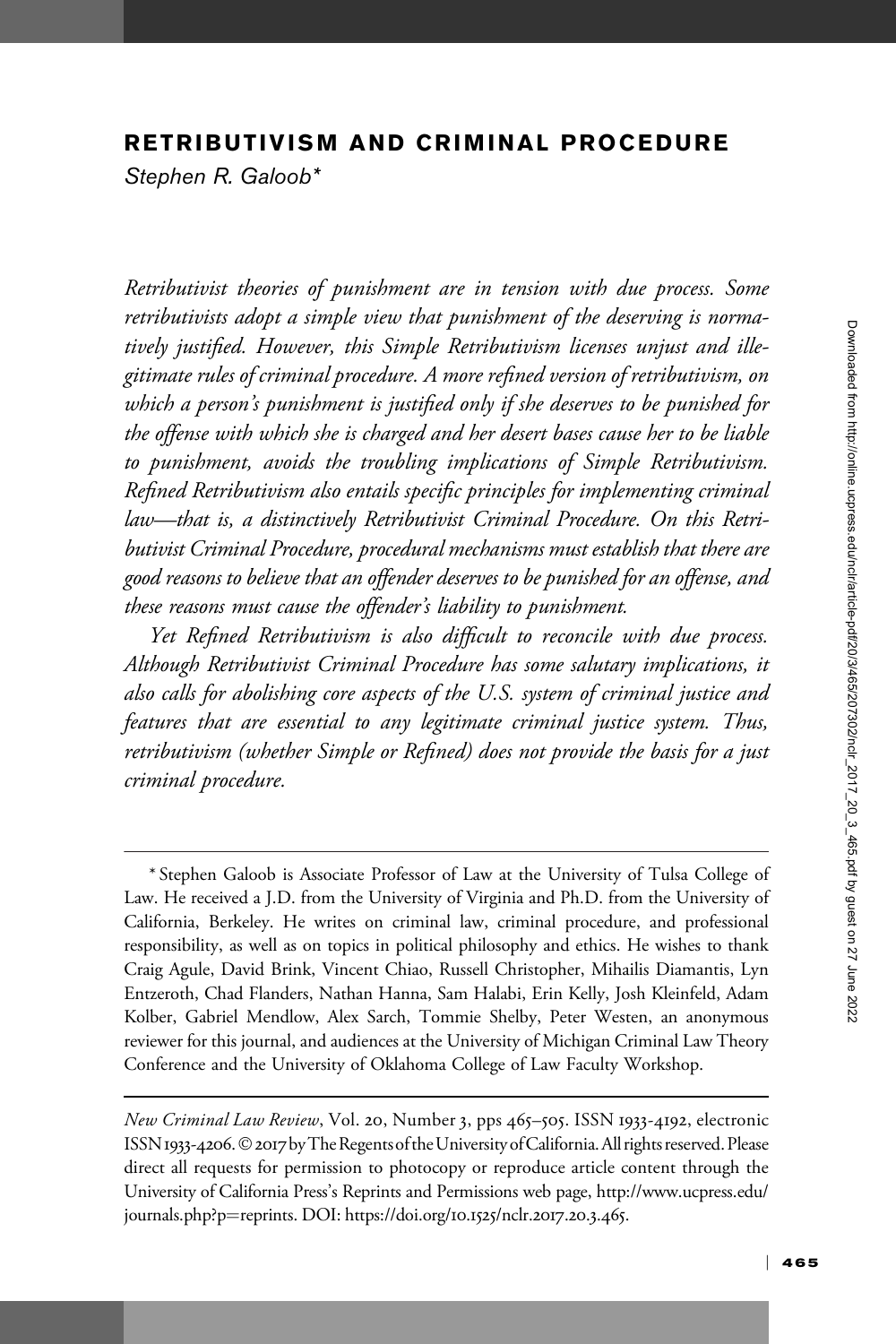Keywords: retributivism, criminal procedure, punishment, due process

#### INTRODUCTION

Retributivism is the view that criminal punishment is justified in large part (and perhaps entirely) by an offender's deserving to be punished. Retributivism is almost certainly the most prominent and influential contemporary theory of punishment. Yet this view is controversial, particularly regarding questions about desert. Retributivists disagree among themselves about the appropriate bases of desert<sup>1</sup> and what a criminal offender deserves.<sup>2</sup> Retributivists also disagree with punishment theorists of other stripes about whether criminal offenders can (or routinely do) deserve punishment or harsh treatment.<sup>3</sup>

Can retribution provide what H.L.A. Hart called the ''general justifying aim" of a system of punishment, $4$  as many retributivists contend?<sup>5</sup> Even if the abovementioned controversies about desert could all be resolved, other powerful challenges would remain. How should desert figure into the implementation of retributivism in the criminal justice system? The implementation of retributivism should, at a minimum, be compatible with due process values. If a criminal justice system animated by retributivist

3. Compare Michael Louis Corrado, Why Do We Resist Hard Incompatibilism? Thoughts on Freedom and Punishment, in THE FUTURE OF PUNISHMENT (Thomas Nadelhoffer ed., 2011); Chad Flanders, Can Retributivism Be Saved?, 2014 BYU L. REV. 309 (2014); Derk Pereboom, Free Will Skepticism and Criminal Punishment, in THE FUTURE OF PUNISH-MENT 49 (Thomas Nadelhoffer ed., 2013); John Kleinig, What Does Wrongdoing Deserve?, in RETRIBUTIVISM HAS A PAST. HAS IT A FUTURE 46–62 (Michael Tonry ed., 2011); Stephen Morse, Compatibilist Criminal Law, in THE FUTURE OF PUNISHMENT 107 (Thomas Nadelhoffer ed., 2013).

4. H.L.A. HART, PUNISHMENT AND RESPONSIBILITY: ESSAYS IN THE PHILOSOPHY OF LAW 9–10 (rev. ed., 2008).

5. See, e.g., John Finnis, Retribution: Punishment's Formative Aim, 44 AM. J. JURIS. 91  $(1999)$ .

<sup>1.</sup> See R.A. Duff, Choice, Character, and Criminal Liability, 12 LAW & PHIL. 345 (1993); Jeffrie G. Murphy, The State's Interest in Retribution, 5 J. CONTEMP. LEGAL ISSUES 283  $(1994).$ 

<sup>2.</sup> See Mitchell Berman, Two Kinds of Retributivism, in PHILOSOPHICAL FOUNDATIONS OF CRIMINAL LAW 433 (R.A. Duff & Stuart Green eds., 2011); Douglas Husak, What Do Criminals Deserve?, in LEGAL, MORAL, AND METAPHYSICAL TRUTHS: THE PHILOSOPHY OF MICHAEL S. MOORE 49 (Kimberly Kessler Ferzan & Stephen J. Morse eds., 2016).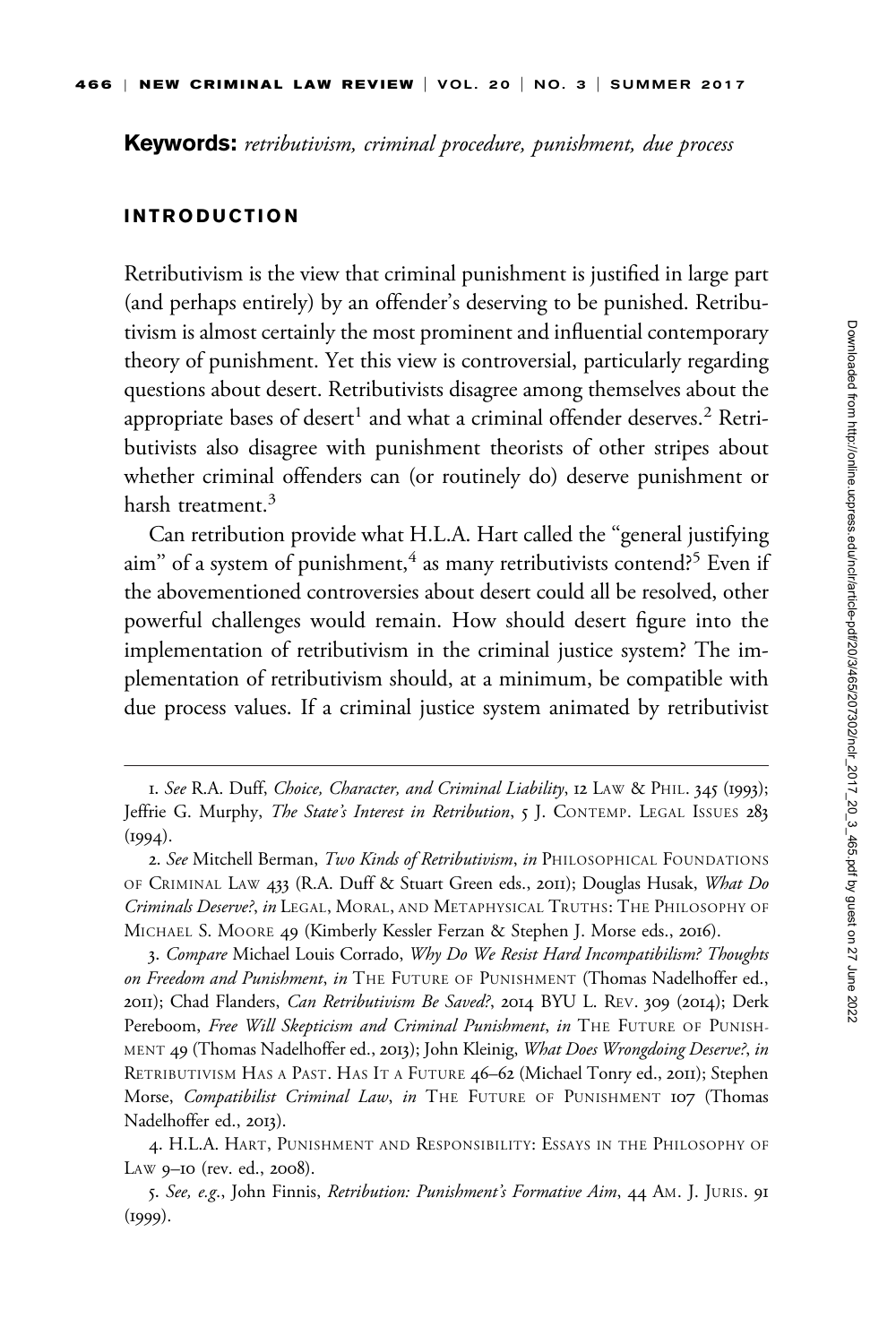principles would be unjust or illegitimate, then retribution cannot be the general aim of the criminal justice system.

Most punishment theorists (including many who write about retributivism) do not extensively analyze questions related to due process or criminal procedure.6 A retributivist might explain this neglect by contending that procedural questions are peripheral to the main theoretical ambition of establishing retribution as the general justifying aim of the penal system.<sup>7</sup> The punishment theorists who have addressed this issue have largely denied that retributivism's procedural implications present any distinctive or perplexing questions.<sup>8</sup>

The neglect of criminal procedure as a theoretical topic is mistaken, and any complacency of retributivists is unwarranted. When the significance of desert is properly understood, retributivism calls for specific principles of implementation. In other words, the best versions of retributivism seem to be committed to a distinctive position, Retributivist Criminal Procedure, according to which an infliction of punishment is just only if criminal justice institutions establish that there are good reasons for the adjudicator to believe that an offender deserves to be punished for a specific offense and these considerations actually cause the offender to be deemed liable to punishment.

<sup>6.</sup> Several prominent works of punishment theory provide counterexamples to this contention, including JOHN BRAITHWAITE & PHILIP PETTIT, NOT JUST DESERTS: A REPUBLICAN THEORY OF CRIMINAL JUSTICE (1990); Vincent Chiao, Discretion and Domination in Criminal Procedure: Reflections on Pettit, 15 POL. PHIL. & ECON. 92 (2016); Russell Christopher, Deterring Retributivism: The Injustice of Just Punishment, 96 NW. U. L. REV. 843 (2002); Donald Dripps, The Substance-Procedure Relationship in Criminal Law, in PHILOSOPHICAL FOUNDATIONS OF CRIMINAL LAW 409, 410 (R. Anthony Duff & Stuart Green eds., 2011); ANTONY DUFF ET AL., THE TRIAL ON TRIAL: TOWARDS A NORMATIVE THEORY OF THE CRIMINAL TRIAL 90 (2007); Paul Roberts, Groundwork for a Jurisprudence of Criminal Procedure, in PHILOSOPHICAL FOUNDATIONS OF CRIMINAL LAW 379, 380 (Antony Duff & Stuart Green eds., 2011); Alec Walen, Proof Beyond a Reasonable Doubt: A Balanced Retributive Account, 76 LA. L. REV. 355 (2015).

<sup>7.</sup> For example, Joel Feinberg (following Hart) distinguishes between the ''justifying aim of [the] whole system'' of criminal law rules and practices and the ''rules governing the system's operation," which (for liberal theories) must "at every level . . . be fair" but are not otherwise informed by the system's general aim. JOEL FEINBERG, HARMLESS WRONGDO-ING 148 (1988).

<sup>8.</sup> Richard A. Bierschbach & Alex Stein, Mediating Rules in Criminal Law, 93 VA. L. REV. 1197, 1206 (2007); Michael T. Cahill, Retributive Justice in the Real World, 85 WASH. U. L. REV. 815, 856 (2007).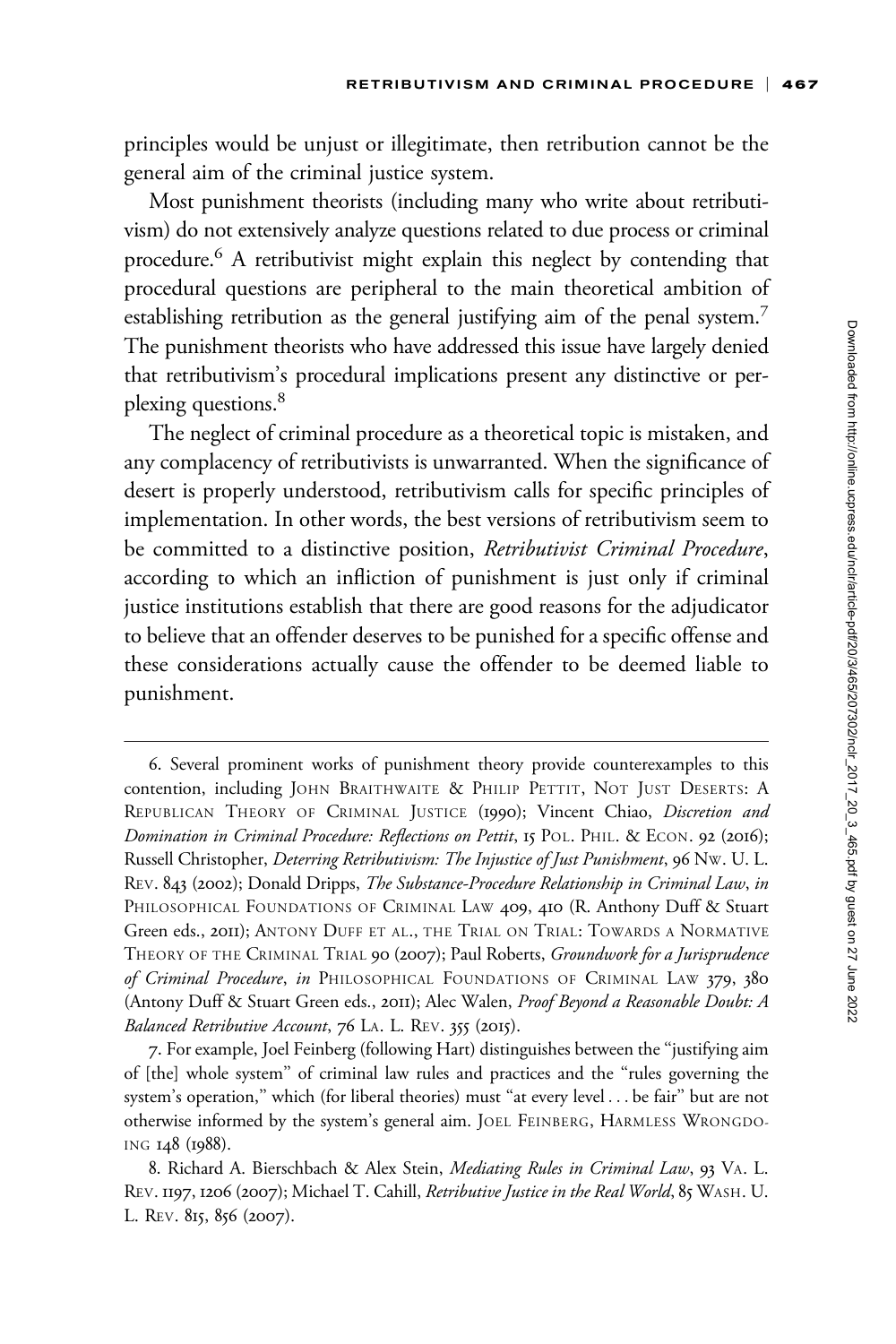This article has three parts. Part I distinguishes two versions of retributivist theories, Simple Retributivism and Refined Retributivism. Simple retributivist theories are objectionable because they misunderstand the significance of desert and license a host of patently illegitimate criminal procedure mechanisms. Retributivists should therefore favor more refined versions of retributivism. Refined Retributivism properly appraises the significance of desert and (based on its implicit theory of criminal procedure) rules out the kinds of illegitimate procedural mechanisms that Simple Retributivism allows.

Part II more fully articulates Retributivist Criminal Procedure and shows how it follows logically from Refined Retributivism. Retributivist Criminal Procedure imposes a causation requirement: in order for someone's punishment to be permissible, the considerations in virtue of which she deserves to be punished must causally influence the infliction of punishment on her. Retributivist Criminal Procedure also imposes a minimal standard of epistemic justification: punishing someone for an offense is permissible only if there is (at least) good reason to believe that she deserves to be punished for that offense. At the systemic level, Retributivist Criminal Procedure holds that criminal procedure institutions may not accept deviations from the causation requirement or the epistemic justification standard in order to realize other procedural values.

Part III analyzes several implications of Retributivist Criminal Procedure. Retributivist Criminal Procedure provides a novel, unified critique of criminal justice practices (such as pretextual stops, pretextual prosecutions, and plea bargaining) that are both common in the United States and widely condemned on other grounds. Yet Retributivist Criminal Procedure is also in tension with several procedural rules and norms that are central to the U.S. system of criminal justice and several others that are integral to any just criminal procedure. Thus, Refined Retributivism, like Simple Retributivism, is difficult to reconcile with due process values.<sup>9</sup>

<sup>9.</sup> Throughout this article, I use the term ''due process'' in a generic sense to indicate the procedural values necessary for a just and legitimate system of criminal punishment. My claim about retributivism and due process does not depend on any specific legal or theoretical interpretation of what process is due in the investigation and prosecution of crimes. Thanks to Alec Walen for encouraging me to clarify this point.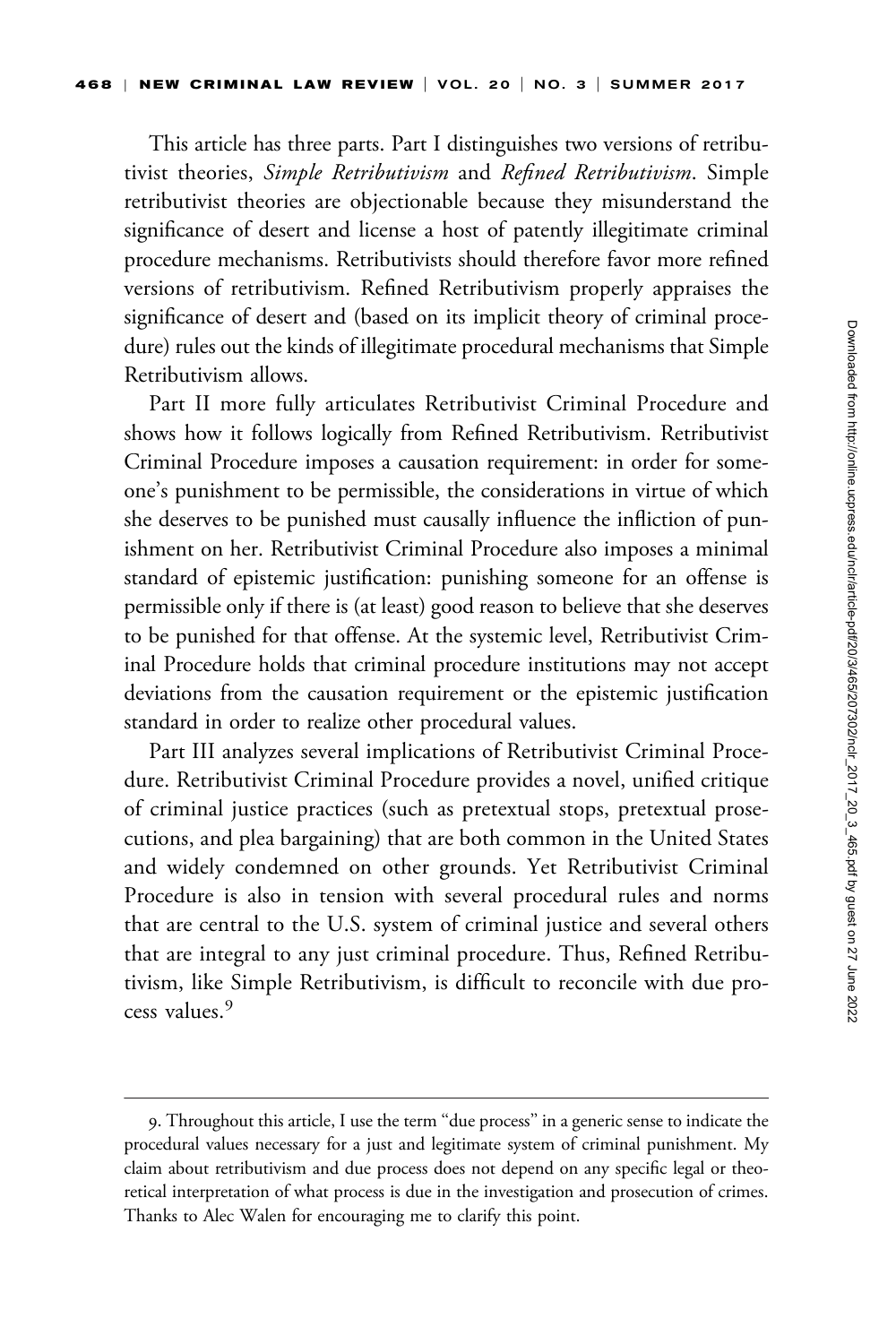## I. RETRIBUTIVISM, SIMPLE AND REFINED

Retributivism has many varieties. Every version of retributivism posits an important connection between punishment and desert, although some specify this connection imprecisely. Consider the following formulation.

Simple Retributivism: An infliction of punishment is justified when a person is punished to the extent that is warranted by his desert bases.

Desert bases can be construed broadly to include all of the characteristics, patterns of deliberation, and/or conduct in virtue of which an offender might deserve punishment.<sup>10</sup> Retributivists disagree about many of the terms in Simple Retributivism—for example, over what counts as punishment and what constitutes a desert basis. Aside from these internecine disputes, a broader criticism of Simple Retributivism is that it leaves out aspects of the effectuation of punishment that are important generally, aspects that should be especially important to retributivists.

Simple Retributivism should be avoided for several reasons. The following case illustrates one such reason.

Proxy: Social scientific evidence establishes that a system in which judgments about criminal charges and criminal liability are made solely by utilizing proxies for deservingness (e.g., past criminal history, race and socioeconomic status, residence in a high-crime neighborhood, neck tattoos) results in more accurate determinations than a system that requires legally proving the defendant's desert bases as a precondition to meting out punishment. Based on these findings, the criminal justice system is reformed so that all charging and liability judgments are based on these proxies.

Under this reformed system, Donny is charged with robbing Victoria and found liable for this crime because he possess a sufficient number of the proxy factors (including that he has a criminal history, is classified as African-American, comes from a bad neighborhood, and has a neck tattoo). As it happens, Donny actually committed the robbery of Victoria for which he is charged and found liable. Therefore, the proxy mechanism produced an accurate punishment in Donny's case.

The mechanism described in Proxy conflicts with basic aspects of due process and guarantees of equal protection under law, for many of the reasons pointed out by critics of so-called "risk prediction" in the criminal

<sup>10.</sup> JOEL FEINBERG, DOING AND DESERVING: ESSAYS IN THE THEORY OF RESPONSI-BILITY 58 (1970).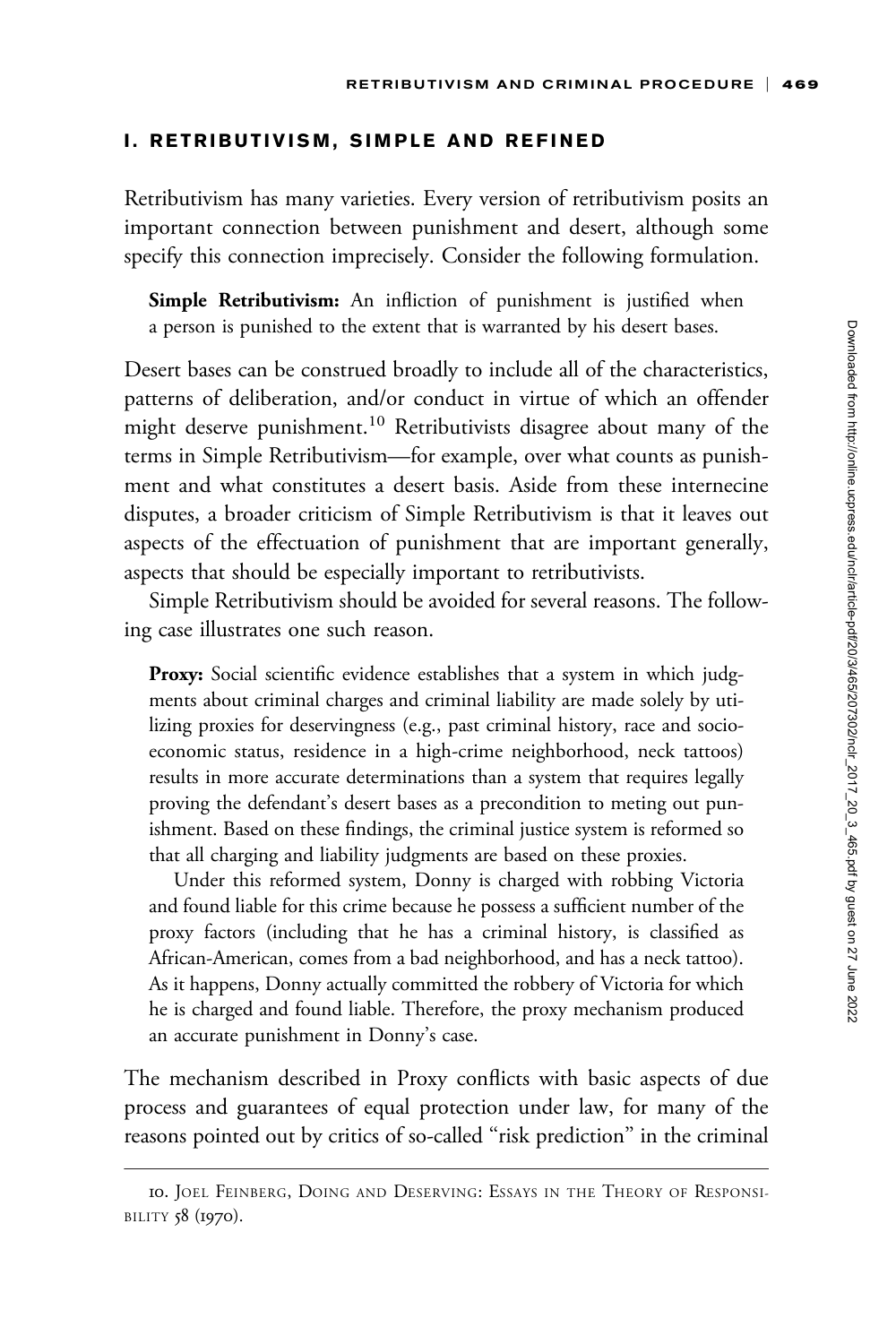justice system.<sup>11</sup> Yet although this proxy mechanism is problematic, the infliction of punishment in this case does not run afoul of Simple Retributivism. Donny deserves to be punished for robbing Victoria, and he is punished.

What, exactly, is troubling about Proxy? According to one version of retributivism, punishment is more than something that happens in the wake of wrongdoing. Rather, punishment publicly responds to an offender's wrongdoing that condemns the wrongdoer, vindicates the system of law that the wrongdoer violated, and communicates support to the victims (if any) of the wrongdoing.<sup>12</sup> On these "response" versions of retributivism, Proxy is unsatisfactory because the proxy system uses substitutes for desert bases to mete out punishment. Since the infliction of punishment in Proxy is determined solely by these substitutes, it does not respond to Donny's wrongdoing as such.

Another version of retributivism posits a specific relationship between an offender's desert bases and her punishment, and so would have different objections to Proxy. For example, David Brink defines retributivism as the view that ''reactive attitudes and practices of blame and punishment should track desert...."<sup>13</sup> The contention that punishment should track an offender's desert bases can be distinguished from the weaker contention that punishment should merely correspond to an offender's desert bases. Tracking implies that the process of meting out punishment must itself be sensitive to an offender's desert bases, that changes in an offender's desert bases must reliably prompt changes in her punishment.<sup>14</sup> Correspondence does not require this sensitivity. A stopped clock is insensitive to the

12. See R.A. Duff, Political Retributivism and Legal Moralism, 1 VA. J. CRIM. L. 179 (2012); Jean Hampton, Correcting Harms versus Righting Wrongs: The Goal of Retribution, 29 UCLA L. REV. 1659 (1992); Dan Markel, What Might Retributive Justice Be?, in RE-TRIBUTIVISM: ESSAYS ON THEORY AND POLICY 49–72 (Mark D. White ed., 2011).

13. David O. Brink, Retributivism and Legal Moralism, 25 RATIO JURIS 496 (2012) (emphasis added).

14. See David Enoch, Levi Spectre, & Talia Fisher, Statistical Evidence, Sensitivity, and the Legal Value of Knowledge, 40 PHIL. & PUB. AFF. 197 (2012); David Enoch & Talia Fisher, Sense and ''Sensitivity'': Epistemic and Instrumental Approaches to Statistical Evidence, 67 STAN. L. REV. 557 (2015).

II. See BERNARD E. HARCOURT, AGAINST PREDICTION: PROFILING, POLICING, AND PUNISHING IN AN ACTUARIAL AGE (2008); Jonathan Simon, The Ideological Effects of Actuarial Practices, 22 LAW & SOC. REV. 771 (1988); Sonja B. Starr, Evidence-Based Sentencing and the Scientific Rationalization of Discrimination, 66 STAN. L. REV. 803 (2014).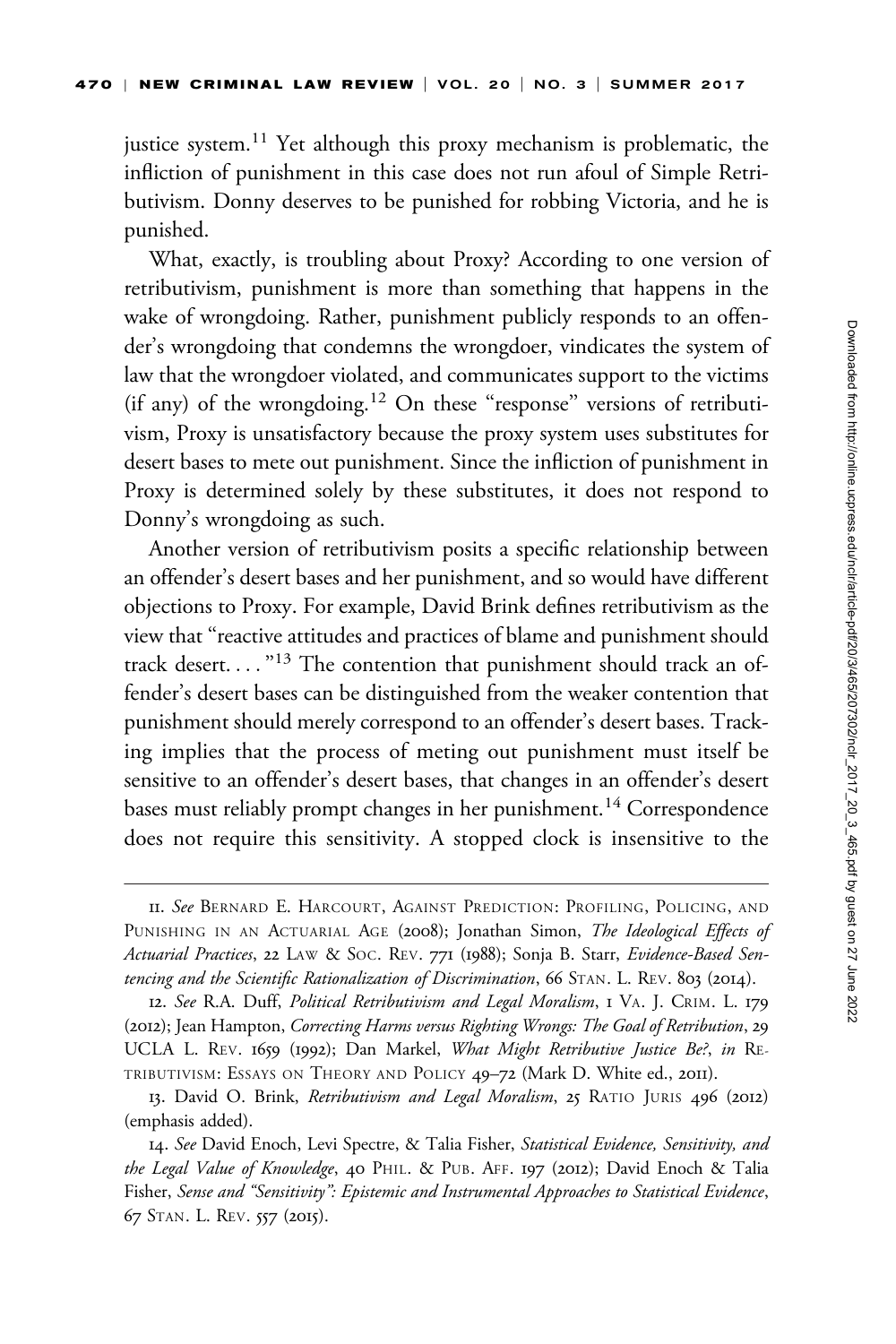passage of time, yet its face sometimes corresponds to the correct time. Likewise, in Proxy a procedure that is insensitive to the offender's desert bases nonetheless generates an outcome that corresponds to them. Here, the insensitive procedure winds up producing an answer that is both correct and identical to the one that a sensitive decision procedure would have produced. On the "tracking" version of retributivism, then, the problem in Proxy is that punishment corresponds to, but does not track, Donny's desert bases. If Donny had manifest no desert bases related to Victoria's robbery but had the same proxies (e.g., the same origins, race, criminal history and tattoos), then the procedural mechanisms would have generated the same conclusion about his liability to punishment.

Neither the "response" nor the "tracking" versions of retributivism can be satisfied simply by the realization of a state of affairs in which the deserving have been punished. Rather, the offender must punished because of her desert bases.<sup>15</sup> Retributivists, then, seem committed to a causal theory of punishment's justification: for a token of punishment to be normatively justified, someone's desert bases must causally influence<sup>16</sup> the infliction of punishment.<sup>17</sup> It is not enough that an offender's punishment is merely proportionate to<sup>18</sup> or commensurate with<sup>19</sup> her desert bases. If such proportionality or commensurability were accidental, then the offender would not be punished because she deserves it.

<sup>15.</sup> See, e.g., Kent Greenawalt, Punishment, 74 J. CRIM. L. & CRIMINOLOGY 343, 347 (1983) (''Briefly stated, a retributivist claims that punishment is justified because people deserve it."); Alice Ristroph, *Just Violence*, 56 ARIZ. L. REV. 1017, 1040 (2014) ("The basic retributive idea is that punishment is justified because the offender deserves it. ... ''); Stephen P. Garvey, Is It Wrong to Commute Death Row? Retribution, Atonement, and Mercy, 82 N.C. L. REV. 1319, 1324 (2004) (''Retributive justice obligates the state to punish an offender because and to the extent, but only to the extent, he deserves to be punished.'').

<sup>16.</sup> Other retributivists go further, contending that an offender's desert bases must be the sole causal influence on the infliction of punishment. See, e.g., MICHAEL MOORE, PLACING BLAME: A GENERAL THEORY OF THE CRIMINAL LAW 91 (1997) ("Retributivism is a very straightforward theory of punishment: We are justified in punishing because and only because offenders deserve it.''); Christopher, supra note 6, at 859.

<sup>17.</sup> Note that the claim here concerns whether punishment is normatively justified. The Refined Retributivist might also embrace the stronger claim that a gesture lacking the requisite etiology is not punishment at all, even if it resembles punishment in all other respects.

<sup>18.</sup> See, e.g., Richard W. Burgh, Do the Guilty Deserve Punishment?, 79 J. PHIL. 193, 197–98 (1982).

<sup>19.</sup> See, e.g., Dan Markel, Against Mercy, 88 MINN. L. REV. 1421, 1441 (2004); Russ Shafer-Landau, Retributivism and Desert, 81 PAC. PHIL. Q. 189 (2000).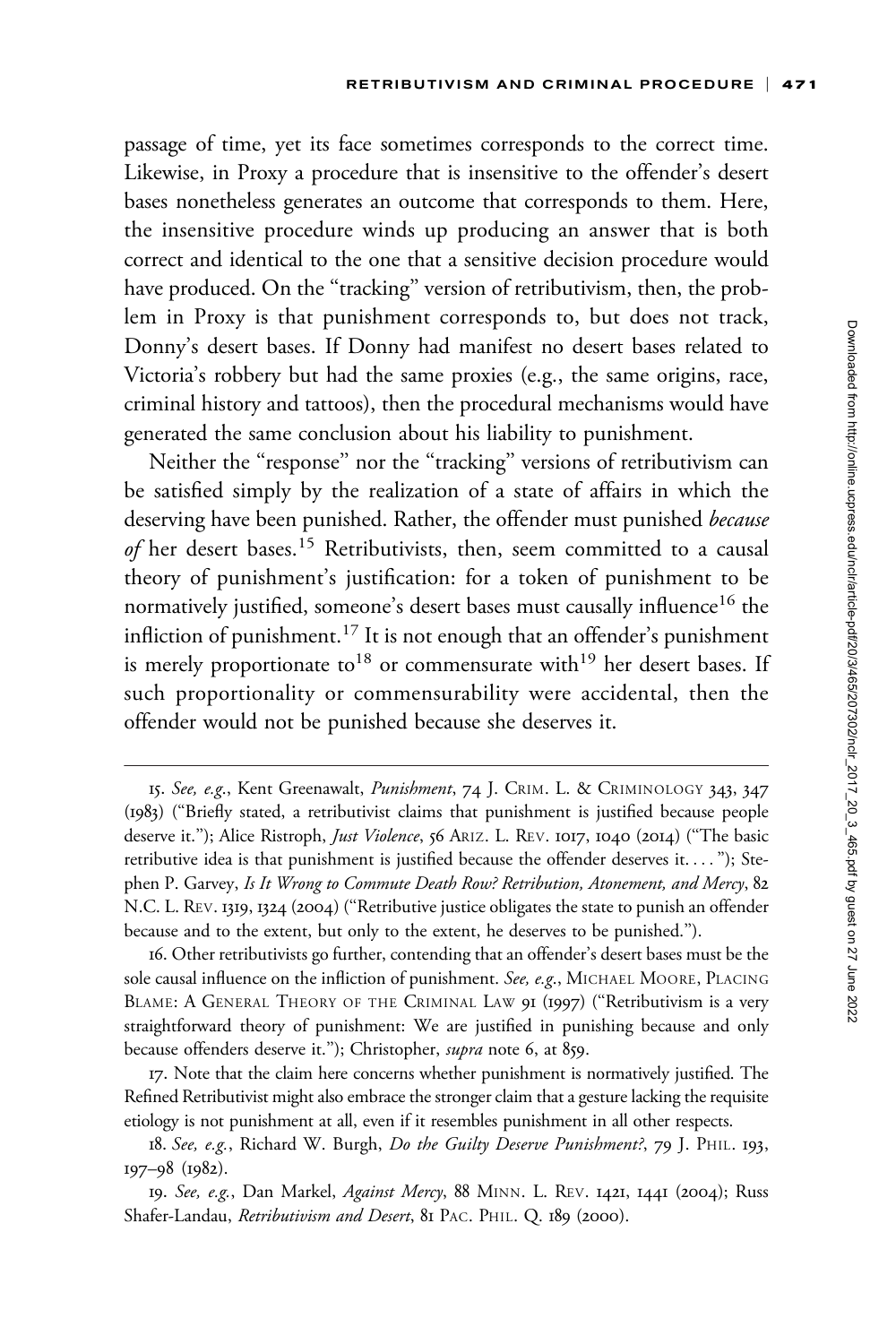The causal notion helps explain why the Proxy case is problematic for retributivism. Say that a token infliction of punishment is accurate when it corresponds to the offender's desert bases. The retributivist cannot be satisfied by a punishment infliction (as in Proxy) that is accurate but in which the offender's desert bases play no causal role. Even though the verdict in Proxy is accurate, his desert bases do not figure into the explanation of why he is punished. Therefore, the infliction of punishment in this case is normatively unjustified.

More broadly, the retributivist should condemn a criminal procedure mechanism that assigns no role to desert bases in the infliction of punishment. This condemnation applies regardless of the overall accuracy of the results that the mechanism generates. Put differently, the retributivist should be skeptical about a purely instrumental notion of criminal procedure, one in which the goals of the system are set by normative theory and mechanisms of implementation are justified solely in virtue of how well they implement those goals.<sup>20</sup> Such instrumentalism would neglect the essential causal role for an offender's desert bases in the process of meting out his punishment.

For the retributivist, though, it is not enough that an offender's desert bases merely play some causal role in punishment. Consider a second case, adapted from an example by Christopher Heath Wellman.<sup>21</sup>

Lottery: Authorities conduct a lottery to select who will be punished for high-profile, unsolved crime. Authorities think it is highly likely that Diana was the perpetrator of the crime. Thus, she is given four balls in the lottery, while everyone else is given only one. One of Diana's balls is selected in the lottery, and she is punished for the crime. As it happens, Diana is actually the person who committed the crime.

Like Proxy, Lottery would clearly be inconsistent with due process. The lottery process violates the requirement that the state must introduce evidence of and prove (beyond a reasonable doubt) every element of every

<sup>20.</sup> Some commentators associate retributivism with an instrumental view about the importance of criminal procedure. See Cahill, supra note 8, and Bierschbach & Stein, supra note 8. Some provide broader defenses of the instrumental view of procedure. See MARK R. REIFF, PUNISHMENT, COMPENSATION, AND LAW: A THEORY OF ENFORCEABILITY (2005); Jonathan B. Wiener & Barak D. Richman, Mechanism Choice, in RESEARCH HANDBOOK ON PUBLIC CHOICE AND PUBLIC LAW 363 (Anne Joseph O'Connell & Daniel A Farber eds., 2009).

<sup>21.</sup> Christopher Heath Wellman, Procedural Rights, 20 LEGAL THEORY 286, 290 (2014).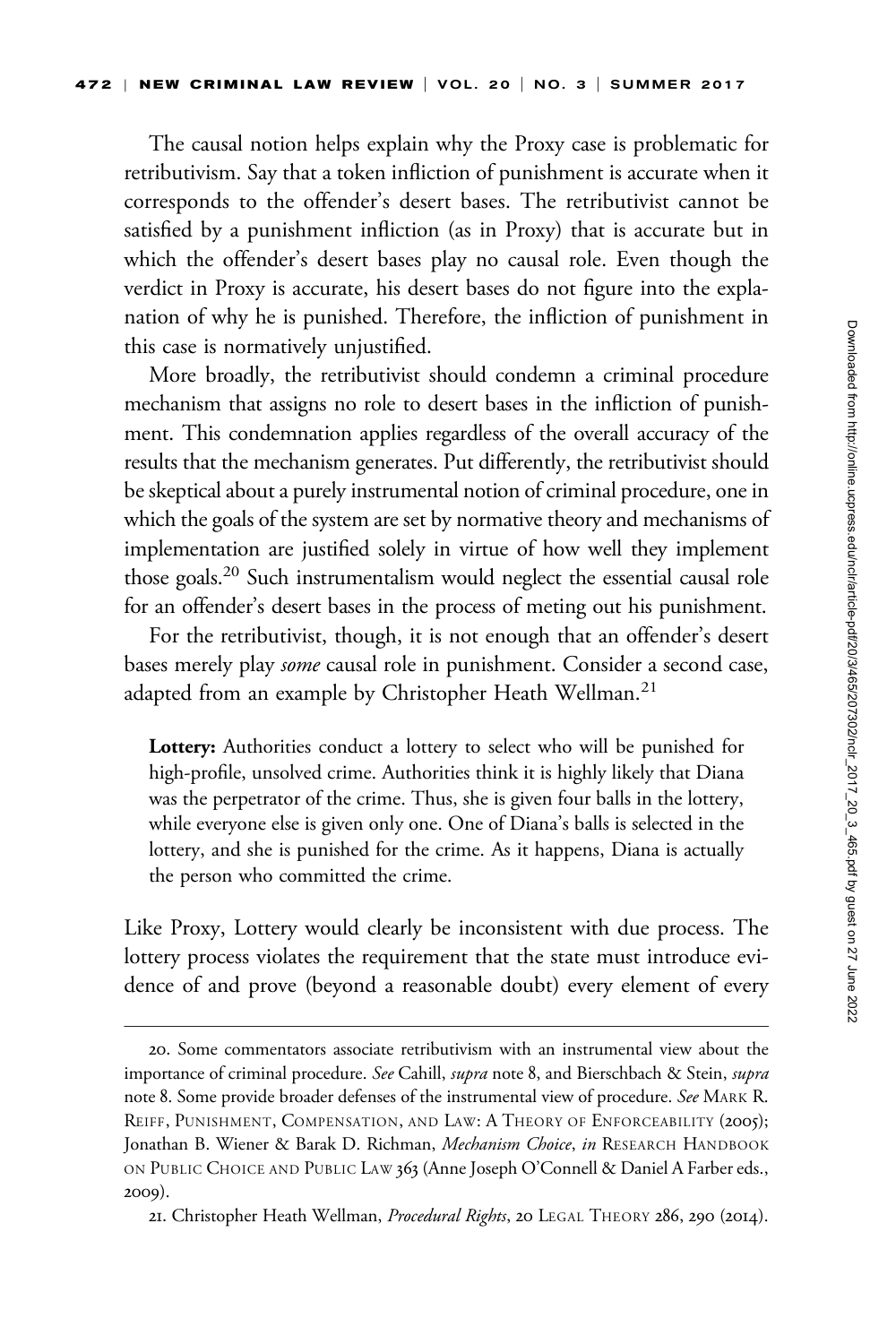offense with which the defendant is charged. The lottery also violates Diana's rights to confront her accusers and challenge the evidence against her. Further, the lottery contravenes Diana's right to assist in her own defense because it eliminates the possibility that she could defend herself at all from the charges against her.

Although some do not recoil in horror from the notion of a punishment lottery,<sup>22</sup> every retributivist would or should see Lottery as problematic. A system that utilized this kind of weighted penal lottery to establish liability to punishment would "detach[] punishment from desert"23 in a way that is inconsistent with retributivism. The punishment lottery is arbitrary because it leaves too much to luck.<sup>24</sup> Punishment administered by lottery seems, to paraphrase Justice Stewart's famous dictum, "cruel and unusual in the same way that being struck by lightning is cruel and unusual.''25 Yet Simple Retributivism could not reach the intuitively correct verdict in cases like Lottery, since Diana's punishment corresponds to her desert bases. Further, the penal lottery realizes the kind of causation requirement described above, since Diana's desert bases have some causal influence on her punishment—the increased number of Diana's balls in the lottery increases the chances that she will be punished.

For the retributivist, then, justified punishment requires a tighter connection between desert bases and punishment than is realized in Lottery.<sup>26</sup> Although Diana's desert bases figure into the decision to punish her, they

<sup>22.</sup> For example, Vincent Chiao contends that ''under certain conditions, a penal lottery would be fair according to an acceptable second-best standard of fairness." Vincent Chiao, Ex ante Fairness in Criminal Law and Procedure, 15 NEW CRIM. L. REV. 277, 282 (2012). According to Chiao, the penal lottery would be fair (in this second-order sense) but suboptimal, and a system that distributes discretion to legal officials provides a ''still better way of distributing punishment" fairly. Id. at 287-90. See also David Lewis, The Punishment that Leaves Something to Chance, 18 PHIL. & PUB. AFF. 53, 62 (1989) ("[O]ur present practice amounts to a covert penal lottery. If the penal lottery is just, so is our present practice. If not, not.'').

<sup>23.</sup> Sanford H. Kadish, The Criminal Law and the Luck of the Draw, 84 J. CRIM. LAW & CRIMINOLOGY 679, 691 (1994).

<sup>24.</sup> See, e.g., Stephen J. Morse, *Reason, Results, and Criminal Responsibility,* 2004 U. ILL. L. REV. 363, 385 (2004); Heidi M. Hurd & Michael S. Moore, Negligence in the Air, 3 THEOR. INQ. L. 333, 351 (2002).

<sup>25.</sup> Furman v. Georgia, 408 U.S. 238, 309 (1972) (Stewart, J. concurring).

<sup>26.</sup> Wellman acknowledges this failing in conceding that, even if the use of a punishment lottery were justifiable in an emergency, it would not be justified as a routine mechanism for meting out punishment. Wellman, *supra* note 21, at 292.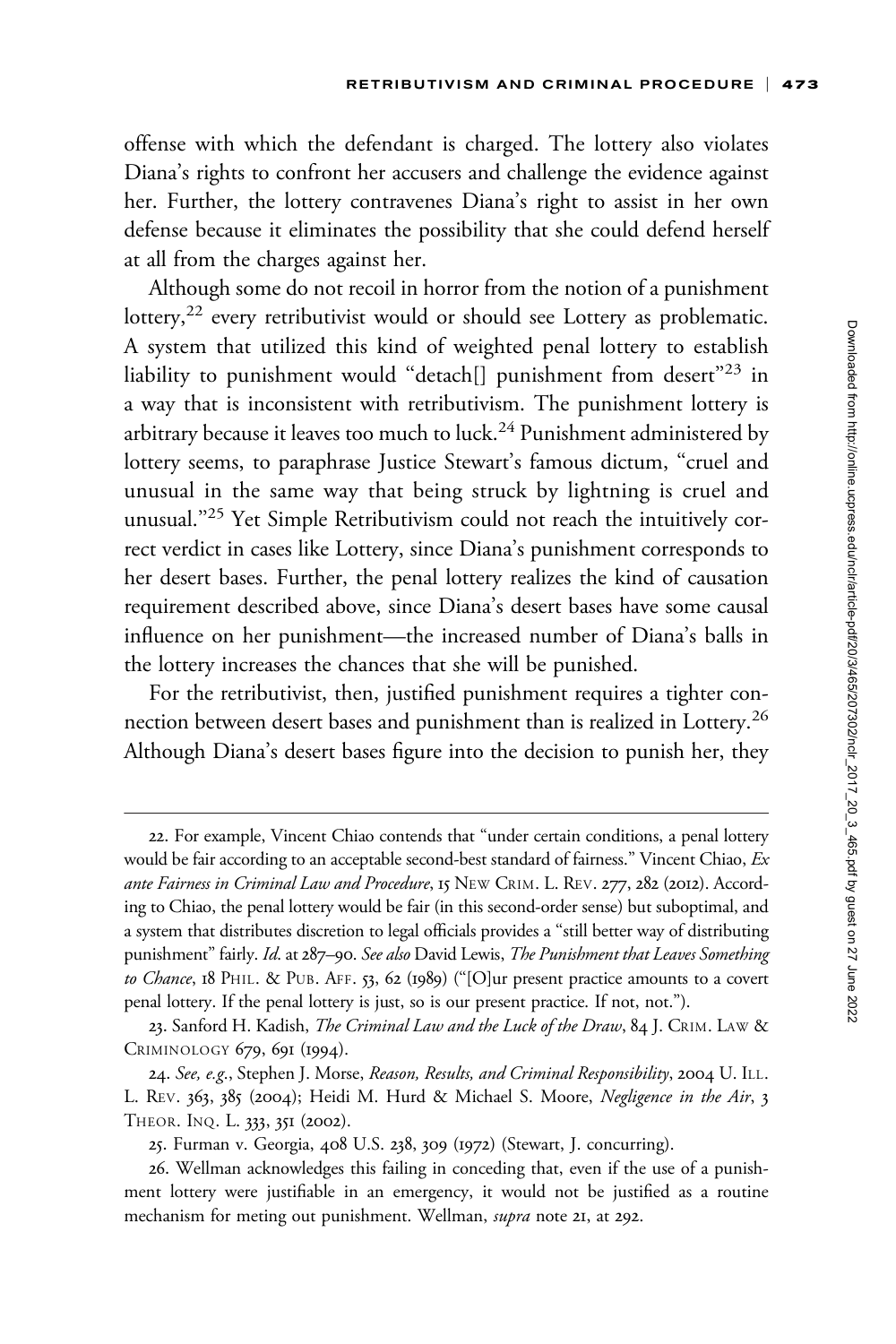figure only indirectly. These desert bases should figure more directly if Diana's punishment is to be normatively justified.

The connection between desert bases and punishment might be tightened in two respects. First, an offender's desert bases should make a more significant causal contribution to her punishment than they do in Lottery. Diana's desert bases exert too remote an influence on her punishment because her culpable wrongdoing only marginally increases the prospect that she will be punished, even though officials think it is highly probable that she committed the crime. In cases like this, a retributivist should require an offender's desert bases to generate a greater increase in the chances that she will be punished.

Second, an offender's desert bases should figure robustly, rather than contingently, into the infliction of punishment. Philip Pettit describes robustness in terms of values or goods: someone can enjoy a robustly demanding value "only insofar as [he] enjoy[s] a corresponding, intuitively thinner benefit. ... not just actually, but across a certain range of possibilities, where the extent of that range determines the degree of robustness with which [he enjoys] it."<sup>27</sup> Robust concepts admit of purely counterfactual violations.<sup>28</sup> For example, Pettit sees friendship as a robustly demanding value. To be someone's friend, you must favor her ''reliably or robustly, and not just as a contingent matter: not just as luck or chance or a spasm of good will would have it.''29 It is possible to determine that someone is not your friend if she would not stand with you in bad times. This conclusion holds even if times never go bad.

Retributivists should favor punishment procedures that attribute robust significance to an offender's desert bases. An offender's actual desert bases should ground her liability to punishment in her actual case. Moreover, if an offender's desert bases were significantly different, then her liability to punishment should (in virtue of these desert bases) differ to a similar degree. On this logic, a retributivist should find Lottery problematic because whatever significance this process attributes to Diana's desert bases

<sup>27.</sup> PHILIP PETTIT, THE ROBUST DEMANDS OF THE GOOD: ETHICS WITH ATTACH-MENT, VIRTUE, AND RESPECT 2 (2015).

<sup>28.</sup> Nicholas Southwood, Democracy as a Modally Demanding Value, 49 N00s 504 (2015) (the realization of a robustly demanding value ''depends not only on what actually happens but also on what *would* happen in certain non-actual circumstances").

<sup>29.</sup> PETTIT, supra note 27, at 2.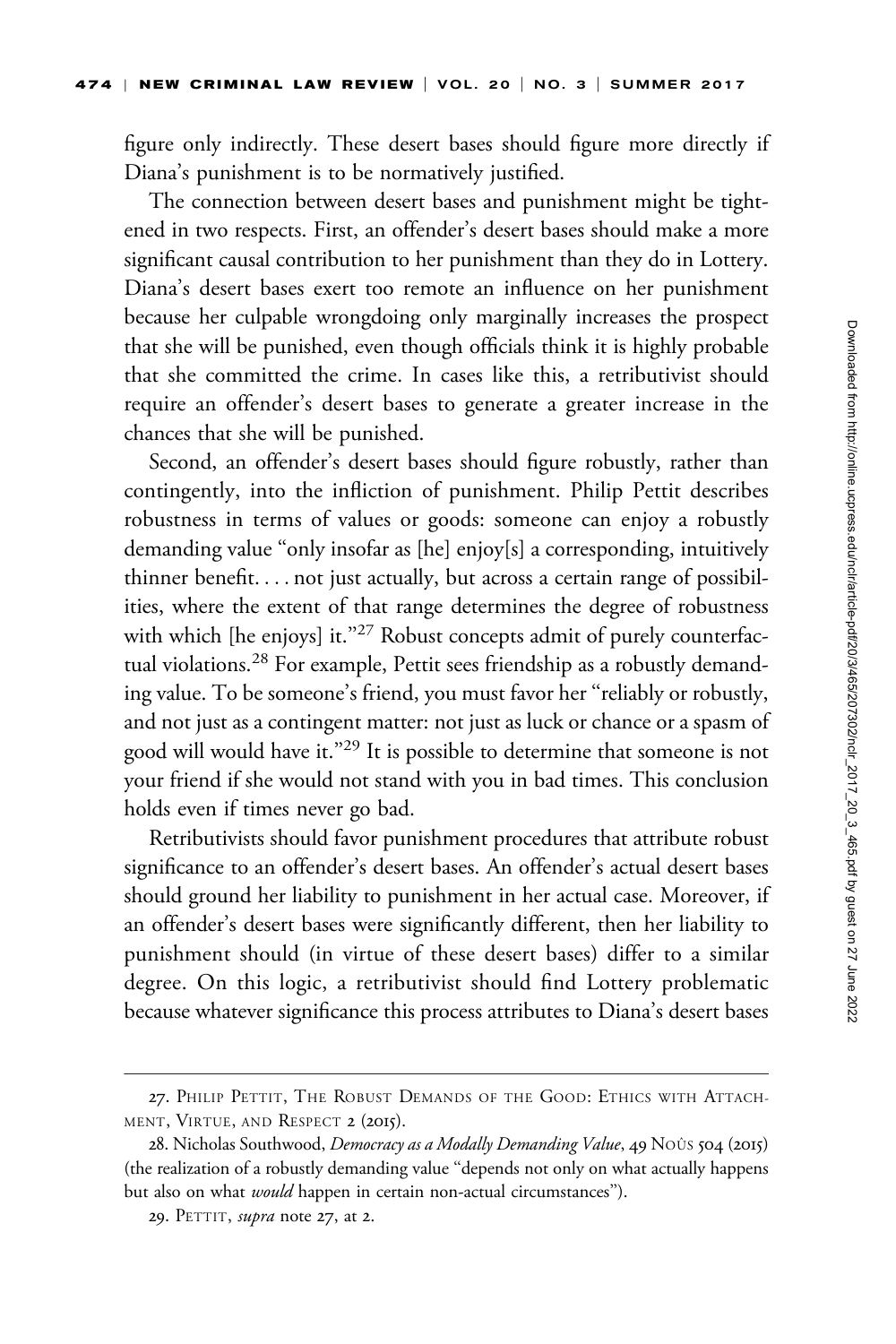is too flimsy, and therefore the result is unsafe.<sup>30</sup> This unsafety is problematic regardless of how Diana's case is resolved. If Diana's desert bases had changed in the time since the crime or Diana had merely been a ''usual suspect'' who had not committed the crime, then she would not have deserved punishment. However, under the penal lottery, Diana's prospective liability to punishment would not have changed (or changed sufficiently) in these alternative scenarios.

Simple Retributivism should therefore be modified further. For a token of punishment to be normatively justified, an offender's desert bases should play a direct role in (by exerting a significant and robust causal influence on) her punishment. Call this notion the causation requirement. At the case level, the retributivist should condemn punishment inflictions in which the causation requirement is not realized. Systematically, the retributivist should support mechanisms to ensure that the causation requirement is realized.

Yet even these modifications are not enough to meet all the due process challenges facing Simple Retributivism. Consider a third case.

Evil Alibi: Delilah is charged with robbing Valerie five years ago. However, judicial proceedings definitively establish that, at the time of the robbery of Valerie, Delilah was actually robbing and murdering Theresa in another jurisdiction in which the statute of limitations for all crimes is three years. Delilah is nonetheless convicted of and punished for robbing Valerie, on the rationale that exoneration of this crime would let her off the hook for her crimes against Theresa.

In the Evil Alibi case, Delilah's desert bases (that is, her culpable wrongdoing) causally influence her punishment. These desert bases also figure directly and robustly into the explanation of why Delilah is punished. Therefore, on a version of Simple Retributivism that incorporates the causation requirement, Delilah's punishment is normatively justifiable, although perhaps less than what she ultimately deserves.

Intuitively, however, punishment in the Evil Alibi case does not seem to be justified or legitimate. It is certainly inconsistent with due process. The

<sup>30.</sup> On epistemic accounts that adopt the ''safety'' principle as a requirement for knowledge, S's belief in p counts as knowledge only if ''in most nearby possible worlds in which S continues to form her belief about [p] in the same way as in the actual world the belief continues to be true." Duncan Pritchard, Anti-Luck Epistemology, 158 SYNTHESE 277, 282–83 (2007).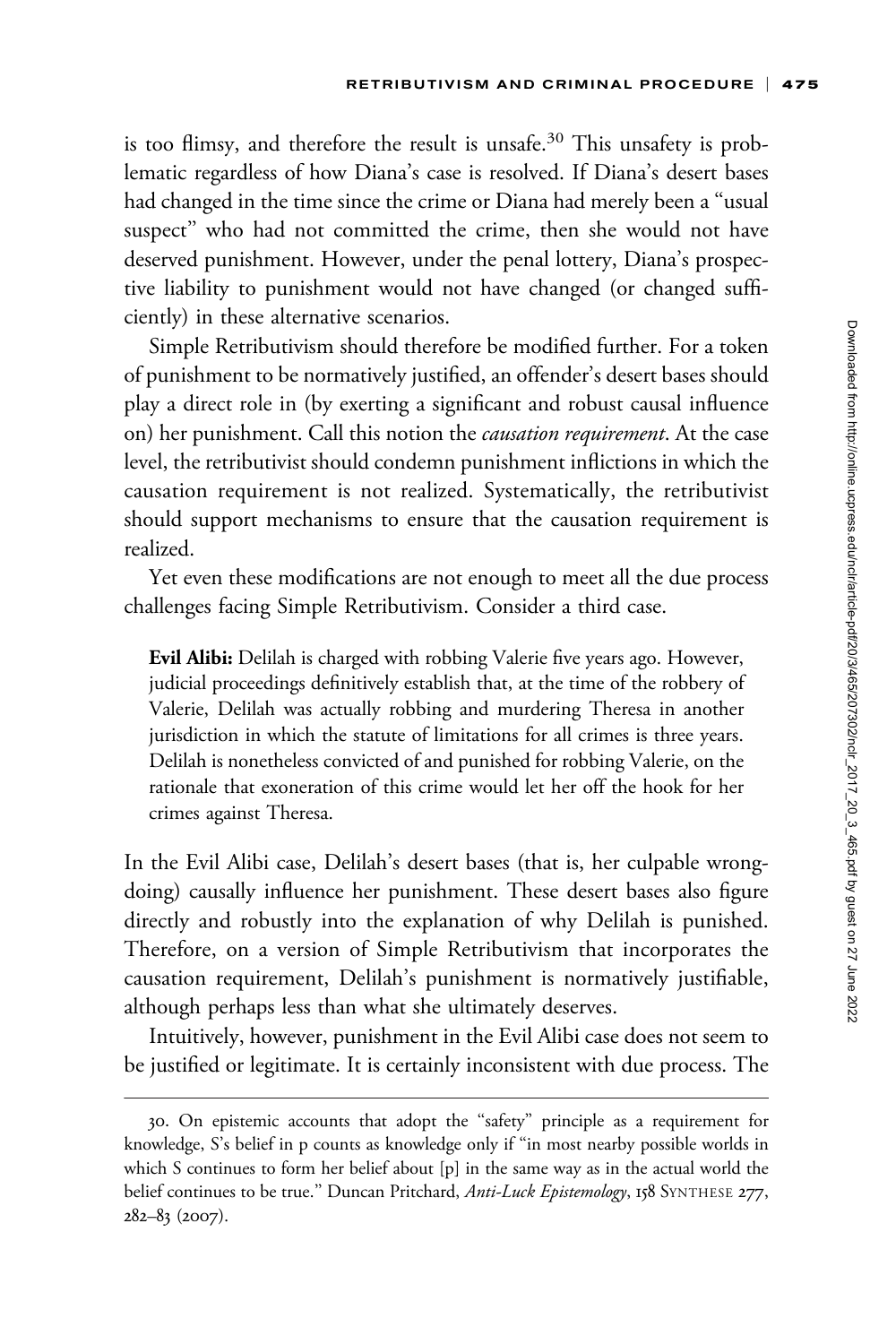explanation is that Delilah is innocent, but in a sense that might seem trivial. Say that someone is *trivially innocent* of an offense when she did not commit that offense, but committed another offense (or offenses) of at least equal seriousness. In Evil Alibi, Delilah is trivially innocent of robbing Valerie because, although she did not rob Valerie, she committed the more serious offenses of robbing and murdering Theresa.

As a matter of due process, being trivially innocenct of a charged offense is a barrier to being punished for that crime. In the U.S. criminal justice system, punishments are based on specifically charged offenses. Punishment for uncharged offenses is illegitimate, and innocence of a charged offense is sufficient to establish immunity to punishment for that offense.<sup>31</sup> The *offense restriction*, then, is the notion that a defendant's desert bases only bear on her liability to punishment if they are related to the offense for which she is charged.

The offense restriction seems so basic that retributivists often take it for granted.<sup>32</sup> They should not. Simple Retributivism cannot explain why punishment of the trivially innocent is illegitimate. Simple Retributivism suggests that inflicting punishment in the Evil Alibi case is perfectly acceptable. That Delilah has committed an offense is sufficient to establish that she deserves punishment. Indeed, the Simple Retributivist (echoing Kant) might see the proposition that someone has committed a crime as simply equivalent to the proposition that he deserves punishment.<sup>33</sup> Further, as noted above, the problematic aspect of the Evil Alibi case cannot be explained in terms of the causation requirement, since Delilah's desert bases (i.e., her culpable robbing and killing of Valerie) figure directly and robustly into the imposition of her punishment.

<sup>31.</sup> See, e.g., Brandon Garrett, Claiming Innocence, 92 MINN. L. REV. 1629, 1704–10 (2008); Samuel Morrison, The Politics of Grace: On the Moral Justification of Executive Clemency, 9 BUFF. CRIM. L. REV. 1, 22-23 (2005).

<sup>32.</sup> To this end, the Refined Retributivist might include something like the offense restriction as part of the definition of punishment. Alec Walen, Retributive Justice, in STANFORD ENCYCLOPEDIA OF PHILOSOPHY (Edward N. Zalta ed., 2015), [http://plato.](http://plato.stanford.edu/archives/sum2015/entries/justice-retributive/) stanford.edu/archives/sum2015[/entries/justice-retributive/](http://plato.stanford.edu/archives/sum2015/entries/justice-retributive/) (contending that retributivism is commited as a conceptual, rather than substantive, matter to the proposition that ''one cannot punish another whom one believes to be innocent''). Thanks to Peter Westen for encouraging me to consider this possibility.

<sup>33.</sup> See, e.g., David Gray, Punishment as Suffering, 63 VAND. L. REV. 1617, 1664 (2010) (''[P]unishment can only be imposed 'because [the agent] has committed a crime,' that is, because it is deserved.'') (citations omitted).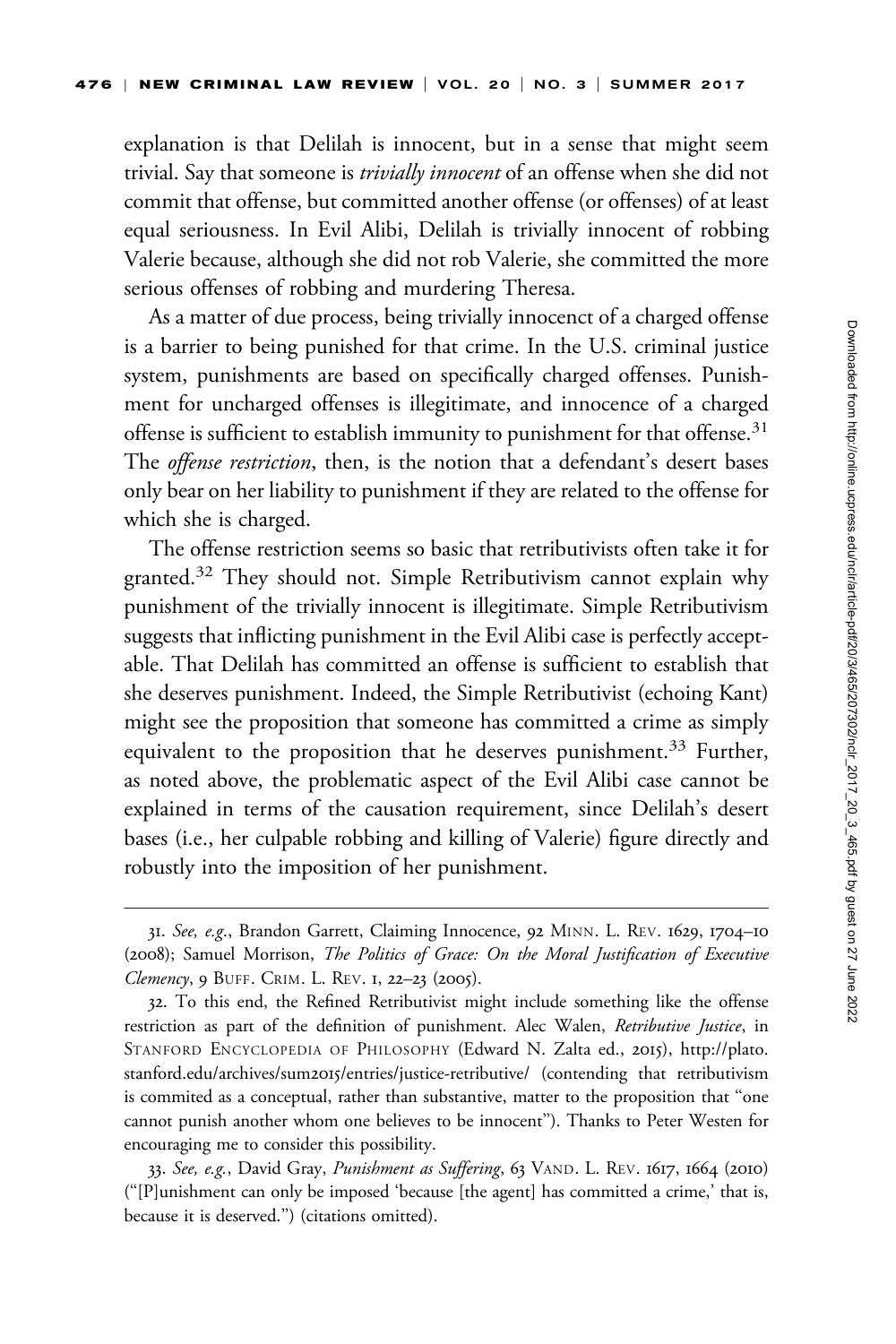Yet punishment in Evil Alibi is problematic. More generally, the offense restriction seems integral to legitimate punishment under *any* theory of punishment. A version of retributivism that denied the offense restriction would invite powerful objections. First, such a view would not be able to guard against punishment of those who have not committed the crime with which they are charged, which is routinely taken to be a main advantage of retributivism over consequentialism.<sup>34</sup> Second, that trivial innocence bars conviction is a fundamental element of due process, although (arguably) not an independent tenet of U.S. constitutional law.<sup>35</sup>

To rule out conviction of the trivially innocent, a retributivist should permit only desert bases related to the charged offense to cause the offender to be punished. Someone's characteristics or conduct unrelated to the charged offense may not causally influence her liability to punishment, even if these non-offense-related desert bases are (in the abstract) sufficient to justify punishment. The retributivist is therefore committed to the

<sup>34.</sup> See, e.g., R.A. DUFF, TRIALS AND PUNISHMENTS 154 (1991) (''A system of [consequentialist] punishment is most obviously defective if it involves the deliberate punishment of the innocent.''). A Refined Retributivist might argue that punishing the trivially innocent is acceptable (and thus resist the impetus to refine Simple Retributivism) in a few possible ways. First, the Refined Retributivist might identify commission of the offense as part of the desert basis. This would be tantamount to adopting "legal," rather than "moral," retributivism. However, this invocation of legal retributivism would beg the question that is of interest here—namely, whether there is logical space between the proposition ''the defendant got what she deserved'' and ''the defendant got what she deserved to get for the charged offense.''

Alternatively, one might deny that the trivially innocent are innocent in a way that would preclude the normative justification for punishing them. Along these lines, the Refined Retributivist might appeal to a version of ''whole-life'' view of punishment. See VICTOR TADROS, THE ENDS OF HARM: THE MORAL FOUNDATIONS OF CRIMINAL LAW 68–70 (2011); W.A. Parent, The Whole Life View of Criminal Cesert, 86 ETHICS 350 (1976); Gertrude Ezorsky, Retributive Justice, 1 CANADIAN J. PHIL. 365 (1972). Such a "whole-life" view would support the argument that what someone has done over her whole life is relevant to whether she should be punished. However, this strategy is not promising because, as Tadros notes, the whole-life view is a *reductio* to be avoided. See TADROS, THE ENDS OF HARM, at 68–73.

<sup>35.</sup> The constitutions of some U.S. states recognize that conviction of the innocent violates due process. See, e.g., People v. Washington, 665 N.E.2d 1330 (Ill. 1996). However, as Brandon Garrett notes, the U.S. Supreme Court ''has yet to recognize a freestanding constitutional claim of actual innocence, except by assuming hypothetically that it might violate due process for an innocent person to be executed." Brandon L. Garrett, Accuracy in Sentencing, 87 S. CAL. L. REV. 499 (2014).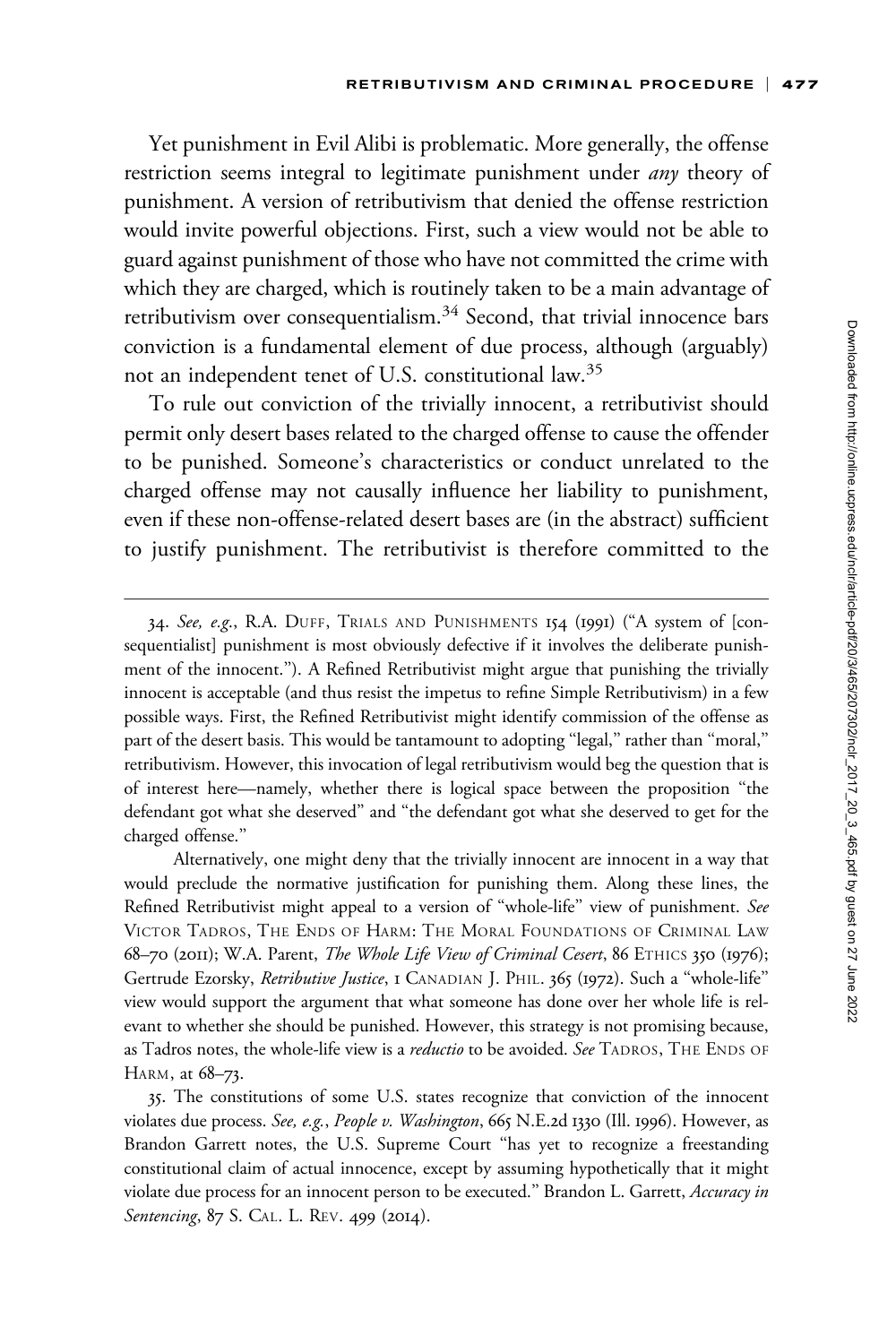seeing a defendant's desert bases as non-fungible determinants of whether punishment is justifiably imposed on her.

To recap, Proxy is problematic because the defendant's desert bases do not play a causal role in the offender's punishment; Lottery is problematic because the defendant's desert bases figure too contingently into her punishment; and Evil Alibi is problematic because the inappropriate desert bases cause the defendant's punishment. These cases suggest the following alternative to Simple Retributivism.

Refined Retributivism: An infliction of punishment is normatively justified if, and only if, (a) a person is punished because of and to the extent that is warranted by his offense-related desert bases, and (b) these offense-related desert bases figure significantly and robustly into the determination that he is liable to punishment.

In essence, Refined Retributivism adds the causation requirement and the offense restriction to Simple Retributivism. A retributivist who finds the Proxy, Lottery, and Evil Alibi cases to be problematic should accept Refined Retributivism and reject Simple Retributivism.

Without fully defending Refined Retributivism here, two contentions can be made on its behalf. First, Refined Retributivism is consistent with due process in a way that Simple Retributivism is not. The examples above indicate that Simple Retributivism is highly revisionist. In denying the offense restriction, it does not require that punishment be meted out based on charged offenses. Nor does it capture numerous due process considerations that are essential to justified punishment, such as rules requiring the prosecution to prove every element of a charged offense or precluding the infliction of criminal punishment based solely on the defendant's bad character or prior bad actions. Yet each of these considerations is integral to the legitimacy of a criminal justice system, and each is also consistent with Refined Retributivism. Limiting punishment to charged offenses (rather than allowing it to be based on prior acts or bad character) furthers the offense restriction by ensuring that only offense-related desert bases provide the basis for punishment. Similarly, many evidentiary rules (for example, those requiring the exclusion of character evidence or evidence of prior criminal behavior) operate to ensure that an offender is not deemed liable to punishment because of desert bases unrelated to the charged offense.

A second contention on behalf of Refined Retributivism is that it is compatible with (indeed, implicit in) existing retributivist theories. To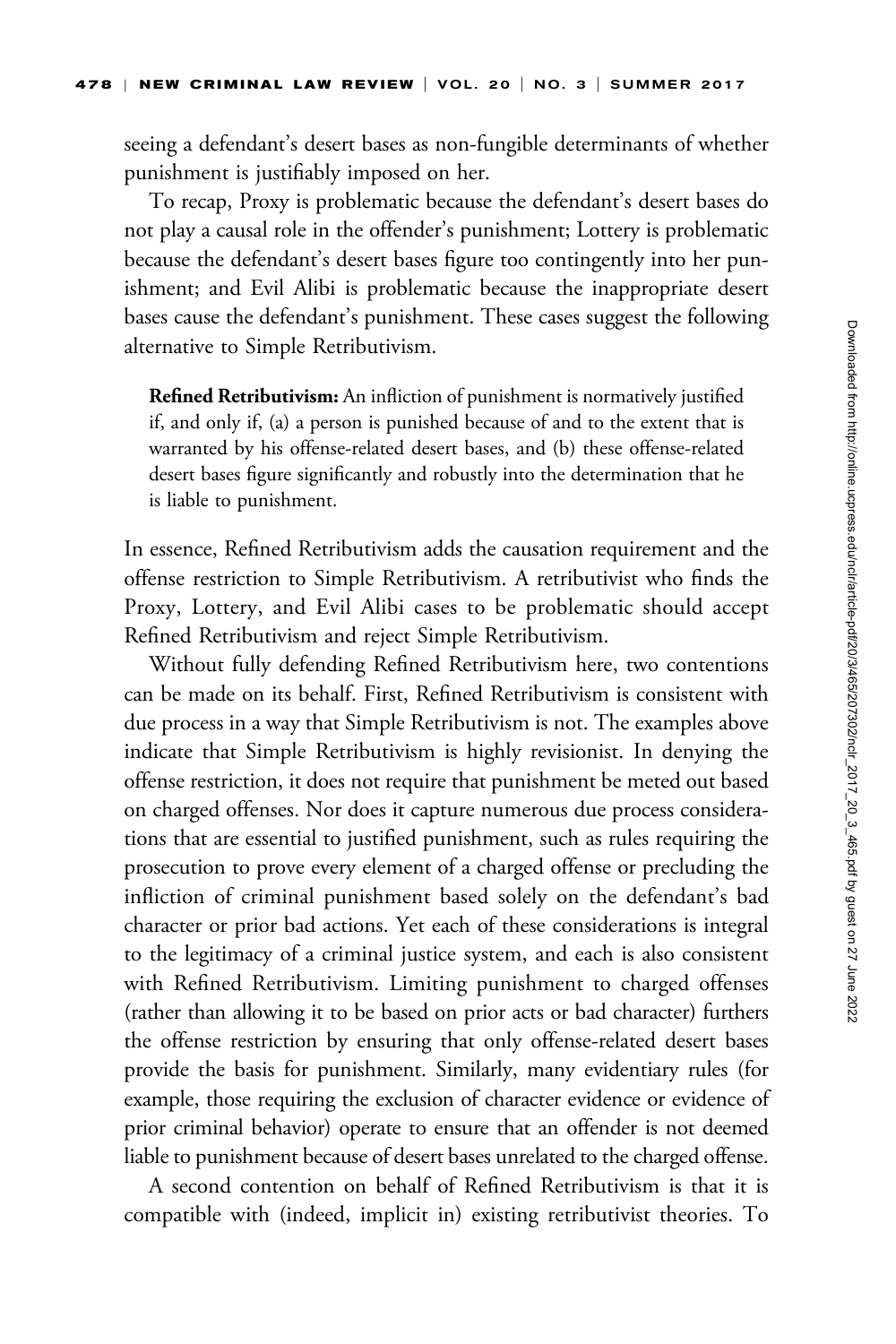demonstrate this point, consider the retributivist theories advanced by Michael Moore and Mitchell Berman.<sup>36</sup> Both of these highly sophisticated theories can be read to embrace either Simple or Refined Retributivism. However, Refined Retributivism ultimately provides best interpretation of each view.

According to Moore, the function of criminal law is to attain ''retributive justice," which demands "that those who deserve punishment get it."<sup>37</sup> In places, Moore offers a teleological interpretation of retributive justice. ''To serve retributive justice,'' he contends, ''criminal law must punish all and only those who are morally culpable in the doing of some morally wrongful action."<sup>38</sup> Moore's formulation here presupposes an instrumentalist approach to criminal procedure: criminal procedure should effectuate the punishment of all and only the deserving. For Moore, retributivism entails an obligation to "set up institutions so that retribution is achieved."<sup>39</sup> Moore's use of the passive voice indicates that what matters is attaining retribution, rather than the specific way that retribution is attained. This formulation of Moore's theory therefore invokes Simple Retributivism: justice is achieved whenever (and criminal procedure should ensure that) all and only those who have acted in a morally wrongful way are punished. This interpretation of Moore's view would omit both the causation requirement and the offense restriction.

Elsewhere, however, Moore interprets retributive justice in a way that more closely resembles Refined Retributivism. ''To achieve retributive justice,'' Moore argues, ''the punishment must be inflicted because the offender did the offence. To the extent that someone is punished for reasons other than that he deserves to be punished, retributive justice is not achieved.''40 This formulation suggests both the causation requirement (that an offender's desert bases should figure directly into story of the infliction of punishment on him) and the offense restriction (the only desert bases that should play this causal role are those related to the offense). By implication, a token of punishment violates retributive justice if the offender's desert bases do not figure in the infliction or if extraneous considerations do.

<sup>36.</sup> The focus on Moore's and Berman's theories is exemplary. A host of other varieties of retributivism can also be formulated in terms of Refined Retributivism.

<sup>37.</sup> MOORE, supra note 16, at 33.

<sup>38.</sup> Id. at 35.

<sup>39.</sup> Id. at 91 (emphasis added).

<sup>40.</sup> Id. at 28.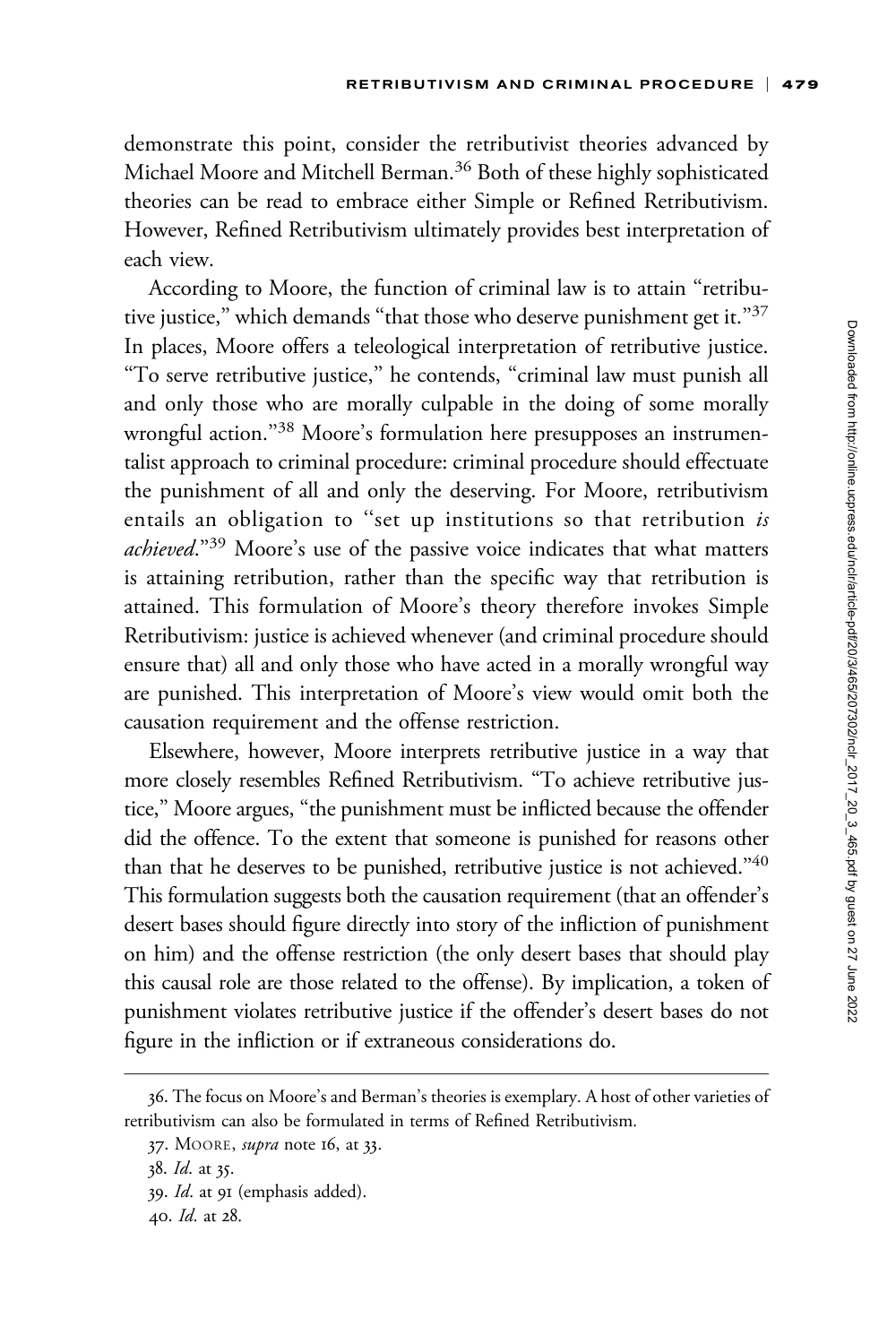Thus, Moore seems to offer two slogans for retributive justice: ''Punish all and only those people who deserve to be punished'' and ''Punish a person for a crime because (and only if) he deserves to be punished for that crime.'' These two slogans are not equivalent. Each leads to different verdicts about the legitimacy of punishment in particular cases, and each presupposes a different view about the point of criminal procedure. ''Punish all and only those people who deserve to be punished'' can countenance the punishment of a morally culpable offender based on considerations other than her desert bases (as in Proxy) or for offenses other than those with which she has been charged (as in Evil Alibi). Given Moore's interpretation of retributivism in causal terms, the slogan ''Punish a person for a crime because (and only if) he deserves to be punished for that crime'' seems to be the more considered formulation of Moore's view. This slogan is consistent with Refined Retributivism and inconsistent with Simple Retributivism.

Mitchell Berman's ''integrated dualist'' theory of punishment also might be taken to embrace both Simple and Refined Retributivism. Berman distinguishes "core" cases (which involve "imposition of [punishment] on an actual offender on account of his offense, and only so long as the imposition satisfies some reasonable proportionality constraint, whether of a retributivist or Benthamite variety") $41$  from "peripheral" cases (which "involve imposition of punishment on persons who are not wrongdoers, either because no offense occurred or because, although it did, the individual was not responsible for it"). $42$  Berman argues that retributivism offers the best justification for punishment in core cases, although some form of consequentialism justifies punishment in peripheral cases.<sup>43</sup>

However, it is difficult to pin down whether Berman's account of the retributivist justification for punishment in core cases is an example of Simple or Refined Retributivism. At one point, Berman contends that ''core cases of punishment are justified because the offender's desert renders the fact that punishment inflicts suffering wholly inert as a reason against it that is, the offender's suffering is not a bad and no right of his is infringed."<sup>44</sup> Berman also describes his position as ''that wrongdoers deserve to suffer on

<sup>41.</sup> Mitchell Berman, Punishment and Justification, 118 ETHICS 258, 261 (2008).

<sup>42.</sup> Id. at 261.

<sup>43.</sup> Id.

<sup>44.</sup> Id.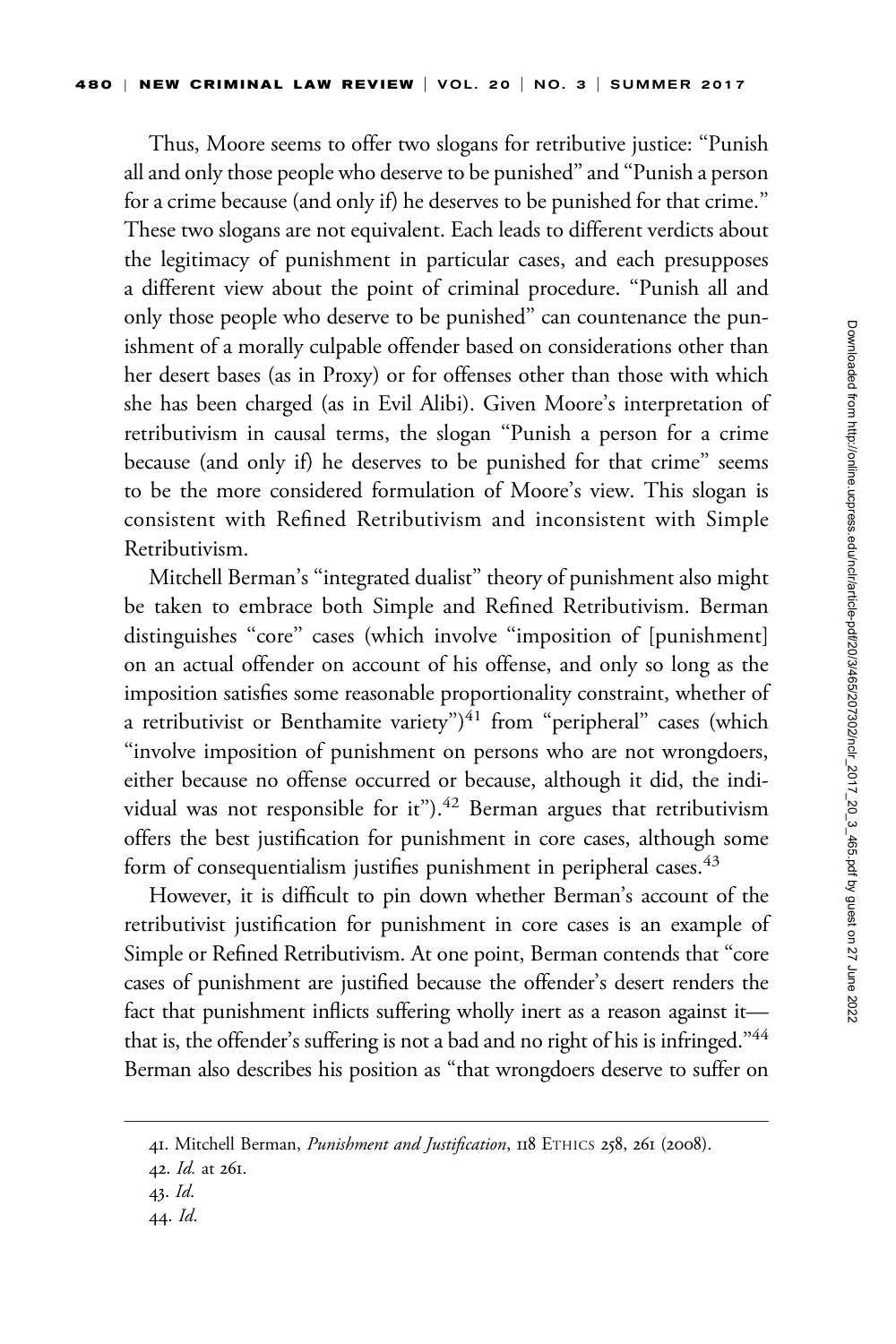account of their blameworthy wrongdoing."<sup>45</sup> These statements seem to embrace the causation requirement, but not the offense restriction. In both of these statements, the transformative agent is the offender's wrongdoing as such, rather than his offense-related desert bases in particular.

Elsewhere, Berman embraces the offense restriction, but only in part.

[C]ore cases of punishment are justified, against the suffering they inflict, by cancellation. When the person punished is morally responsible for the commission of an offense, then her suffering on account of that offense, and commensurate with her blameworthiness, simply is not a bad. Furthermore, the state's inflicting what it takes to be deserved suffering, for the sake of realizing such desert, does not infringe the offender's rights insofar as such infliction treats the offender with respect as a person.<sup>46</sup>

By way of background, Berman contends that justifying punishment requires justifying both that the offender suffers and that the state inflicts this suffering. In requiring suffering to be "on account of" a criminal offense, Berman concedes that only offense-related desert bases can change the moral status of suffering imposed as punishment for an offense. However, Berman also contends that the infliction of punishment does not violate the offender's rights if this infliction serves to "realiz[e the offender's] desert." Yet, in cases of trivial innocence (such as Evil Alibi), an offender's desert is realized by inflictions caused by her non-offense-related desert bases. If realization of desert bases is all that matters, then Berman's account does not impose the offense restriction as a requirement for justified punishment (although the offense restriction is required for justified impositions of suffering).

The best reading of Berman's view seems to be that both the causation requirement<sup>47</sup> and the offense restriction<sup>48</sup> apply to each aspect of the

48. The offense restriction, too, might be read out of Berman's broader claim that punishment be "on account of" an offense. On one natural reading of this phrase, any

<sup>45.</sup> Id. at 269.

<sup>46.</sup> Id. at 284 (emphasis added).

<sup>47.</sup> The causation requirement might be implicit in Berman's view. Recall that, on Berman's definition, core cases of punishment involve punishment (and suffering) ''on account of'' an offense. Much hangs on whether the ''on account of'' is understood in a normative sense (that an offender's offense must provide a fundamental justification for her punishment), causally (that punishment must be prompted by an offender's offending), or in some other way. One plausible interpretation of "on account of" is that the offense must both ground and prompt the imposition of punishment. If so, then the causation requirement would apply globally to Berman's argument.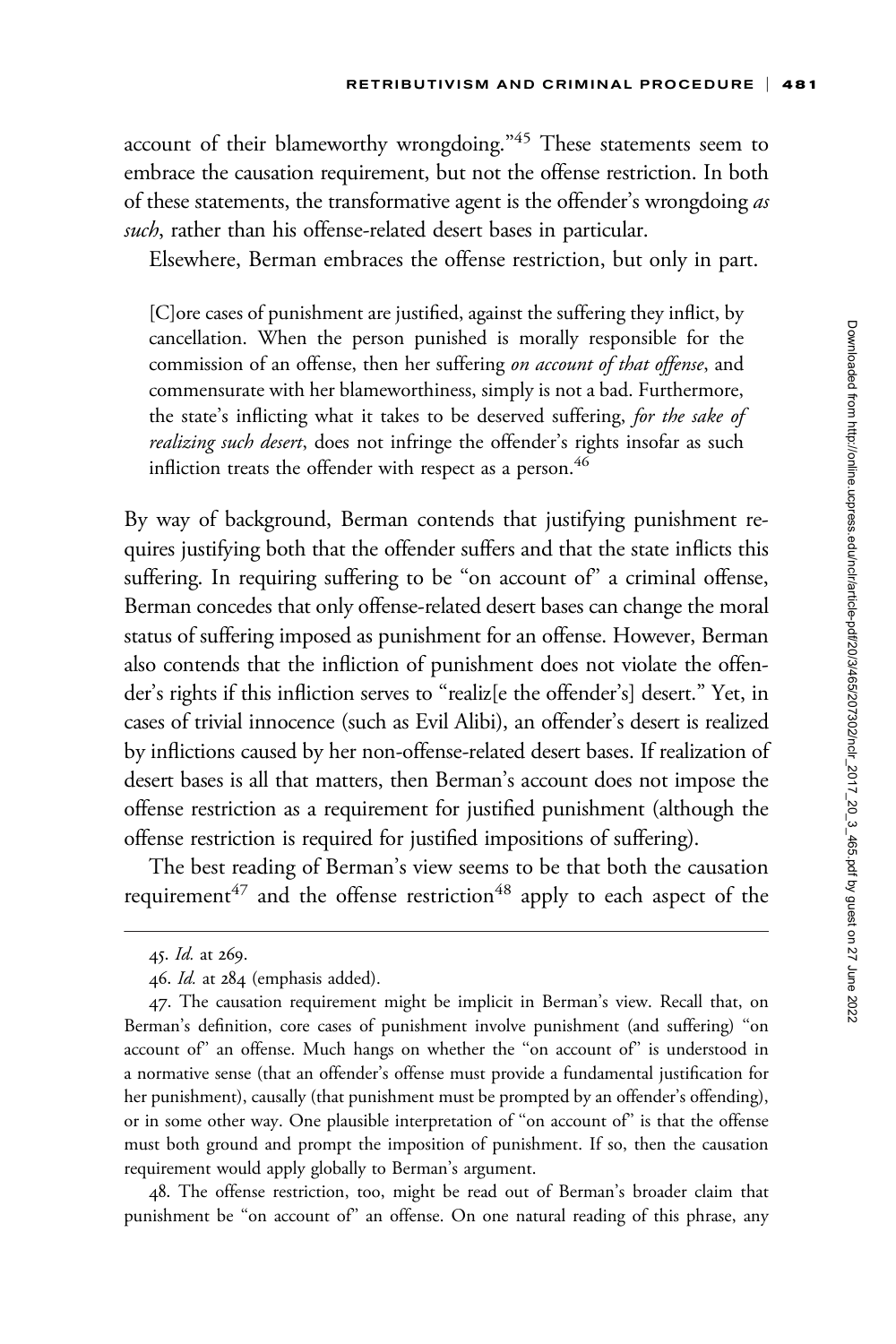retributivist justification for punishment. If so, then Berman's view might be reformulated in light of Refined Retributivism as follows: in core cases, the offender's suffering is justified if, and only if, the offender's offenserelated desert bases causally influence the process by which the offender suffers or is punished; and the state's infliction of that punishment is justified if, and only if, the offender's offense-related desert bases cause the infliction of punishment.

Retributivists, then, should embrace Refined Retributivism over Simple Retributivism. Simple Retributivism licenses egregious due process violations that Refined Retributivism does not. Refined Retributivism is also implicit in many extant versions of retributivism and provides the best interpretations of two of the most sophisticated theories of retributivism.

# II. REFINED RETRIBUTIVISM AND RETRIBUTIVIST CRIMINAL PROCEDURE

Unlike Simple Retributivism, Refined Retributivism sees criminal procedure as integral to the justification of punishment. If Refined Retributivism is the superior view, then it follows that at least some questions about criminal procedure matter centrally to the normative justification of punishment—that "just punishment" presupposes a "just process."49 Defending Refined Retributivism therefore requires articulating a Retributivist Criminal Procedure.

One core aspect of Retributivist Criminal Procedure is that a punishment is normatively justified only if the determination that the offender is liable to punishment is epistemically justified. Call this the *justification standard*. Justification is one of the central topics of epistemology. Consider a broad, relatively uncontroversial notion of epistemic justification: that [someone's]

version of retributivism necessarily rules out impositions prompted by non-offense-related desert bases because tokens caused by those desert bases would not be ''on account of'' an offense. The general applicability of the offense restriction is also suggested by Berman's concession that ''pre-offense suffering is strictly irrelevant to the offender's liability to punishment." Id. at 269. To be sure, Berman does not discuss the (ir)relevance of preoffense desert bases. However, it would be strange to posit that pre-offense suffering is irrelevant to the justification of punishment, while allowing that pre-offense desert bases could matter.

<sup>49.</sup> Roy Sorensen, Future Law: Prepunishment and the Causal Theory of Verdicts, 40 Noùs 166, 182 (2006).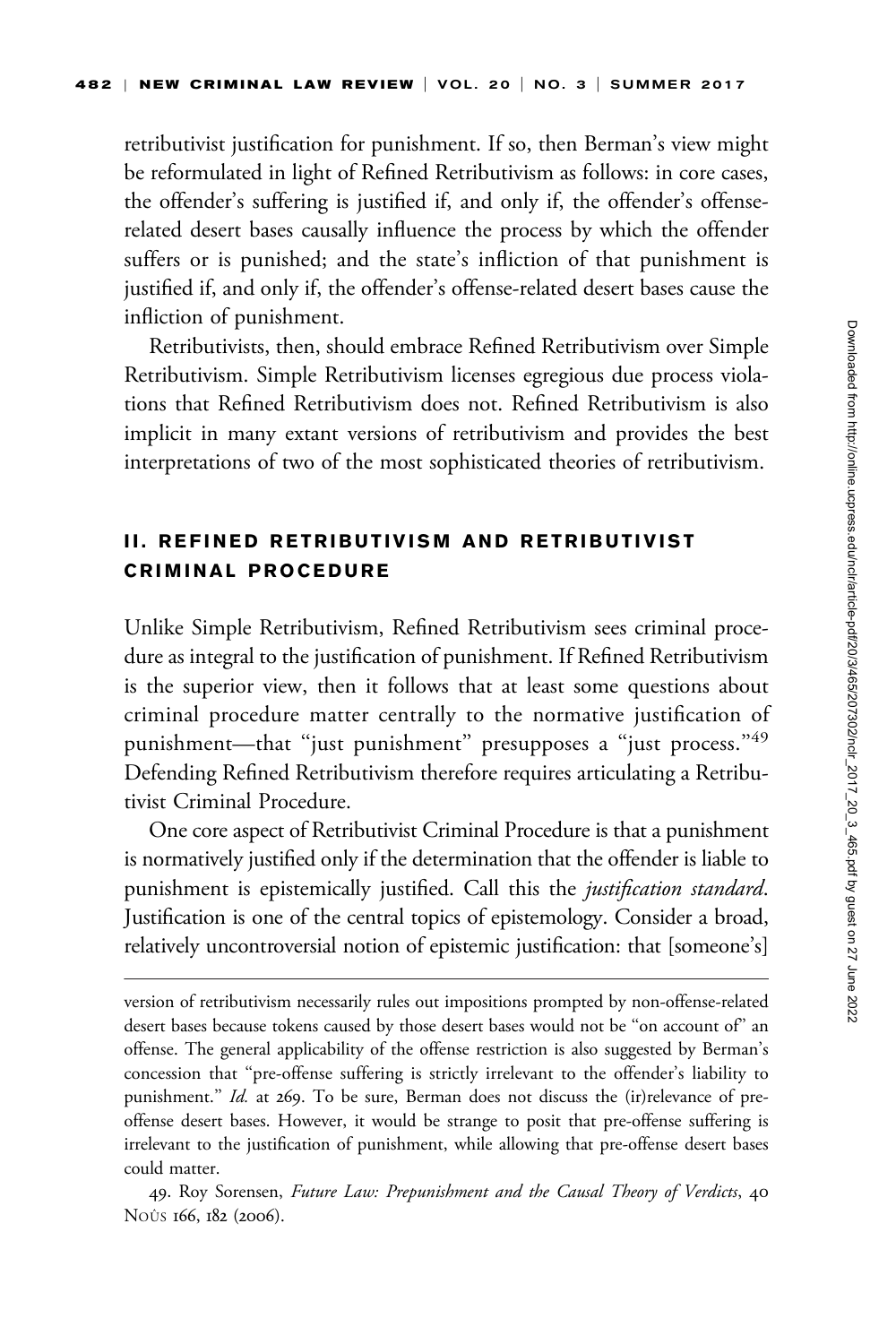belief in X is justified entails that there are [or that she has] good reasons (under the applicable standard of proof) to believe  $X$ <sup>50</sup> For some commentators,51 justification as the general standard of legal proof—that is, a verdict is just only if the adjudicator has ''not merely good reason, but reason of a kind which would make it not be just luck  $\ldots$  if the verdict is true."<sup>52</sup>

On Refined Retributivism, the offense restriction states the epistemic goal for which the adjudicator's performance matters. To find that a defendant is liable to be punished for an offense, the adjudicator must have a good reason to believe (or, on some accounts of justification, must believe for a good reason) that she has manifested offense-related desert bases. If any standard less demanding than justification applied, then the defendant's punishment would not be caused by her offense-related desert bases in the way that Refined Retributivism calls for.

To be sure, Refined Retributivism might impose a more demanding epistemic standard than justification. For example, the Refined Retributivist might adopt a ''justified true belief'' standard, requiring that the adjudicator have a justified true belief that the offender manifested offense-related desert bases.53 Under such a ''justified true belief'' standard, but not under the justification standard, ''a verdict based on justified beliefs will still have failed its [epistemic] aim if it turns out to be false."<sup>54</sup> An even more demanding ''knowledge'' standard would require that the adjudicator know (rather than merely having a justified true belief) that the offender manifested offenserelated desert bases.<sup>55</sup> The justified true belief standard fails to rule out the possibility that the protagonists in Gettier cases have knowledge. However, the usual intuition is that these protagonists do not have knowledge. More broadly, Michael Pardo argues, the same considerations that make justified

<sup>50.</sup> This definition is meant to be capacious enough to be consistent with internalism, externalism, reliabilism, coherentism, contextualism, virtue theory, and naturalism regarding justification.

<sup>51.</sup> See, e.g., H.L. HO, A PHILOSOPHY OF EVIDENCE LAW: JUSTICE IN THE SEARCH FOR TRUTH 93 (2008); Jordi Ferrer Beltrán, Legal Proof and Fact Finders' Beliefs, 12 LEGAL THEORY 293, 294 (2006); Sorensen, *supra* note 49, at 170.

<sup>52.</sup> JUDITH JARVIS THOMSON, RIGHTS, RESTITUTION, AND RISK: ESSAYS IN MORAL THEORY 244–45 (1986).

<sup>53.</sup> See Michael Pardo, The Gettier Problem and Legal Proof, 16 LEGAL THEORY 37, 41 (2010) (citation omitted).

<sup>54.</sup> *Id.* at 41.

<sup>55.</sup> Id. at 42, 51-52. See also DUFF ET AL., supra note 6, at 90 ("[K]knowledge rather than truth [is] the proper aim of the trial.'').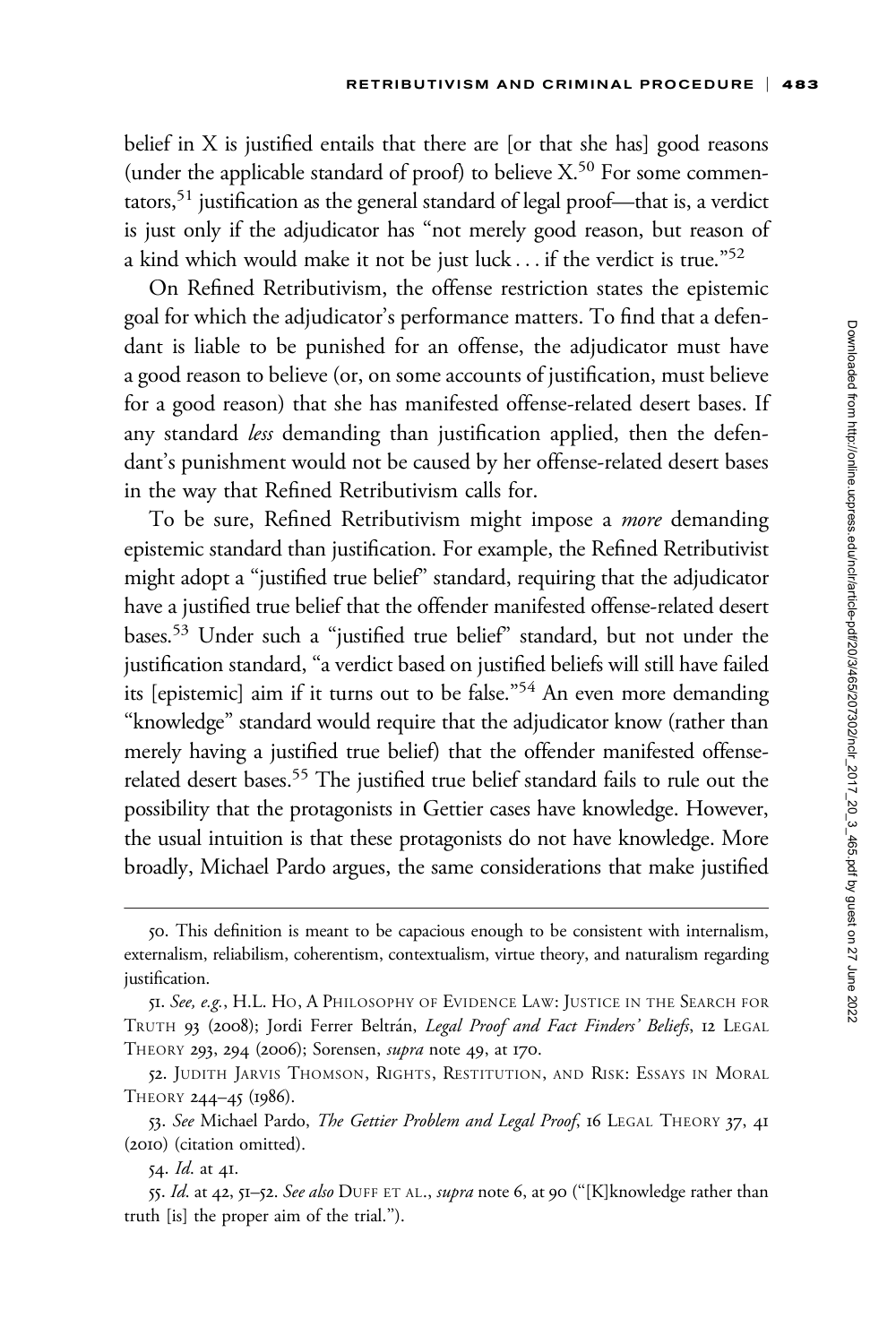true beliefs insufficient for knowledge in Gettier cases also make it the case that legal verdicts based solely on justified true beliefs fail to achieve their epistemic goal.<sup>56</sup> On Pardo's view, legal verdicts "require more than truth and justification. ... truth and justification also need to be connected in an appropriate way" in order "to achieve their goal or aim."<sup>57</sup> Although there might be benefits to these more demanding epistemic standards, there might also potential drawbacks. For the purposes of assessing Retributivist Criminal Procedure, however, it does not matter which epistemic standard the Refined Retributivist adopts, so long as the standard is at least as demanding as the justification standard.<sup>58</sup>

Commentators such as H.L. Ho, Jordi Ferrer Beltrán, and Pardo defend justification as a general legal standard. On their position, *any* normatively justified verdict must meet a standard at least as demanding as epistemic justification.<sup>59</sup> For our purposes, it is unnecessary to provide such a general defense of the justification standard. Rather, the point is that Refined Retributivism is committed to the justification standard in the context of punishment—in particular, for the adjudication that the offender has manifested desert bases related to the offense with which he is charged.

Another core aspect of Retributivist Criminal Procedure is the causation requirement described above in Part I. For a punishment infliction to be normatively justified, the defendant's offense-related desert bases must exert a direct and robust influence on the determination that she is liable to punishment. Otherwise, she is not punished because she deserves it. This causation requirement is a substantive commitment of Refined Retributivism.<sup>60</sup>

59. To be sure, this contention is disputed. Alex Stein, for example, acknowledges that adjudicative fact-finding involves ''relaxed'' criteria that ''do not even purport to satisfy the 'justified true belief' standard or similar criteria for knowledge.'' ALEX STEIN, FOUNDA-TIONS OF EVIDENCE LAW 59 (2005).

<sup>56.</sup> Pardo, supra note 53, at 50. As noted below, the Refined Retributivist's substantive commitment to the causation requirement might provide an independent route to avoid the Gettier-style counterexamples that arise under weaker epistemic standards than knowledge and (according to Pardo) allow legal verdicts to fall short of their epistemic goal.

<sup>57.</sup> Id. at 52.

<sup>58.</sup> Moreover, each of the implications of Retributivist Criminal Procedure described in Part III is cognizable regardless of whether the applicable epistemic standard is justification, justified true belief, or knowledge.

<sup>60.</sup> The causation requirement might also be implicit in the epistemic standard implicit in a Refined Retributivist view—for example, if one adopts the view that knowledge, rather than justification, is the standard for all normatively justified legal verdicts.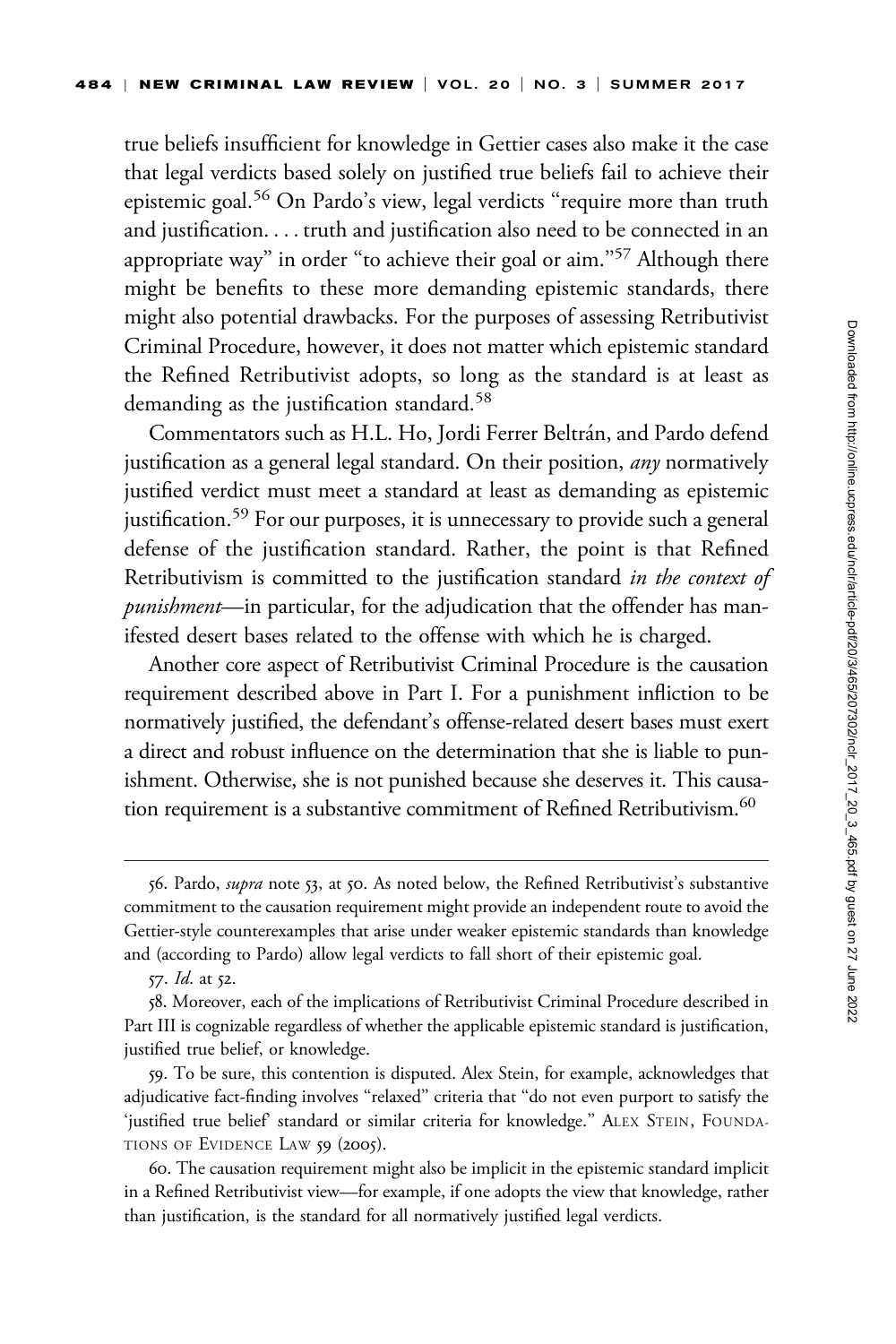Another way to state the Refined Retributivist position is that a verdict must satisfy both the causation requirement and the justification standard in order to have what Larry Laudan calls "validity."<sup>61</sup> Retributivist Criminal Procedure's commitment to avoiding invalid verdicts derives from of Refined Retributivism. If either the justification standard or the causation requirement were violated in a particular case, then the offender would not be punished because of her offense-related desert bases.<sup>62</sup> This commitment prevents retributivism from sliding into Simple Retributivism, which might countenance verdicts that are accurate but invalid. The central principle of Retributivist Criminal Procedure, then, is that criminal procedure should avoid invalid verdicts.

The commitment to avoiding invalid verdicts provides Refined Retributivism with resources to evaluate both specific inflictions of punishment and the criminal justice system as a whole.<sup>63</sup> Under Retributivist Criminal Procedure, a token infliction of punishment is normatively unjustified if it is invalid. An infliction that lacks epistemic justification for example, where there is no good reason for the adjudicator to believe that the offender manifested offense-related desert bases as alleged would thus be normatively unjustified. So, too, would an infliction in which the adjudicator has justified beliefs about the offender's desert bases, but these beliefs do not causally influence the offender's liability to punishment.

At the systemic level, Retributivist Criminal Procedure calls for adjudication mechanisms that appropriately track the desert bases of offenders. The systemic logic of Retributivist Criminal Procedure requires

63. Simple Retributivism might also be formulated as applying at the level of systems and the level of cases. Moreover, it is possible that a case-focused version of Simple Retributivism could avoid some of the due process infirmities highlighted in Part I. Thanks to Craig Agule and Mihailis Diamantis for identifying this discrepancy.

<sup>61.</sup> LARRY LAUDAN, TRUTH, ERROR, AND CRIMINAL LAW: AN ESSAY IN LEGAL EPIS-TEMOLOGY 13 (2006).

<sup>62.</sup> The justification standard and the causation requirement do not necessarily exhaust Retributivist Criminal Procedure. For example, the Refined Retributivist might (after Pardo) require a more demanding epistemic standard than justification. However, these two notions seem like a baseline for Retributivist Criminal Procedure. No Refined Retributivist could settle for an epistemic standard less exacting than justification. Nor could a Refined Retributivist countenance punishment based on accidents or deviant causal chains. Therefore, these two notions are treated as equivalent to Retributivist Criminal Procedure for the remainder of the article.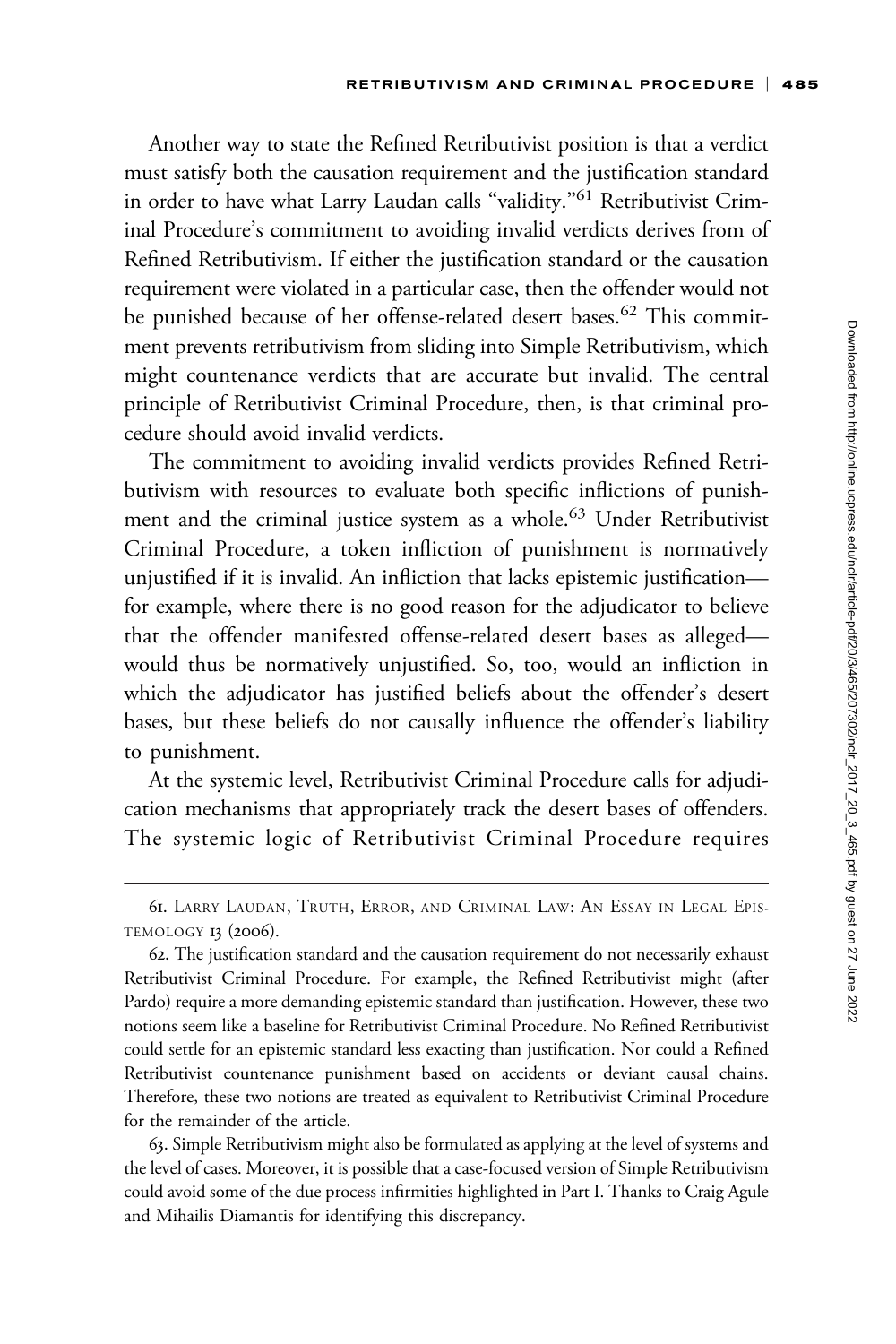eliminating invalid verdicts.<sup>64</sup> Since Refined Retributivism cannot countenance an invalid verdict when assessing a specific case, consistency requires a similar intolerance to invalid verdicts when assessing criminal justice institutions as a whole. In other words, the Refined Retributivist cannot simultaneously treat desert as categorically important at the token level but only contingently important (that is, capable of being overridden by other values or benefits) at the system level.

Retributivist Criminal Procedure's commitment to avoiding invalid verdicts has a number of practical implications, some of which are explored in more depth in Part III. At a minimum, Refined Retributivism favors standards of proof and rules of evidence to ensure that verdicts implicate the offender's offense-related desert bases in the requisite way. Refined Retributivism also demands that each defendant have opportunities to avoid punishment inflictions that lack epistemic justification—for example, by having the opportunity to challenge a sentence on the grounds that one's offense-related desert bases did not appropriately figure into the determination of one's liability.

At the systemic level, Retributivist Criminal Procedure's commitment to avoiding invalid verdicts contrasts with the view that promoting accuracy is the main goal of criminal procedure. One position along these lines is that criminal procedure should be assessed based on ''case accuracy,'' or whether "the result in a particular case was correct."<sup>65</sup> Another position is that the goal of criminal procedure is ''systemic accuracy,'' or the maximization of "accurate results in all future cases."<sup>66</sup> Many theorists see systemic accuracy as the goal of criminal procedure, $67$  and of procedural rules more broadly.68 Systemic accuracy is often posited to be the overriding procedural

<sup>64.</sup> Saying that Retributivist Criminal Procedure cannot countenance any invalid verdicts does not imply that minimizing such verdicts is its only possible goal. To be sure, the minimization of inaccurate and invalid verdicts is certainly an overriding goal of certain (deontic) retributivist theories, which emphasize the claim that retributivism precludes punishment of the innocent. However, the same is not true of other versions of retributivism, such as those that prioritize realization of the intrinsic good of punishing the deserving. See, e.g., Cahill, *supra* note 8, at 833–34.

<sup>65.</sup> Larry B. Solum, Procedural Justice, 78 S. CAL. L. REV. 181, 247 (2004). 66. Id.

<sup>67.</sup> See, e.g., Erik Lillquist, Improving Accuracy in Criminals Cases, 41 U. RICH. L. REV. 897, 931 (2006); Enoch et al., supra note 14, at 212.

<sup>68.</sup> Louis Kaplow, The Value of Accuracy in Adjudication: An Economic Analysis, 23 J. LEGAL STUD. 307, 308 (1994).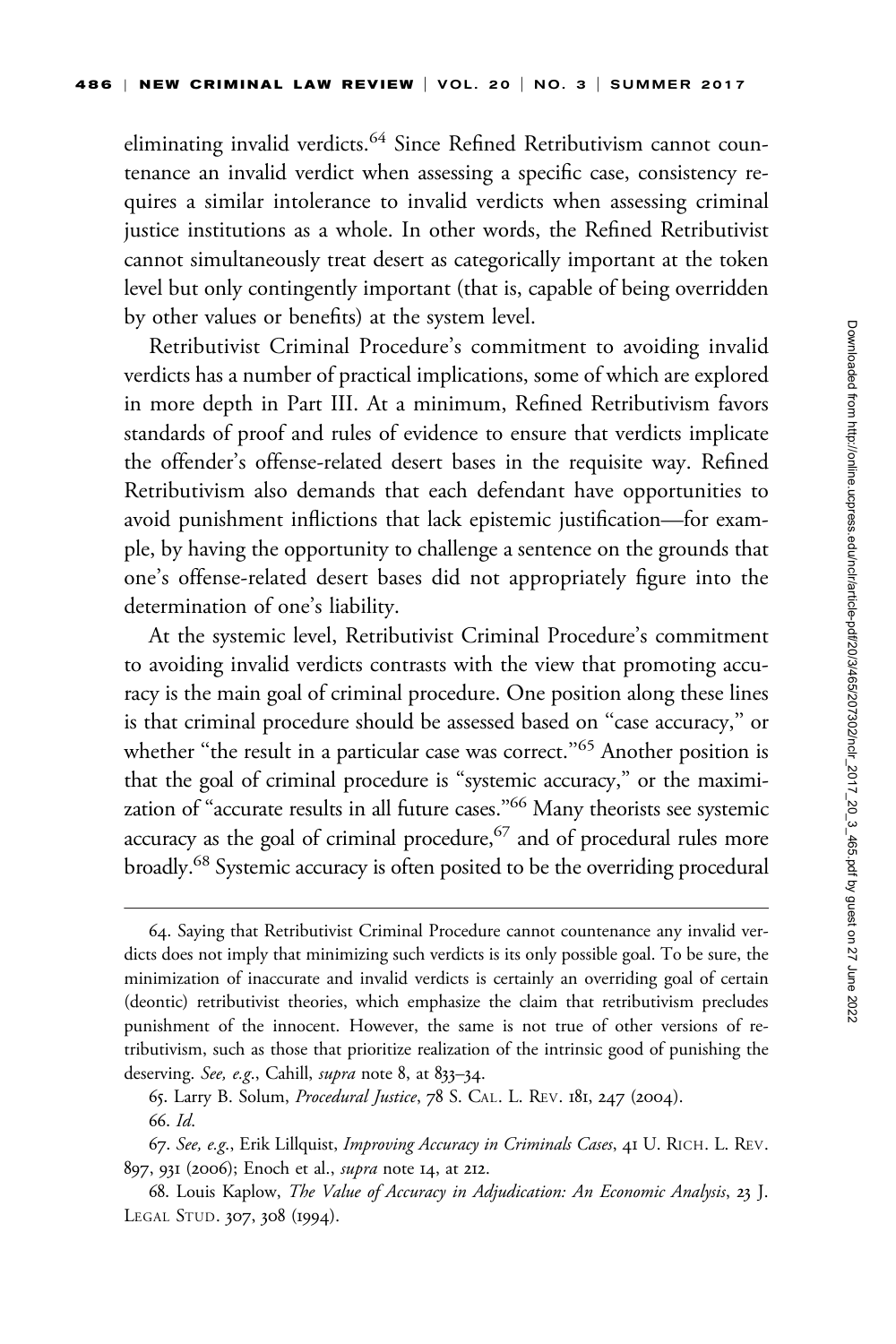goal for consequentialist theories of punishment generally, and deterrence theories in particular.<sup>69</sup>

Some contend that retributivism enshrines accuracy (either at the case level or at the systemic level) as the overriding goal of criminal procedure. For example, Richard Bierschbach and Alex Stein suggest that retributivists should evaluate procedural mechanisms in terms of case accuracy, favoring mechanisms ''to the extent that they can achieve ultimate factual accuracy of outcomes in individual cases.''70 Along these lines, Michael Cahill sees systemic accuracy as the lodestar of retributivism's criminal procedure. On Cahill's consequentialist-flavored version of retributivism, the goal of the criminal justice system is to ''maximize the total amount of deserved punishment the system imposes,'' with the total being a function of ''the number of offenders caught, the amount of (deserved) punishment per offender, and the cost of apprehending each offender."<sup>71</sup> Cahill contemplates that the retributivist might even favor rules of criminal procedure that ''generate results that run counter to desert in some cases,'' so long as these rules have the effect of ''making retributively 'right' outcomes more likely" in the "majority of cases."<sup>72</sup> If (as both Bierschbach and Stein, and Cahill contend) the main point of criminal procedure is to achieve accurate (rather than valid) results, then retributivism supports any procedural mechanism that ensures or improves the accuracy of verdicts.

Yet prioritizing accuracy over validity in this way presumes Simple Retributivism and conflicts with Refined Retributivism. Refined Retributivism

<sup>69.</sup> To borrow Bentham's distinction, the deterrence theorist sees criminal adjudication as an ''adjective branch of law,'' in that it modifies the ''substantive'' branch of the law. JEREMY BENTHAM, Principles of Judicial Procedure with the Outlines of a Procedure Code, in 2 THE WORKS OF JEREMY BENTHAM 6 (John Bowring ed., 1843). On Bentham's version of deterrence, the primary goal of adjectival law is to ''insure that the will of the legislator is carried out," and "the best way to do this is to insure that the law is accurately applied." Gerald J. Postema, The Principle of Utility and the Law of Procedure: Bentham's Theory of Adjudication, II GA. L. REV. 1393, 1416 (1977). Since, for the deterrence theorist, the primary point of criminal law is to deter wrongdoing, the procedural goal of systemic accuracy is important to the extent that inaccuracy blunts the criminal law's deterrent effect. See, e.g., id. at 1421; see also Kaplow, supra note 68, at 310; Dripps, supra note 6, at 415.

<sup>70.</sup> Bierschbach & Stein, supra note 8, at 1206; see also Eric L. Muller, The Virtue of Mercy in Criminal Sentencing, 24 SETON HALL L. REV. 288, 299 (1993) ("[A] retributivist's primary concern is that a criminal sentence accurately reflect a criminal's just deserts.'').

<sup>71.</sup> Cahill, supra note 8, at 851.

<sup>72.</sup> Id. at 856.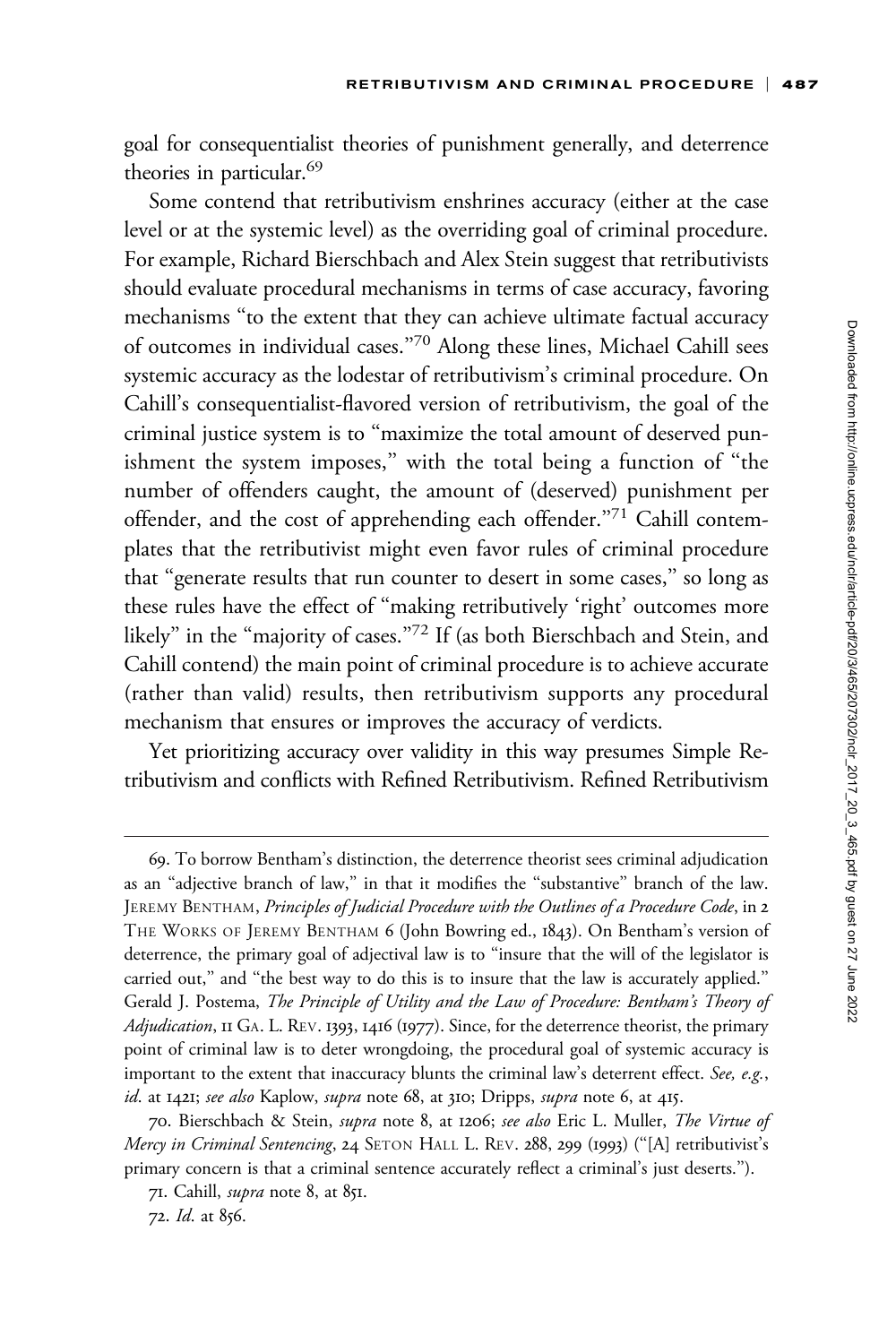could not countenance a verdict that is accurate but invalid—for instance, a verdict (like the ones in Proxy and Lottery) that is only accidentally correct. Such a verdict would violate the causation requirement. Nor could Refined Retributivism countenance a verdict (like the one in Evil Alibi) in which an offender's non-offense-related desert bases cause him to be punished. This kind of verdict would violate both the causation requirement and the justification standard. Yet the mechanisms described in each of these cases might improve accuracy at the case or systemic levels. If so, then all three of these cases would (on the views of both Cahill and Bierschbach and Stein) be unobjectionable.

Retributivist Criminal Procedure therefore departs from the goal of maximizing accuracy by ruling out mechanisms that would increase accuracy at the cost of generating invalid verdicts. Retributivist principles of criminal procedure cannot sacrifice the causation requirement or epistemic justification for other procedural goals. A society whose criminal procedure aims to maximize systemic accuracy should utilize the mechanism described in Proxy if doing so would lead to more accurate verdicts over the range of cases. Yet Refined Retributivism reaches the opposite conclusion: the proxy mechanism violates Retributivist Criminal Procedure because the defendant's offense-related desert bases do not exert the requisite causal influence.

To be sure, the proponent of Retributivist Criminal Procedure can see accuracy as an important procedural value. A Refined Retributivist might well construe verdict validity and accuracy as jointly paramount criminal procedure goals.<sup>73</sup> Yet whether accuracy and validity are both overriding goals is a substantive question on which Refined Retributivists might disagree. The point here is not to resolve this question. Rather, for every version of Refined Retributivism, an invalid verdict provides sufficient

<sup>73.</sup> For example, some versions of Refined Retributivism might adopt a more demanding epistemic standard than justification (e.g., justified true belief or knowledge) as a precondition for normatively justifying any punishment infliction. To require that verdicts be true in addition to being justified is to enshrine accuracy as a goal of criminal procedure. On these more demanding epistemic standards, a verdict would be normatively justified only if it were both epistemically justified, causally appropriate, and accurate. See, e.g., LAUDAN, supra note 61, at 14. On this move, the epistemic goals of justification and causation would not have priority over the epistemic goal of accuracy. However, neither could justification (or causation) be traded off for accuracy. Rather, accuracy and validity would be jointly necessary for the normative justification of punishment inflictions.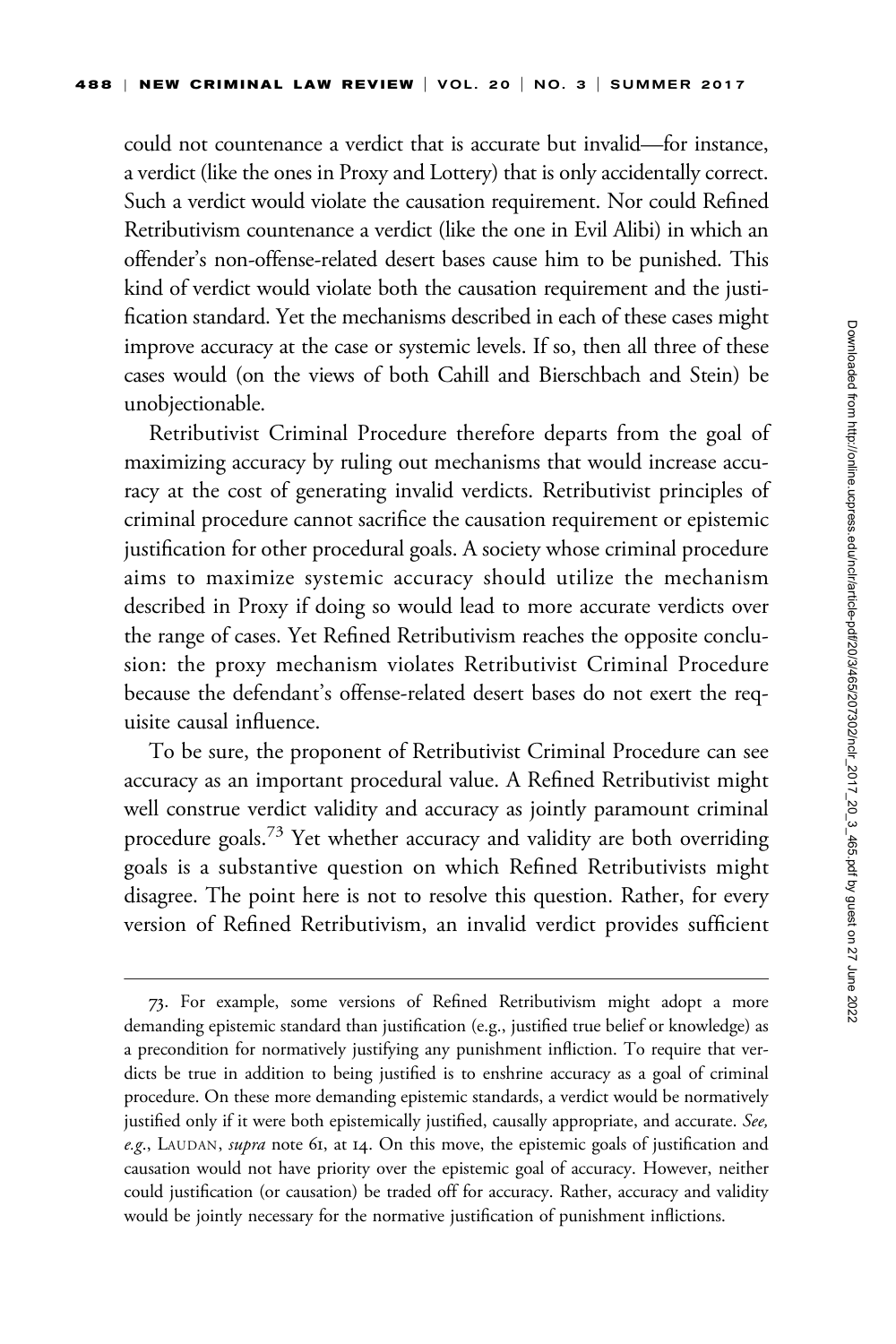grounds for condemning a punishment infliction as normatively unjustified.

To summarize: for an infliction of punishment to be normatively justified under Retributivist Criminal Procedure, (a) a defendant's offenserelated desert bases must causally influence her liability to punishment, and (b) the adjudicator must at least be epistemically justified in believing (or have an epistemically justified belief) that the defendant has exhibited offense-related desert bases. If either the causation requirement or the justification standard is violated, then an infliction of punishment is normatively unjustified. At the system level, Retributivist Criminal Procedure calls for mechanisms that reduce or eliminate invalid verdicts, independently of whether such mechanisms realize other procedural values (such as fairness or accuracy).

# III. THE IMPLICATIONS OF RETRIBUTIVIST CRIMINAL PROCEDURE

Retributivist Criminal Procedure seems to call for significant revision to U.S. criminal justice institutions. These revisionist tendencies provide a route to challenge both Retributivist Criminal Procedure and Refined Retributivism more broadly.

To be sure, Refined Retributivism and Retributivist Criminal Procedure can explain many features of due process. The notion that punishment must be meted out based on charged offenses is consistent with the causation requirement. So is the idea that the prosecution has the burden to prove each element of a charged offense. To adhere to the justification standard, each defendant must be allowed to contest her charges or conviction on the grounds of legal sufficiency—for example, by contending that the state has failed to produce sufficient evidence regarding each element of every crime for which the defendant is convicted.

However, Retributivist Criminal Procedure would seem to call for at least two broad types of changes to the U.S. criminal justice system. First, a direct application of Retributivist Criminal Procedure condemns a range of mechanisms that empower criminal justice officials to act pretextually, since pretextual actions are inconsistent with both the offense restriction and the causation requirement. Because such pretextual mechanisms are widely criticized, these revisionist implications might be applauded.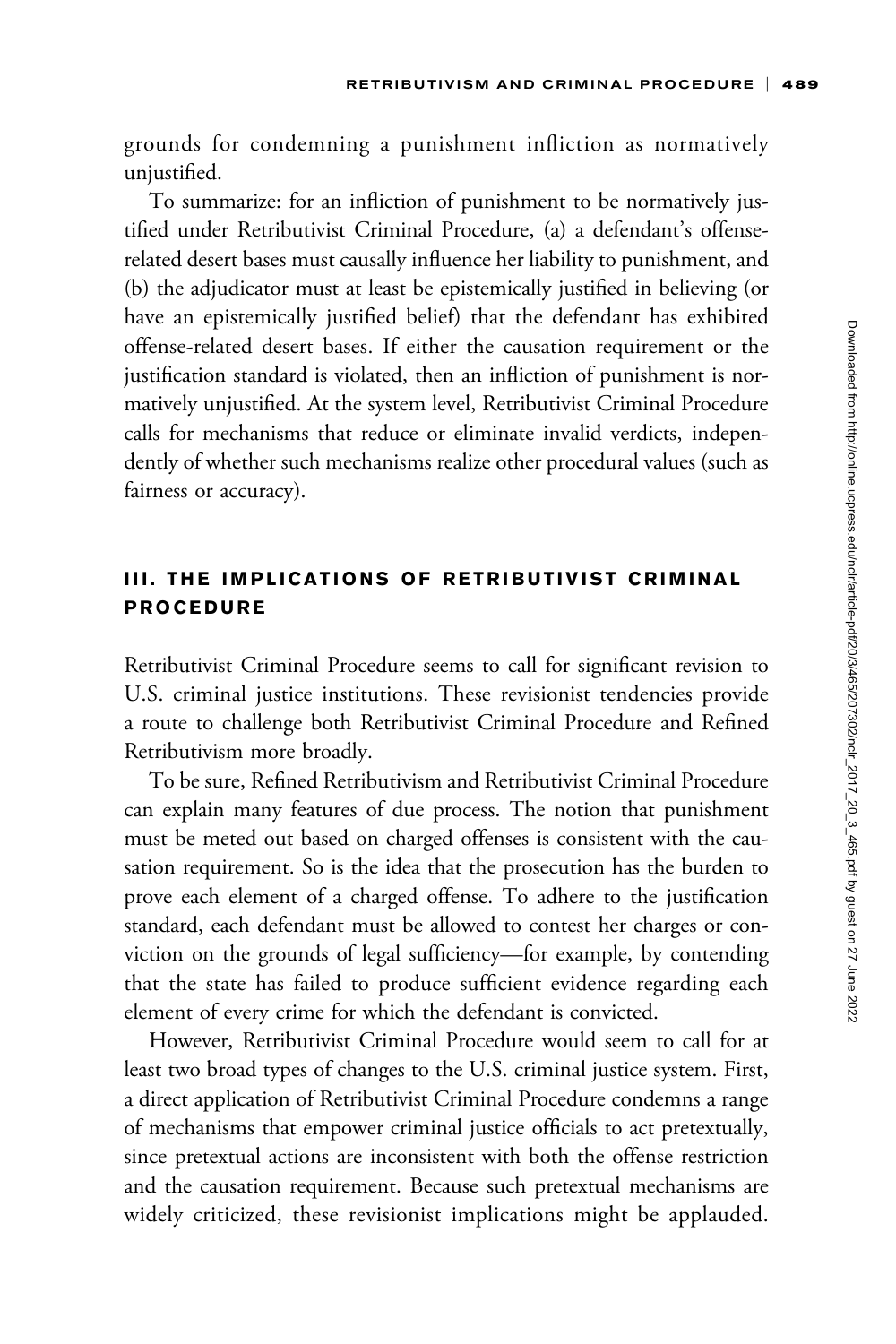Second, Retributivist Criminal Procedure condemns invalid verdicts. Yet many procedural rules and norms that are central to the U.S. system of criminal justice (and to due process more broadly construed) have the effect of promoting invalid verdicts. Therefore, these procedural implications call into question whether Refined Retributivism can undergird a just or legitimate criminal justice system.

### A. Pretextual Mechanisms

Directly applying Retributivist Criminal Procedure to criminal justice officials rules out pretextual actions. In general, a pretextual action is one where the official's action is prompted by considerations different than those that are sufficient to justify the action, and the prompting considerations are insufficient to justify the action. Pretextual actions violate the causation requirement and the offense restriction, generating cases in which the defendant's offense-related desert bases do not exert a robust causal influence on the official's action and, by implication, the defendant's punishment.

Pretextual mechanisms pervade every stage of the U.S. criminal justice system. Pretextual investigative stops are exemplified by the facts of Whren v. United States.<sup>74</sup> In 1993, a sport utility vehicle with two African-American occupants was stopped for an extended period at a traffic light in an area of Washington D.C. with high drug activity. Two undercover police officers noticed the SUV and made a U-turn toward it. The SUV reacted by speeding away and turning right without signaling. In violation of a departmental policy that prevented undercover officers from making traffic stops, the officers pulled over the SUV. Once pulled over, the officers saw several large plastic bags containing crack cocaine and arrested the driver. The officers' stop was likely pretextual. Although the officers had probable cause to pull the SUV over for the traffic offenses of speeding and turning without signaling, doing so was a violation of departmental policy. Assume *arguendo* that that the officers' intention was to investigate the crime of distributing narcotics (for which they lacked adequate justification to detain Whren) rather than the traffic offense (for which they had adequate justification). In *Whren*, the U.S. Supreme Court held that the evidence obtained in the traffic stop was properly introduced against

<sup>74.</sup> Whren, 517 U.S. 816 (1996).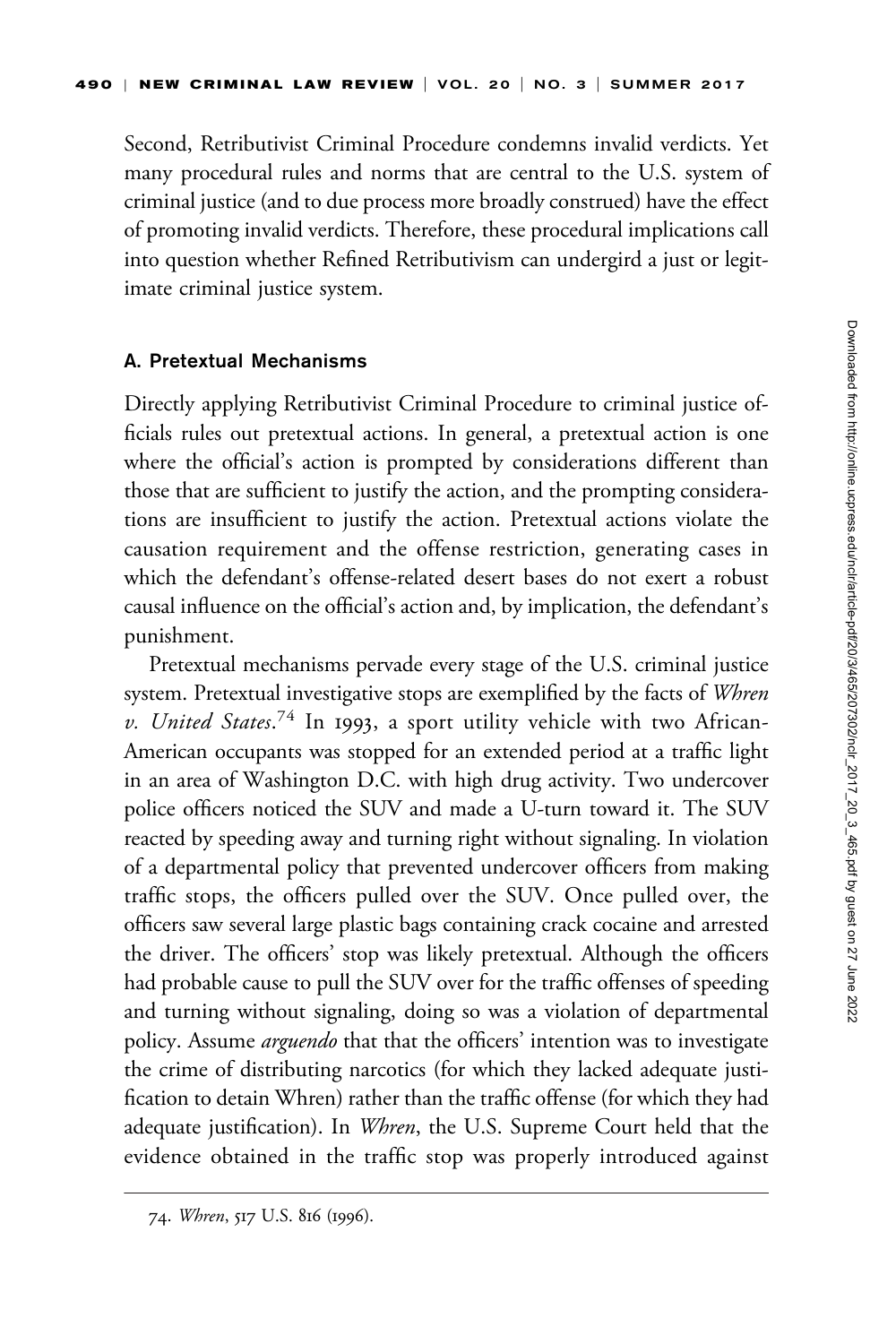Whren at trial. Because the officers had probable cause to believe that Whren had violated the traffic code, their stop of Whren's vehicle was reasonable under the Fourth Amendment to the U.S. Constitution.

The holding in *Whren* is inconsistent with Retributivist Criminal Procedure. Whren's non-offense-related desert bases (i.e., those related to his suspected drug dealing) prompted his detainment for the traffic violations. If Whren and his passenger had not been suspected drug dealers, then the undercover officers would not have stopped them for these minor traffic offenses. Pretextual actions like those in Whren allow for circumventions of the justification standard. The officers who arrested Whren did not have a legally sufficient reason to believe that he was a drug dealer. Retributivist Criminal Procedure holds, in general, that a lack of epistemic justification regarding an offender's desert bases is a barrier to normatively justifying his punishment. However, pretextual stops like those in Whren make the epistemic standard permeable: an officer can create the justification to search for drugs out of considerations that do not otherwise justify searching for drugs.

At the charging stage, pretextual prosecution involves "law enforcers [] go[ing] after a criminal defendant because they suspect him of one crime... and then ...charg[ing] and convict[ing] him of a different crime, unrelated to and less severe than the first."<sup>75</sup> The most famous case of pretextual prosecution is the U.S. federal government's pursuit and conviction of Al Capone on criminal tax evasion charges, rather than for the vast array of more serious crimes that Capone committed as part of his criminal syndicate. Pretextual prosecution is the official policy of the United States Department of Justice and many state prosecutors' offices.<sup>76</sup>

Yet pretextual prosecution is inconsistent with Retributivist Criminal Procedure. Take Capone's case. Although Capone manifested desert bases

<sup>75.</sup> Daniel C. Richman & William J. Stuntz, Al Capone's Revenge: An Essay on the Political Economy of Pretextual Prosecution, 105 COLUM. L. REV. 583, 584 (2005).

<sup>76.</sup> As then-Attorney General John Ashcroft announced in the wake of the terrorist attacks on September 11, 2011, just as Robert F. Kennedy's Justice Department would ''arrest mobsters for 'spitting on the sidewalk' if it would help in the battle against organized crime,'' so too would Ashcroft's Justice Department ''use the same aggressive arrest and detention tactics in the war on terror.'' OFFICE OF INSPECTOR GENERAL, U.S. DEP'T OF JUSTICE, THE SEPTEMBER II DETAINEES: A REVIEW OF THE TREATMENT OF ALIENS HELD ON IMMIGRATION CHARGES IN CONNECTION WITH THE INVESTIGATION OF THE SEPTEMBER 11 ATTACKS 12 (2003).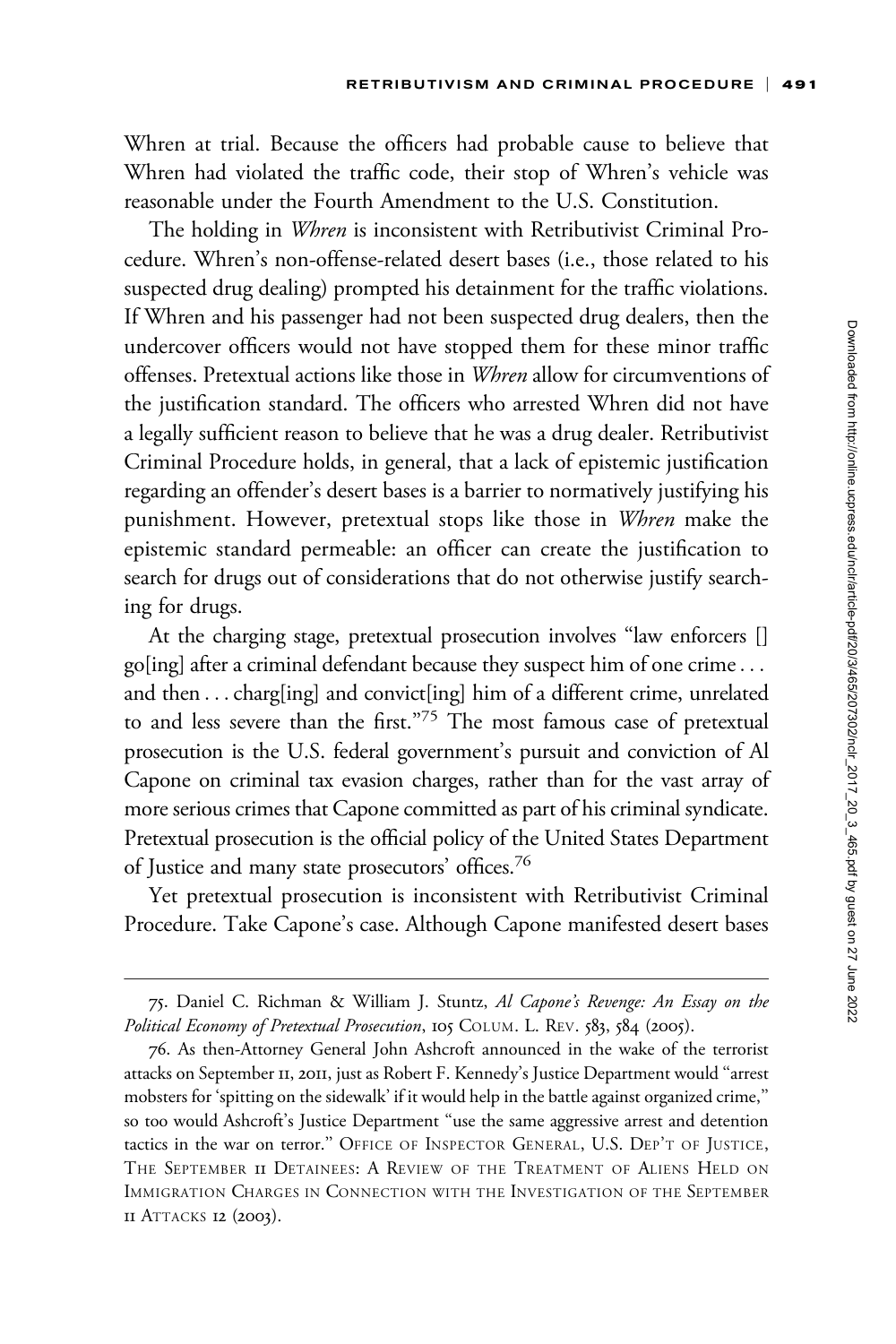related to the offense of tax evasion, these desert bases did not play the kind of direct or robust role in Capone's punishment that Refined Retributivism demands. Had another person failed to pay her taxes in the way that Capone did, she would almost certainly not have been prosecuted or punished as Capone was. Instead, pretextual prosecution allowed officials to punish Capone for being a gangster while avoiding establishing that Capone engaged in specific gangster activities. Punishing Capone because of these non-offense-related desert bases is inconsistent with Retributivist Criminal Procedure because it violates both the causation requirement and the offense restriction.

At the verdict stage, the vast majority of verdicts establishing criminal liability arise from plea bargaining, the process whereby a defendant agrees to plead guilty to an offense ''in exchange for discretionary consideration on the part of the state," usually "some kind of assurance of a minimal sentence."77 As the U.S. Supreme Court has observed, "criminal justice today is for the most part a system of pleas, not a system of trials."78 Most criminal cases in the United States are resolved through plea bargains,<sup>79</sup> yet the process of plea bargaining is largely unregulated under the U.S. Constitution.<sup>80</sup>

Many commentators criticize plea bargaining on grounds of accuracy. The plea bargaining process is said to allow prosecutors to extract guilty pleas out of innocent defendants, <sup>81</sup> as well as to allow those who committed an offense to be punished less than they deserve.<sup>82</sup> Justice Scalia invoked both of these accuracy-based criticisms in noting that plea bargaining

<sup>77.</sup> Kenneth Kipnis, Criminal Justice and the Negotiated Plea, 86 ETHICS 93 (1976).

<sup>78.</sup> Lafler v. Cooper, 132 S. Ct. 1376, 1388 (2012).

<sup>79.</sup> In the United States, estimates are that more than 95% of criminal cases in both federal and state courts are resolved via plea bargain. Stephanos Bibas, Regulating the Plea-Bargaining Market: From Caveat Emptor to Consumer Protection, 99 CAL. L. REV. 1117, 1119  $(2OII).$ 

<sup>80.</sup> See, e.g., John H. Blume & Rebecca K. Helm, The Unexonerated: Factually Innocent Defendants Who Plead Guilty, 100 CORNELL L. REV. 157, 166-67 (2014).

<sup>81.</sup> See id. at 172-80; BRANDON L. GARRETT, CONVICTING THE INNOCENT: WHERE CRIMINAL PROSECUTIONS GO WRONG (2011).

<sup>82.</sup> See Russell L. Christopher, The Prosecutor's Dilemma: Bargains and Punishments, 72 FORDHAM L. REV. 93, 125–28 (2003) (contending that a prosecutor's offering a plea agreement for a sentence less than the defendant's culpability violates retributivism's categorical duty to punish culpable wrongdoing and wrongs the defendant by punishing him less than is deserved); MOORE, supra note 16, at 156.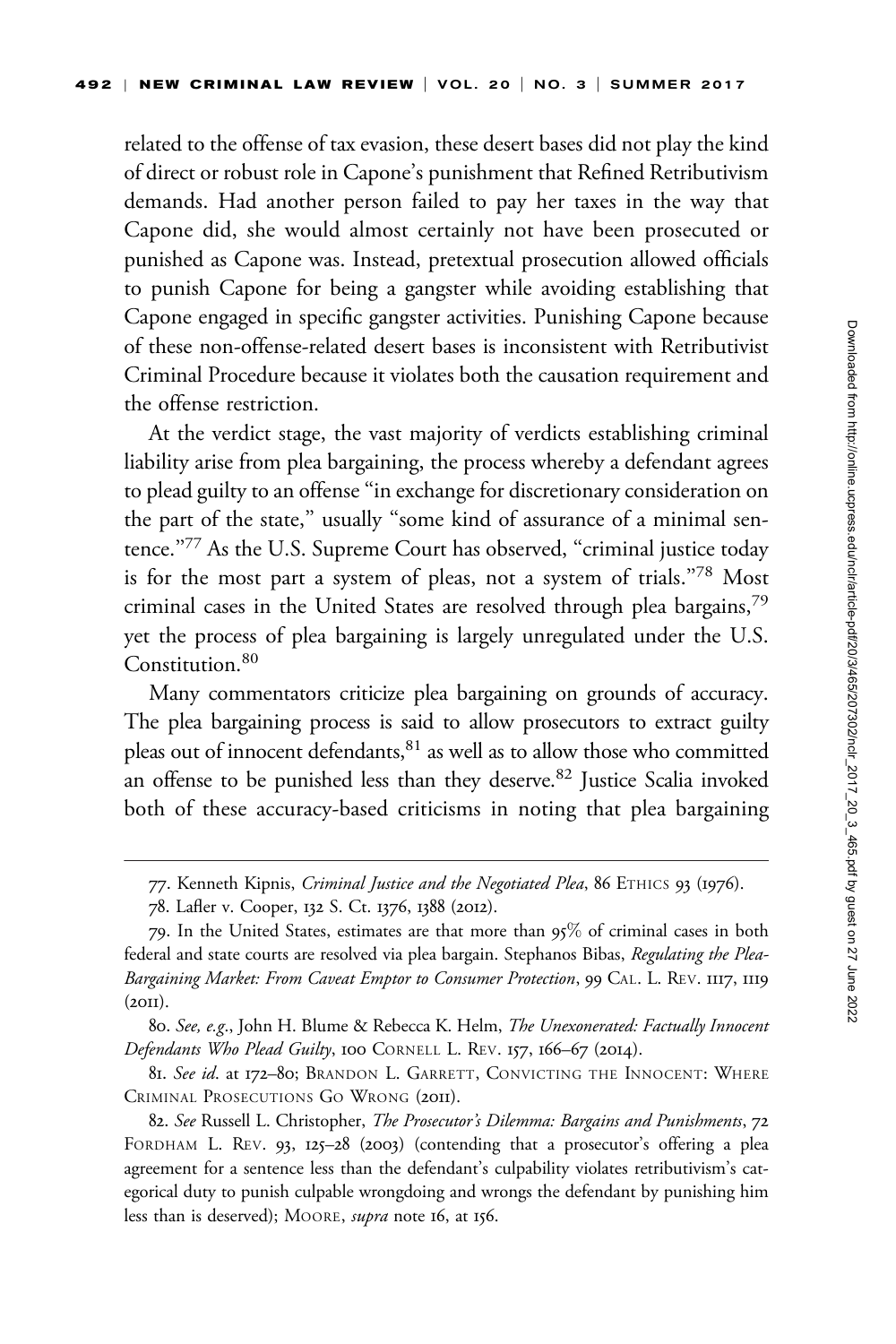dynamics ''effectively compel[] an innocent defendant to avoid massive risk by pleading guilty to a lesser offense; and for guilty defendants it often perhaps usually—results in a sentence well below what the law prescribes for the actual crime."<sup>83</sup> This inaccuracy is sometimes portrayed, not as a contingent characteristic of the U.S. system, but rather a function of the structural features that give rise to plea bargaining.<sup>84</sup>

Regardless of whether plea bargaining generates verdicts that do not correspond to an offender's desert bases, the Refined Retributivist should see it as problematic. Even where a plea generates an accurate punishment infliction, this infliction is almost certainly invalid. To illustrate this point, consider an example based on *Bordenkircher v. Hayes*.<sup>85</sup> Hayes was charged with the offense of forgery and, under a recidivist offender statute, faced life imprisonment if convicted. Hayes was offered the opportunity to plead guilty to forgery and be sentenced to five years' imprisonment. Hayes refused the deal, was convicted of forgery, and received a sentence of life imprisonment, which the Supreme Court upheld.

Imagine an alternative version of this scenario in which Hayes accepts the plea deal in order to avoid the possibility of being sentenced under the recidivist offender statute. Assume, arguendo, that Hayes actually committed the forgery and also that a prison term of five years is commensurate with Hayes's desert bases. In this alternative scenario, Hayes's bargaining position would exert a direct and robust causal influence on his punishment. If Hayes's desert bases had been the same but his bargaining position had been different (e.g., if he had information or testimony to provide to the state in exchange for a lesser sentence), then Hayes would have been offered a more favorable plea deal and punished less, if at all. Thus, even when a plea bargain is accurate, there is only a contingent connection between a defendant's offense-related desert bases and the punishment that is inflicted. This contingency runs afoul of the causation requirement of

<sup>83.</sup> Lafler v. Cooper, 132 S. Ct. at 1397 (Scalia, dissenting).

<sup>84.</sup> See William J. Stuntz, Plea Bargaining and Criminal Law's Disappearing Shadow, 117 HARV. L. REV. 2548, 2349-50 (2004). See also Christopher Slobogin, Plea Bargaining and the Substantive and Procedural Goals of Criminal Justice: From Retribution and Adversarialism to Preventive Justice and Hybrid-Inquisitorialism, 57 WILLIAM & MARY L. REV. 1505, 1507 (2016); but see Cahill, supra note 8, at 855 (contending that retributivist should embrace consequentialist justification for plea bargaining based on systemic accuracy in distribution of deserved punishment).

<sup>85.</sup> Bordenkircher, 434 U.S. 357 (1978).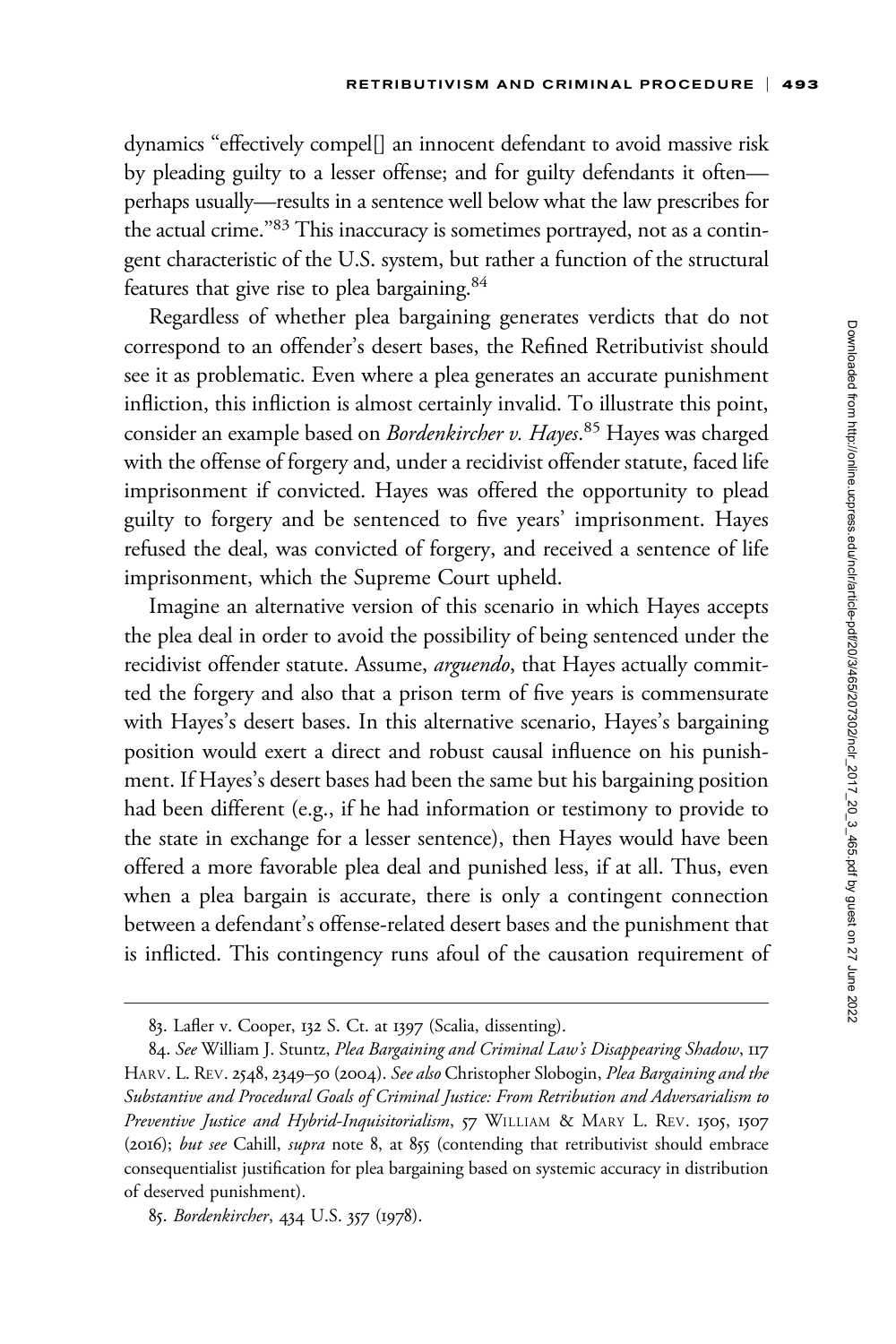Retributivist Criminal Procedure, which requires the connection to be more robust. Thus, punishment arising from a plea bargain is invalid and, in light of Refined Retributivism, normatively unjustified.

Thus, pretextual stops, pretextual prosecutions, and plea bargaining are all inconsistent with Retributivist Criminal Procedure.<sup>86</sup> Whren was not punished for his offense-related desert bases. Nor was Capone. Nor would Hayes have been, had he taken the plea deal. Since all of these features are common in the U.S. criminal justice system, Retributivist Criminal Procedure seems highly revisionist.

Whether these revisionist implications are objectionable depends on the legitimacy of pretextual mechanisms of criminal procedure. A Refined Retributivist might well embrace the charge of revisionism here. Each of the pretextual mechanisms described above is among the most highly criticized aspects of the criminal justice system.<sup>87</sup> Critics have contended that these practices facilitate racial discrimination by officials<sup>88</sup> and contribute to excessive and racially disparate punishment outcomes.<sup>89</sup> Retributivist Criminal Procedure provides an independent criticism of each of these pretextual practices: namely, that they are inconsistent with

<sup>86.</sup> To these charges of revisionism, the Refined Retributivist might offer a rebuttal based on the division of labor. On this rebuttal, Retributivist Criminal Procedure applies only to mechanisms that determine a defendant's liability to punishment, rather than to all mechanisms in the criminal justice system. The defendant's offense-related desert bases needn't cause the actions of police or the charging decisions of criminal justice officials. Any problems introduced at investigative or charging stages can be resolved if the offender's desert bases exert a direct and robust causal influence on the verdict itself. This division-oflabor rebuttal seems powerful, although fully evaluating it is outside the scope of this paper. However, two points about the division-of-labor rebuttal are worth noting. First, the rebuttal concedes that retributivism cannot be the sole principle for regulating the criminal justice system, a concession that some retributivists would be unwilling to make. Second, even if the rebuttal succeeds, Retributivist Criminal Procedure would still have revisionist implications regarding plea bargining, since this practice determines liability to punishment. Thanks to Mihailis Diamantis for encouraging discussion of this rebuttal.

<sup>87.</sup> See, e.g., Paul Butler, The White Fourth Amendment, 43 TEX. TECH L. REV. 245, 250 (2010); WILLIAM STUNTZ, THE COLLAPS OF AMERICAN CRIMINAL JUSTICE 295, 301 (2011).

<sup>88.</sup> See, e.g., Kevin R. Johnson, How Racial Profiling in America Became the Law of the Land: United States v. Brignoni-Ponce and Whren v. United States and the Need for Truly Rebellious Lawyering, 98 GEO. L.J. 1005, 1075 (2010).

<sup>89.</sup> See, e.g., John F. Pfaff, The Micro and Macro Causes of Prison Growth, 28 GA. ST. U. L. REV. 1239, 1241 (2012).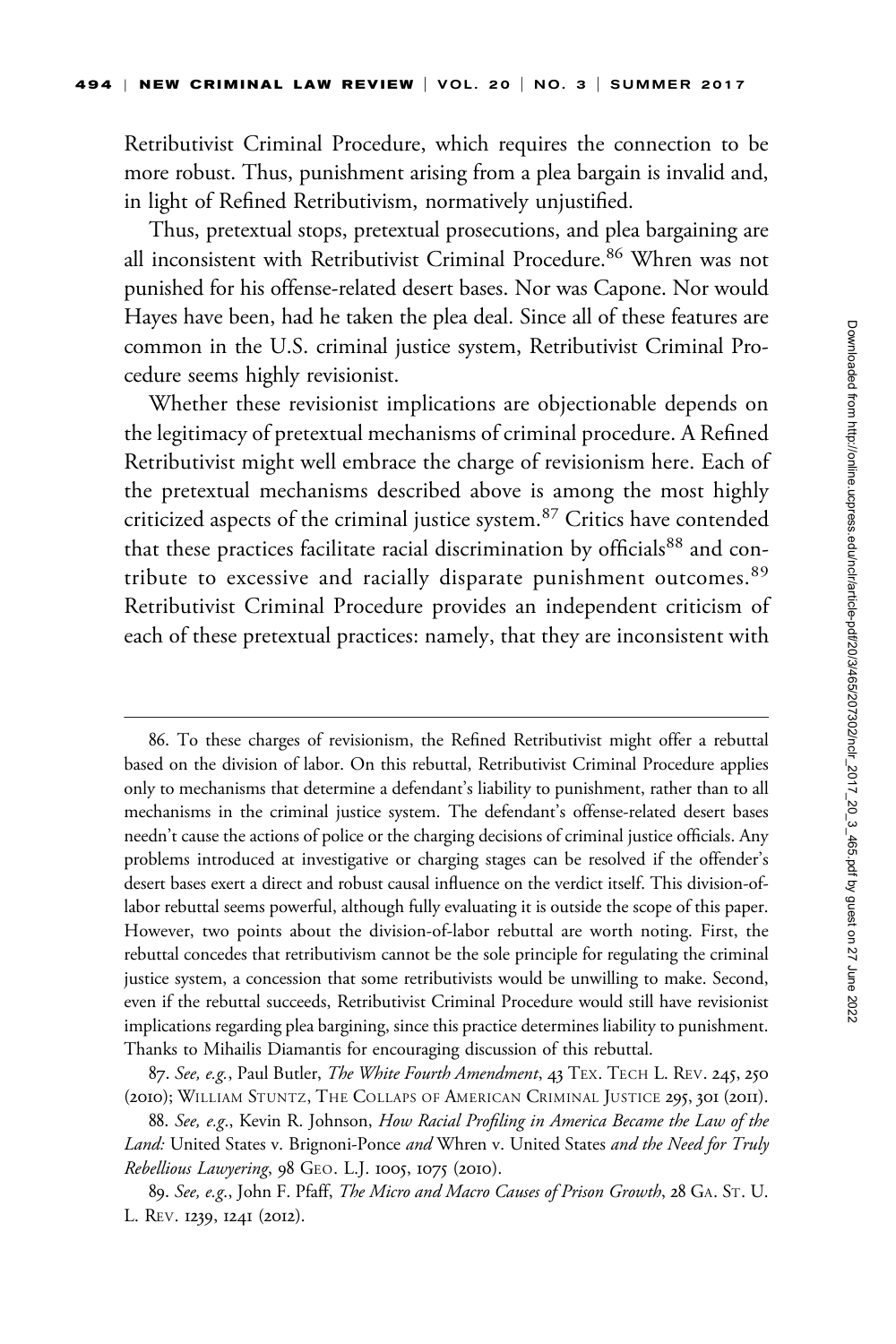the notion that an offender should be punished for an offense because she deserves to be punished for that offense.

#### B. Causation-Obscuring and Justification-Obscuring Mechanisms

Some rules of criminal procedure obscure information relevant to the causation requirement and/or the justification standard, thereby increasing the likelihood of invalid verdicts. These mechanisms are difficult to reconcile with Retributivist Criminal Procedure. Yet many of these mechanisms are core features of an adversarial system of criminal justice, and some are basic matters of due process.

The rules and norms regarding legal representation of criminal defendants work to frustrate both the causation requirement and the justification standard. The Sixth Amendment of the U.S. Constitution guarantees the assistance of counsel in criminal proceedings, a provision that has been interpreted to require states to provide counsel for indigent defendants charged with felonies.<sup>90</sup> Beyond these formal requirements, widely recognized professional norms among U.S. criminal defense lawyers enshrine an ideal of ''zealous advocacy.''<sup>91</sup> Implicit in the notion of zealous advocacy is that defense counsel is authorized and should be committed to use aggressive tactics (such as strategic delay, presenting misleading testimony, arguing to the jury that evidence supports factual inferences that the lawyer knows to be untrue, calling for nullification, or disclosing information that a lawyer knows ''does not contribute to informed determination on the merits because such disclosure injures the prosecution or witnesses'') whenever doing so is "advantageous to the client."<sup>92</sup>

92. William H. Simon, The Ethics of Criminal Defense, 91 MICH. L. REV. 1703 (1993). Although defendants in the United States have a constitutional right to effective assistance

<sup>90.</sup> Gideon v. Wainwright, 372 U.S. 335 (1963).

<sup>91.</sup> See, e.g., W. William Hodes, Lord Brougham, the Dream Team, and Jury Nullification of the Third Kind, 67 U. COLO. L. REV. 1075, 1083 (1996) ("According to the professional conduct rules applicable to American lawyers, once defense counsel enter a case, they must represent their clients 'zealously, within the bounds of law.' This means that defense counsel must attempt to secure the acquittal of the accused, whether or not he is factually guilty, and even if the lawyers know that he is. It is not the obligation of defense counsel to seek the truth—indeed ...exactly the opposite is required when the defendant is known by his lawyers to be factually guilty! Furthermore, almost everyone agrees that such situations where zealous representation is synonymous with obfuscating and distorting the truth—are common.'') (citations omitted).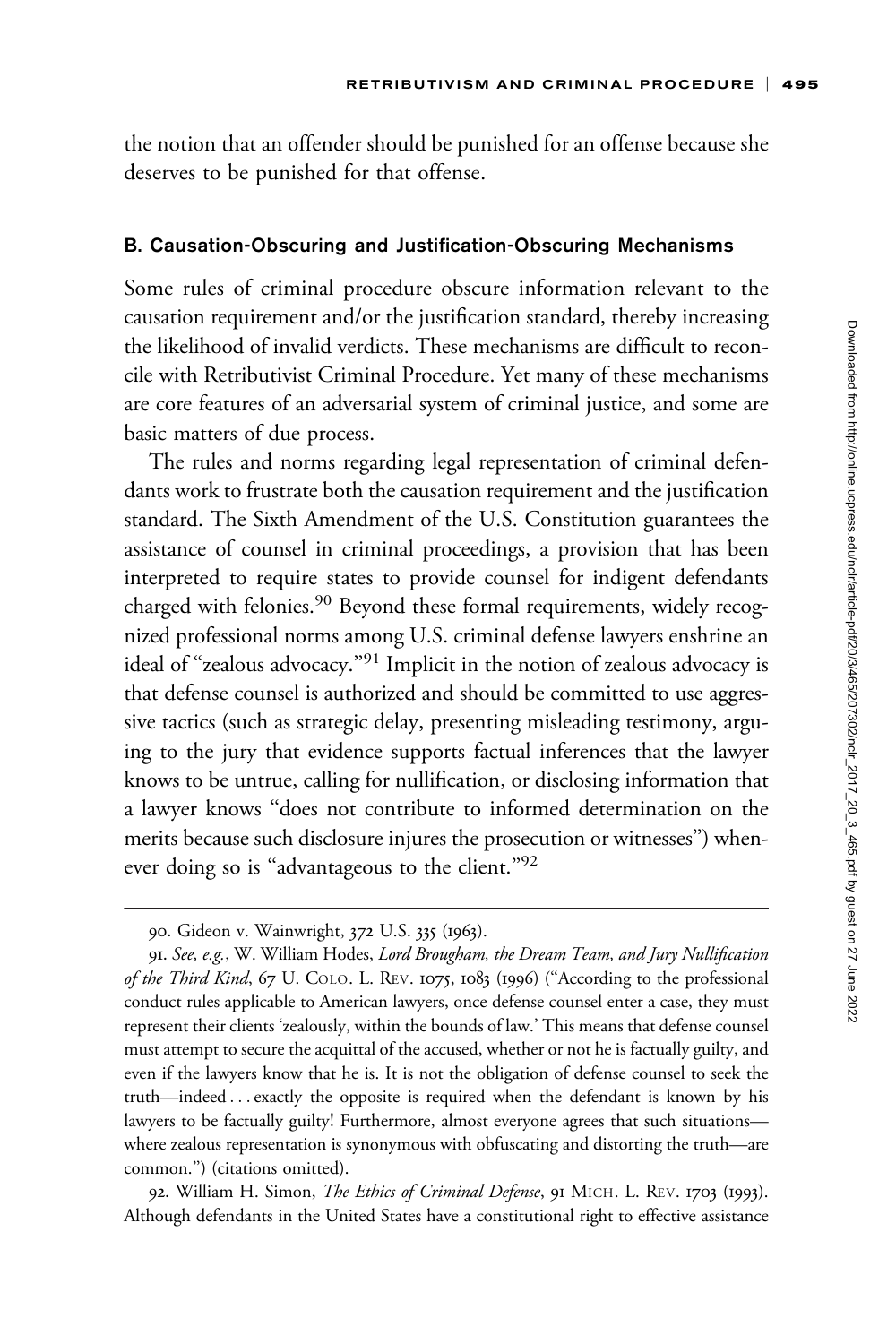The norms of zealous advocacy are hypothesized to increase the likelihood of invalid verdicts, both systematically and at the case level. As William Simon notes, such norms not only "treat[] all defendants alike" in trying to ''help [them] thwart conviction regardless of whether or not they are guilty,'' but also ''help many defendants present themselves as something other than they are'' by ''portray[ing] defendants who have committed acts with which they have been charged as not having committed them'' and ''orchestrat[ing] clients' behavior in court ... to conform to the judge's and jury's stereotypes about how a respectable, law-abiding citizen looks and behaves.''<sup>93</sup> Many aggressive tactics aim to focus the adjudicator's attention on considerations unrelated to the defendant's offense-related desert bases, such as the possible culpability of a third party<sup>94</sup> or the race of the defendant, the victim, or the police.<sup>95</sup>

An example of this last phenomenon is Johnny Cochran's defense of O.J. Simpson against charges that he murdered Nicole Brown Simpson and Ronald Goldman. In closing arguments, Cochran urged jurors to acquit Simpson and therefore ''send a message'' that the Los Angeles Police Department's deception and racism should not be tolerated.<sup>96</sup> Cochran's

93. Simon, *supra* note 92, at 1713. Although Simon does not advocate this position, several other legal ethicists do. See generally Monroe Freedman, Professional Responsibility of the Criminal Defense Lawyer: The Three Hardest Questions, 64 MICH. L. REV. 1469 (1966); Abbe Smith, Defending Defending: The Case for Unmitigated Zeal on Behalf of People Who Do Terrible Things, 28 HOFSTRA L. REV. 925 (1999).

94. David Luban, Rediscovering Fuller's Legal Ethics, II GEO. J. LEGAL ETHICS 801, 829 (1998) (''[C]asting suspicion on innocent persons is one of the most common techniques of the [criminal] defender, and every defender that I know would regard failing to use the technique as close to malpractice.'').

95. See, e.g., Smith, supra note 93, at 954; Eva S. Nilsen, The Criminal Defense Lawyer's Reliance on Bias and Prejudice, 8 GEO. J. LEGAL ETHICS 1, 9 (1994).

96. David B. Wilkins, Straightjacketing Professionalism: A Comment on Russell, 95 MICH. L. REV. 795, 815–19 (1997); Hodes, *supra* note 91, at 1080–81 ("[T]he Simpson lawyers cannot be faulted or branded as 'unethical' for making jury nullification ... the centerpiece of their defense. Indeed, given the duty of zealous advocacy, it was obligatory for these ethical lawyers to make the attempt, one they concluded that doing so was tactically sound.'') (citations omitted).

by legal counsel, they do not also have the right that counsel use the aforementioned tactics of aggressive defense. See Margareth Etienne, Remorse, Responsibility, and Regulating Advocacy: Making Defendants Pay for the Sins of Their Lawyers, 78 NYU L. REV. 2103, 2117 (2003). Rather, the point is that aggressive defense tactics and norms of zealous defense are thought to be part of contemporary U.S. criminal justice system, and neither is consistent with Retributivist Criminal Procedure.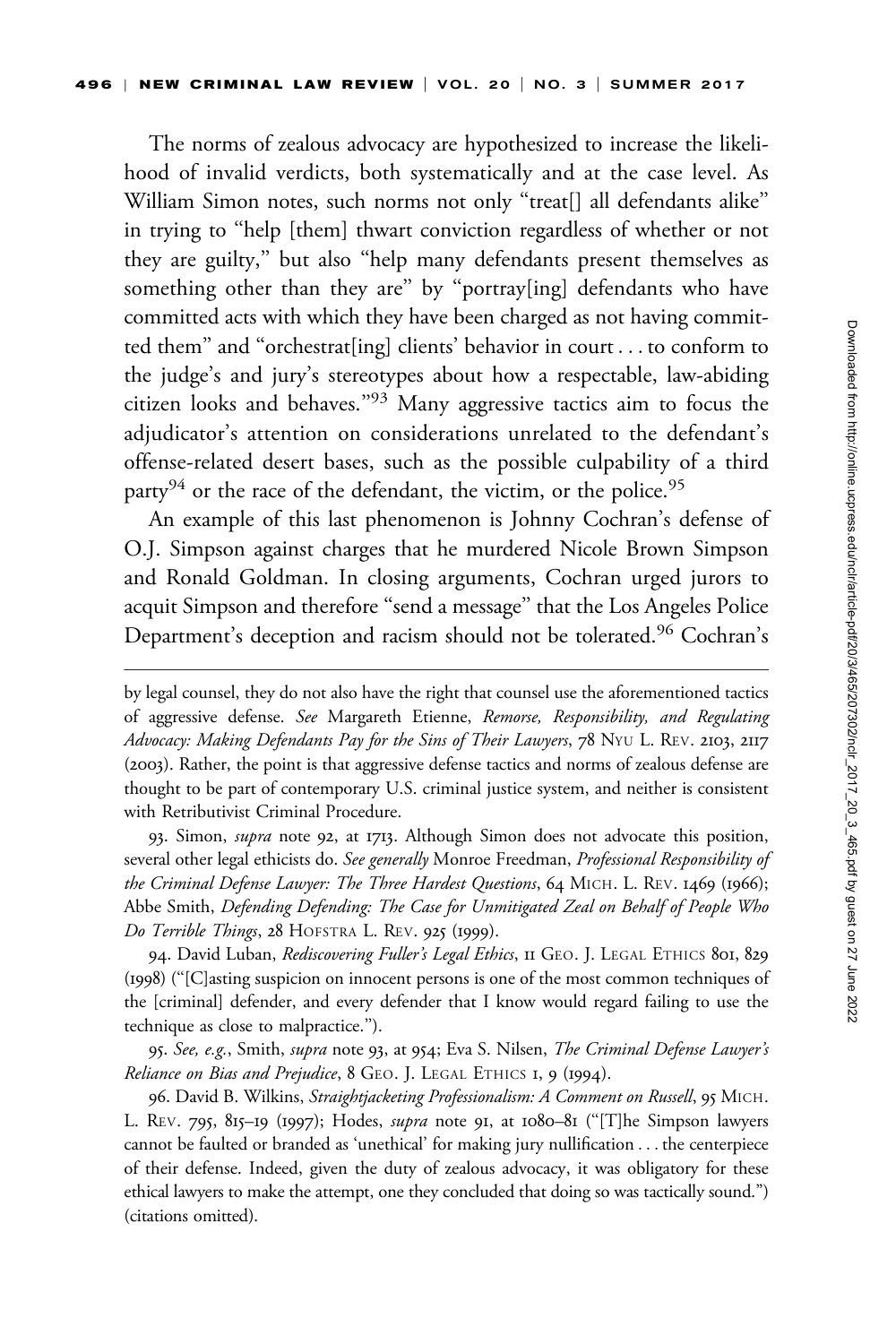tactic was intended to shift the jury's attention away from the question of whether there was good reason to believe that Simpson committed the murders and toward the question of whether there was good reason to believe that Los Angeles police were racially biased. To the extent that this tactic was successful, the jury's acquittal of Simpson did not reflect a collective judgment about whether he manifested offense-related desert bases.

The Simpson example indicates how zealous advocacy might undermine the causation requirement. If the defense attorney successfully shifts the question, then the defendant's desert bases (or lack thereof) do not exert the type of robust causal influence on his liability to punishment that Retributivist Criminal Procedure calls for. In other words, the causation requirement is open to violation whenever the subject is switched from a question about the defendant's desert bases to some other question, regardless of how the jury resolves that other question. Further, aggressive defense techniques like Cochran's, if successful, are inconsistent with the justification standard. False acquittals (or acquittals in cases where there is sufficiently good reason to believe that the defendant has committed an offense) are epistemically unjustified in the same way that false convictions are. $97$ Retributivist Criminal Procedure, then, is in tension with the norm of zealous advocacy among criminal defense attorneys.

Rules excluding evidence from use by the prosecution also promote invalid verdicts, and so may also be condemned by Retributivist Criminal Procedure. Some such evidentiary rules preclude introducing entire categories of evidence as part of the prosecution's case-in-chief.<sup>98</sup> Jeremy Bentham offered an accuracy-based argument for the abolition of these evidentiary rules.<sup>99</sup> In the words of one commentator, Bentham saw "fixing" rules for the exclusion of evidence [as] more likely to cause misdecision on

<sup>97.</sup> David Luban notes that ''aggressive defense'' describes only a ''small fraction of criminal representations involving wealthy clients and top-shelf defenders'' because ''[t]he typical client is poor, and the typical defender is not paid enough to engage in individualized advocacy, let alone [aggressive defense]." Luban, *supra* note 94, at 1763–64. The situation that Luban describes is actually desirable under Retributivist Criminal Procedure: to the extent that aggressive defense promotes verdict invalidity, the less of it that a system realizes, the better.

<sup>98.</sup> Examples in the United States include rules regulating the use of hearsay evidence (FED. R. EVID. 802), evidence of prior bad acts (under FED. R. EVID. 404(a)), and character evidence (under FED. R. EVID. 404(b) and 413–15).

<sup>99.</sup> See JEREMY BENTHAM, Rationale of Judicial Evidence, in 7 THE WORKS OF JEREMY BENTHAM 338 (John Bowring ed., 1843).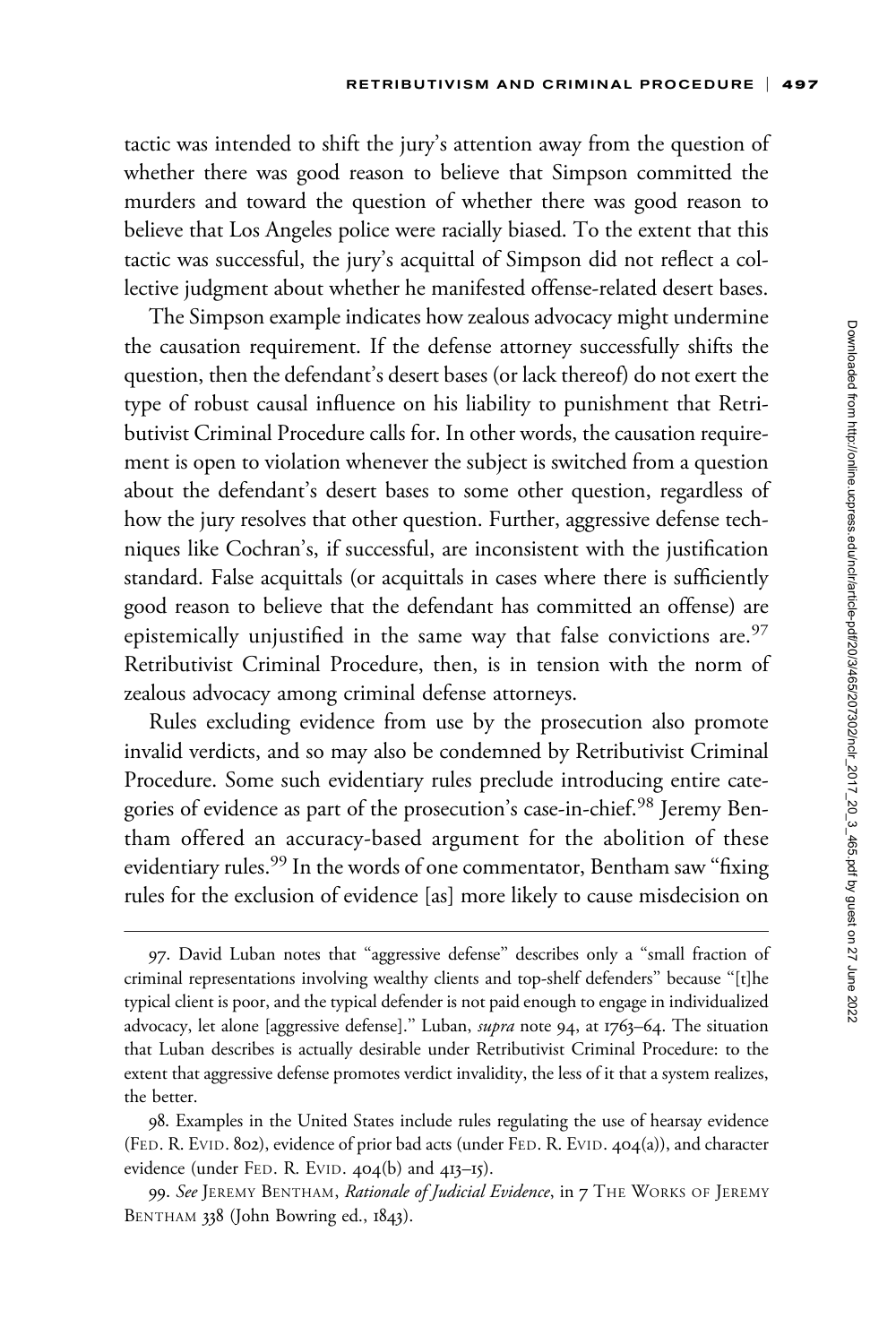deceptive evidence."<sup>100</sup> Bentham's argument against such evidentiary rules is therefore ''a straightforward application of his general utilitarian theory of procedure to the special case of evidence.''101

Unlike Bentham's view, Retributivist Criminal Procedure favors certain exclusionary rules, particularly rules prohibiting introduction of evidence regarding the defendant's character or prior bad acts as part of the prosecution's case-in-chief. To be sure, it is an open question whether introducing such evidence increases the overall accuracy of verdicts.<sup>102</sup> Yet regardless of how such evidence bears on the accuracy of verdicts, it compromises their validity whenever a defendant is deemed liable to punishment based on considerations other than his offense-related desert bases. The logic of this position is captured by the U.S. Supreme Court's opinion in *Michelson v*. United States:

The state may not show defendant's prior trouble with the law, specific criminal acts, or ill name among his neighbors, even though such facts might logically be persuasive that he is by propensity a logical perpetrator of the crime. The inquiry is not rejected because character is irrelevant; on the contrary, it is said to weigh too much with the jury and to so overpersuade them as to prejudge one with a bad general record and deny him a fair opportunity to defend against a particular charge.<sup>103</sup>

Retributivist Criminal Procedure provides an argument in favor of rules excluding evidence of bad character and prior bad acts. Such rules serve to safeguard violations of the offense restriction and the causation requirement.

103. Michelson, 335 U.S. 469, 475–76 (1948).

<sup>100.</sup> GERALD J. POSTEMA, BENTHAM AND THE COMMON LAW TRADITION 348 (1986). 101. Id.

<sup>102.</sup> Compare Larry Laudan & Ronald J. Allen, The Devastating Impact of Prior Crimes Evidence and Other Myths of the Criminal Justice Process, 101 J. CRIM. LAW & CRIMINOLOGY 493, 522 (2011) (''If, as appellate courts are constantly claiming, the aim of a trial is to get at the truth, then a system in which jurors factor prior convictions—either known or presumed—into their calculations of guilt and innocence is probably more truth-conducive than a system in which priors were ignored or treated as irrelevant.") with David P. Leonard, In Defense of the Character Evidence Prohibition: Foundations of the Rule Against Trial by Character, 73 IND. L.J. 1161, 1187–88 (1998) ("The character rule is undeniably designed in part for adjudicatory purposes. By targeting the unfairly prejudicial effect of bad character evidence, the rule seeks to prevent inaccurate verdicts caused by overvaluation of the evidence. ... '').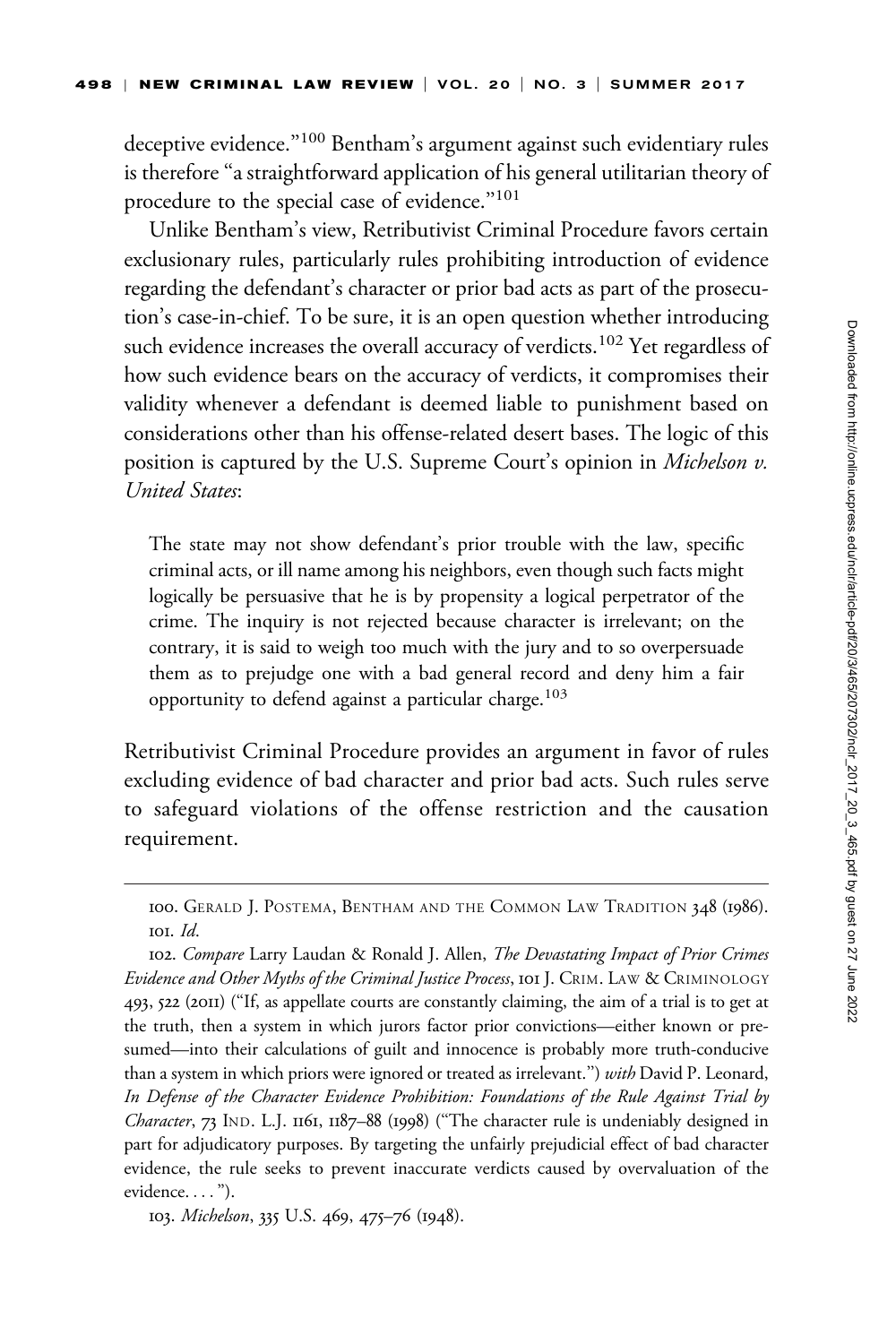However, Refined Retributivism shares Bentham's skepticism about evidentiary rules that tend to promote invalid verdicts. One example from the United States is the Exclusionary Rule, which precludes the prosecution from introducing evidence obtained by the state in violation of a defendant's constitutional rights—for example, as the result of a search or seizure that violates the Fourth Amendment or arising from an interrogation that violates the Fifth Amendment—as part of its case-in-chief.<sup>104</sup> As a doctrinal matter, the Exclusionary Rule is justified solely on grounds of deterring police misconduct.<sup>105</sup> Therefore, the ostensible logic of the Exclusionary Rule is inconsistent with Retributivist Criminal Procedure's attribution of preeminent importance to verdict validity. At least as articulated by the U.S. Supreme Court, the Exclusionary Rule presupposes what Retributivist Criminal Procedure denies: that both the causation requirement and the justification standard can be sacrificed for other procedural goals.

Apart from this doctrinal inconsistency, there is a deeper tension between the Exclusionary Rule and Retributivist Criminal Procedure. The Exclusionary Rule restricts the factfinder's access to information that is relevant to determining whether the defendant manifested offense-related desert bases, therefore increasing the chance of an invalid verdict in any particular case and the number of invalid verdicts overall. To illustrate this point, consider an alternative version of the Whren case in which the trial court excluded evidence obtained from Whren's vehicle on the grounds that the seizure and search violated the Fourth Amendment. In this scenario, the jury would not have been allowed to consider evidence directly relevant to whether Whren manifested desert bases related to the drug offenses with which Whren was charged. In the absence of such evidence, the jury could either acquit or convict Whren of the charges. In this alternative scenario, an acquittal of Whren would have been

<sup>104.</sup> See Mapp v. Ohio, 367 U.S. 643 (1961). The use of the term ''Exclusionary Rule'' is meant to distinguish this mechanism from the other mechanisms for precluding factfinders from considering categories of evidence.

<sup>105.</sup> Under the Supreme Court's current doctrine, the main function of the Exclusionary Rule is to deter police misconduct. United States v. Janis, 428 U.S. 433, 446 (1976). In prior decisions, the Court has also justified the rule as a way of preserving the integrity of the judicial process. Mapp v. Ohio, 367 U.S. at 659 (quoting Elkins v. United States, 364 U.S. 206, 222 (1960)). Both the deterrence and the judicial integrity rationales are inconsistent with Retributivist Criminal Procedure.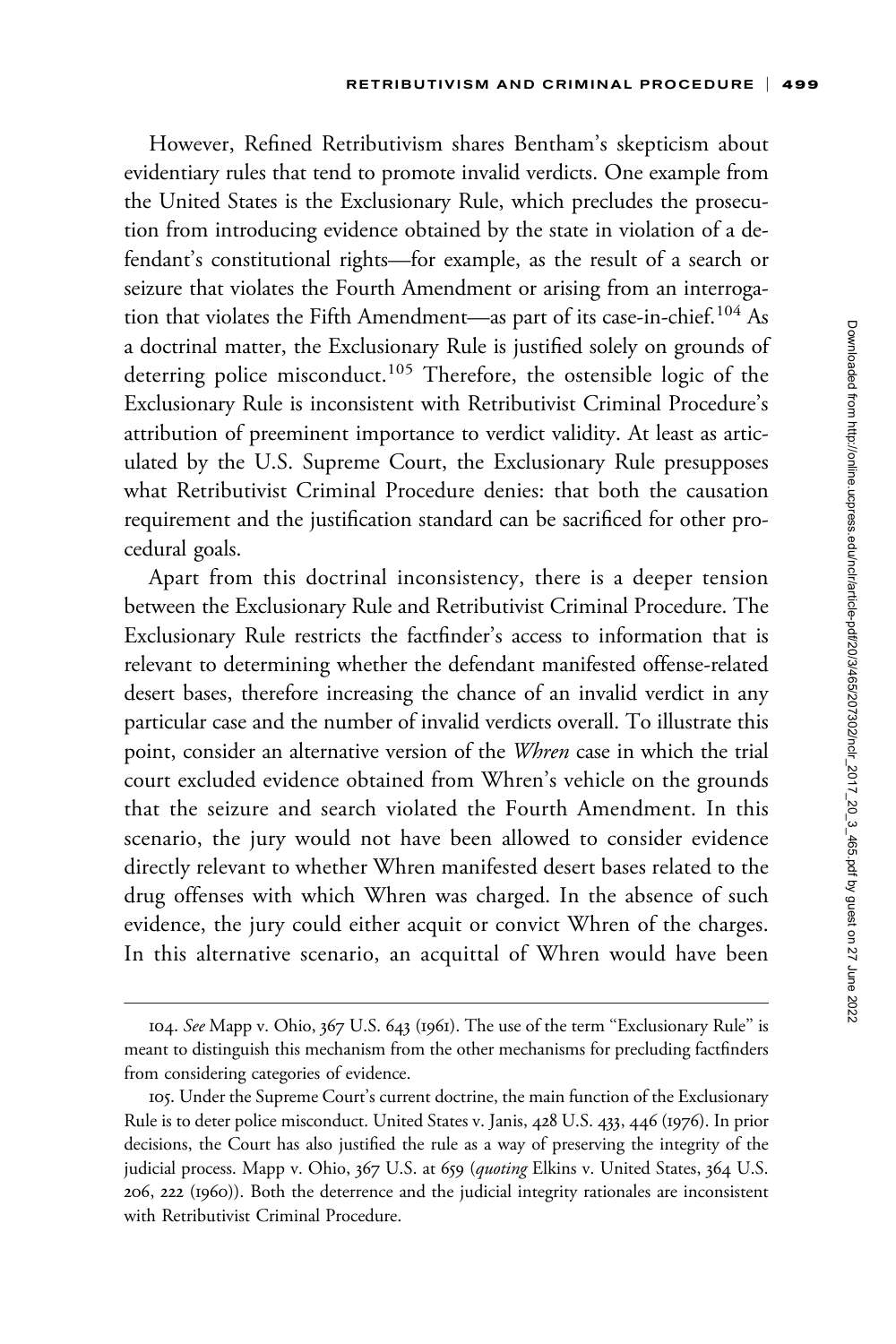invalid,<sup>106</sup> since there was sufficiently good evidence that he manifested offense-related desert bases and therefore (according to Refined Retributivism) that he deserved to be punished for the offense. On the other hand, if Whren had been convicted in the absence of this search-related evidence, then the conviction might also have been invalid—for example, if the jury had made inferential moves to fill in gaps created by the exclusion of directly relevant evidence.<sup>107</sup>

106. This conclusion presupposes a standard that construes validity in terms of the objective or internal reasons in favor of a verdict, rather than the reasons available to the adjudicator at the time of rendering the verdict.

107. Laudan and Allen describe this sort of inferential move regarding evidence of prior crimes. See Laudan and Allen, supra note 102, at 508-9. Under the Federal Rules of Evidence in the United States, the prosecution cannot introduce evidence of a defendant's prior crimes in order to prove bad character or propensity. However, defendants can introduce evidence of good character or a clean record, and the prosecution can introduce evidence of a defendant's bad character or prior bad acts for collateral purposes like impeachment of the defendant's testimony. According to Laudan and Allen, this setup creates a gap: if the defendant has no prior convictions, then the ''jury is apt to be told that [by the defendant] in no uncertain terms.'' Yet ''[e]ven when the judge has excluded a defendant's priors, the [defendant] must adopt a very different profile during trial than a defendant without priors would, a profile that should leave few jurors in doubt that [the defendant] has prior convictions, even if the latter go unmentioned explicitly in the trial." Id. at 508. According to Laudan and Allen, the results of both empirical and experimental studies suggest that juries routinely make this kind of inferential move. Id. at 509.

A similar gap applies to evidence that arises from an unlawful search or seizure. Here, too, the prosecution is precluded from introducing unlawfully obtained evidence as part of its case-in-chief, although it can introduce such evidence for collateral purposes like impeaching the defendant's testimony. See Walder v. United States, 347 U.S. 62 (1954). Furthermore, if there is no incriminating evidence, then the defendant can highlight this fact. Consider how Laudan and Allen's logic might apply to Whren's case if Whren had succeeded in excluding the evidence of his possession on the grounds that police officers acted unlawfully in stopping him. The prosecution would not have been able to introduce direct evidence of Whren's possession as part of its case-in-chief. However, Whren would likely have been precluded from testifying on his own behalf. Had Whren testified to the effect that he did not possess drugs, the state could have used the fruits of the unlawful stop to impeach his testimony. Thus, on Laudan and Allen's logic, from the absence of Whren's testifying that he did not possess the drugs, the jury might infer that he did possess the drugs.

Inferential moves like the ones that Laudan and Allen describe are violations of Retributivist Criminal Procedure because the defendant's offense-related desert bases do not play the kind of direct, robust causal role in the judgment that the defendant is liable to punishment that Refined Retributivism requires. To the extent that the defendant's offense related desert bases play some causal role in this judgment, it would seem to be an instance of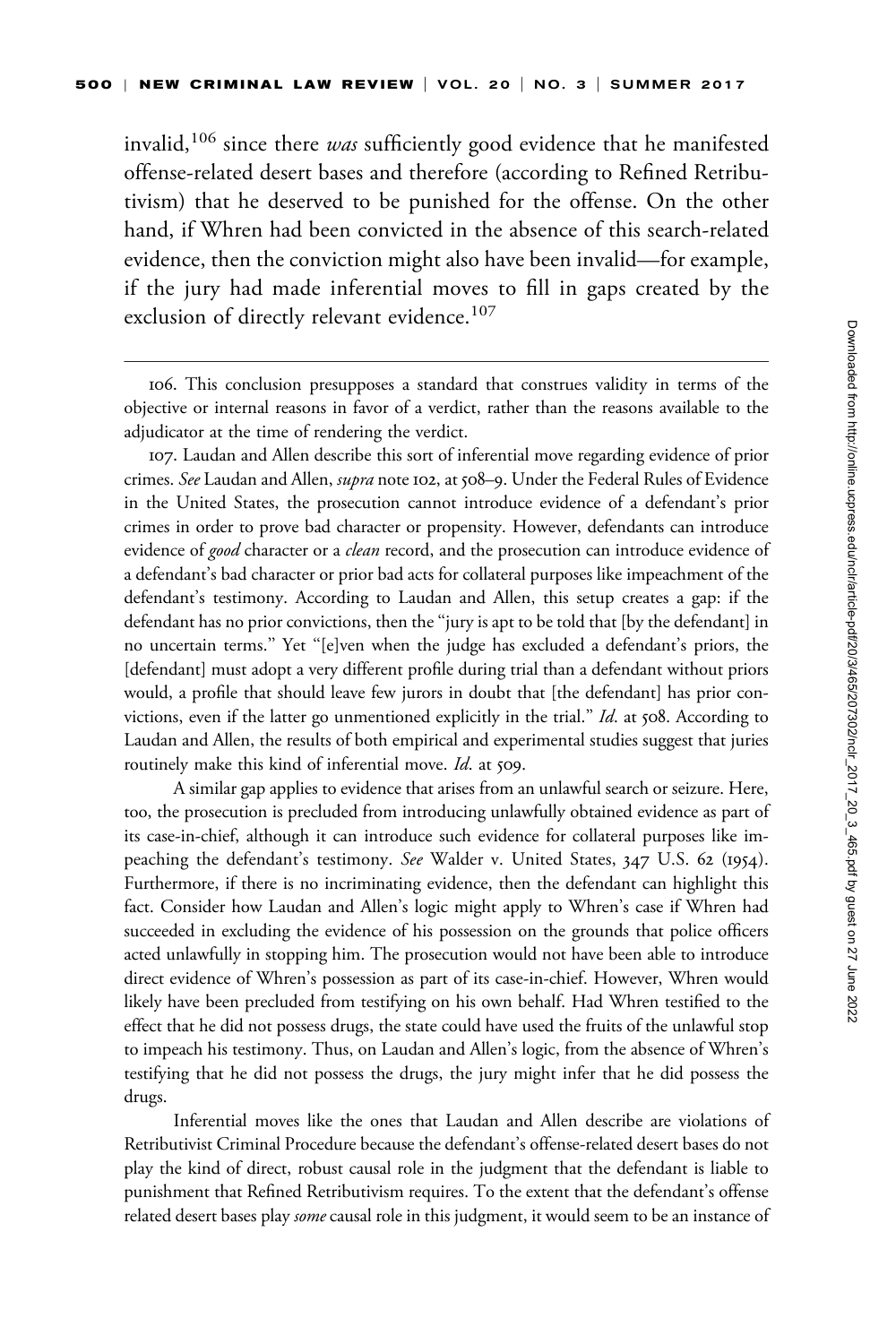Retributivist Criminal Procedure is therefore in tension with norms of zealous advocacy and the Exclusionary Rule. Given these implications, Refined Retributivists are (perhaps surprisingly) allied with consequentialists like Bentham on many questions of criminal procedure.<sup>108</sup> Whereas consequentialists would justify these revisions to the extent that they increase verdict accuracy, Retributivist Criminal Procedure might justify them as a way to avoid invalid verdicts.<sup>109</sup>

Norms of zealous advocacy and the Exclusionary Rule are not necessarily central to due process. As a doctrinal matter, neither of these mechanisms are considered ''fundamental to the American scheme of justice,'' which is one standard for characterizing requirements of due process.<sup>110</sup> A defendant whose lawyer provides less-than-zealous advocacy is not entitled to a reversal of her conviction.<sup>111</sup> Moreover, states are not required to adopt the Exclusionary Rule for violations of state constitutional provisions.<sup>112</sup> Further, both zealous advocacy and the Exclusionary Rule are

109. For example, Bentham decried aggressive defense techniques by criminal defense attorneys, on the grounds that using these techniques was functionally equivalent to complicity in a client's crime. BENTHAM, *supra* note 99, at 474–75. The consequentialist would likely agree with Judge J. Harvie Wilkinson's observation that the Exclusionary Rule's operation in the U.S. criminal justice system allows for criminal trials to be ''sever[ed] ... from external reality to an unacceptable extent. Exclusions hide truth, rather than seeking to reveal it. That is not a comfortable place for a trial, or any honest instrument of inquiry, to be." J. Harvie Wilkinson III, In Defense of American Criminal Justice, 67 VAND. L. REV. 1099, 1164 (2014).

an indirect or "deviant" kind of causation. See Sorensen, supra note 49, at 172. Punishment in such cases would violate both the directness and robustness aspects of the causation requirement, for the same reasons that the mechanism described in the Lottery case does.

<sup>108.</sup> To be sure, this overlap would not be surprising to commentators who see accuracy as the overriding procedural goal of both retributivists and consequentialists. See, e.g., Bierschbach and Stein, *supra* note 8; Cahill, *supra* note 8. Nor would the overlap be surprising to a punishment theorist (such as Laudan) who takes verdict validity and accuracy as equally important criminal procedure goals.

<sup>110.</sup> Duncan v. Louisiana, 391 U.S. 145 (1968).

<sup>111.</sup> Strickland v. Washington, 466 U.S. 668, 690 (1984) (6th Amendment standard for competence by appointed attorney is whether specific acts or omissions by the attorney were "outside the wide range of professionally competent assistance," thus precluding he "adversarial testing process'' from ''work[ing] in the particular case.'').

<sup>112.</sup> See, e.g., Virginia v. Moore, 553 U.S. 164, 178 (2008) (exclusion of evidence from arrest that violated ''state law alone'' not required, since ''it is not the province of the Fourth Amendment to enforce state law'').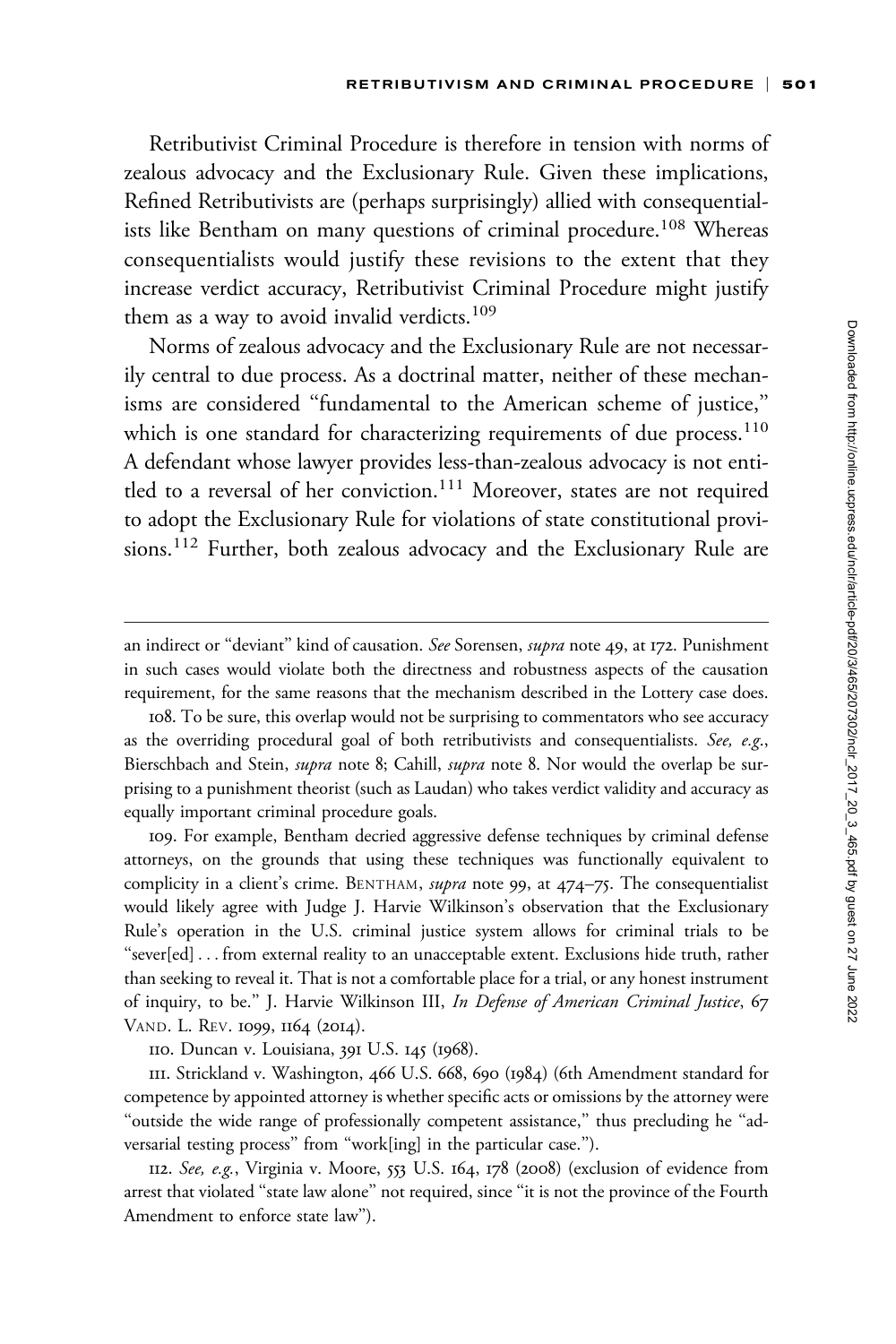routinely criticized by commentators, in part for their tendency to produce inaccurate verdicts.<sup>113</sup>

However, the logic of Retributivist Criminal Procedure is in tension with a number of other procedural rules that are more fundamental to due process. Among these are the defendant's rights to confront adverse witnesses,<sup>114</sup> to have the prosecution disclose evidence that tends to prove the defendant's innocence or provides a basis for impeaching government witnesses,<sup>115</sup> against being compelled to provide incriminating evidence against himself,<sup>116</sup> against double jeopardy,<sup>117</sup> and against having coerced confessions introduced against him.<sup>118</sup> Likewise, a defendant's rights to be tried by a jury reflecting a "fair cross-section" of the community,  $^{119}$  against racial discrimination by state officials in the composition of a jury,  $120$  and even to a jury trial itsel $f^{121}$  are difficult to square with Retributivist Criminal Procedure. As a doctrinal matter, the rationale for each of these rules under U.S. law is based on considerations other than the promotion of accurate and/or justified verdicts.<sup>122</sup> Indeed, many of these rules are

114. U.S. Const., Amend. VI (''In all criminal prosecutions, the accused shall enjoy the right ... to be confronted with the witnesses against him.''); Crawford v. Washington, 541 U.S. 36 (2004).

115. Brady v. Maryland, 373 U.S. 83 (1963).

116. U.S. Const., Amend. V (''[N]o person ... shall be compelled in any criminal case to be a witness against himself.'').

117. U.S. Const., Amend. V (''[N]or shall any person be subject for the same offence to be twice put in jeopardy of life or limb.'').

118. Dickerson v. United States, 530 U.S. 428, 433–35 (2000).

119. Taylor v. Louisiana, 419 U.S. 522 (1975).

120. Batson v. Kentucky, 476 U.S. 79 (1986).

121. U.S. Const., Amend. VI (''In all criminal prosecutions, the accused shall enjoy the right to a speedy and public trial, by an impartial jury of the state and district wherein the crime shall have been committed. ... '')

122. Some of these mechanisms are justified on grounds of fairness to the defendant. See, e.g., Brady v. Maryland, 373 U.S. 83, 87 (1963) (noting that exclusion of evidence is justified based on ''avoidance of an unfair trial to the accused''); Murphy v. Waterfront Commission

<sup>113.</sup> See, e.g., Christopher Slobogin, Why Liberals Should Chuck the Exclusionary Rule, 1999 U. ILL. L. REV. 363 (1999); Akhil Reed Amar, Fourth Amendment First Principles, 107 HARV. L. REV. 757 (1994). Recent defenses of the Exclusionary Rule as a requirement of due process (see, e.g., Richard M. Re, The Due Process Exclusionary Rule, 127 HARV. L. REV. 1885 (2014)) and political morality (see, e.g., H.L. Ho, The Criminal Trial, the Rule of Law and the Exclusion of Unlawfully Obtained Evidence, 10 CRIM. LAW & PHIL. 109 (2016)) do not render it compatible with Retributivist Criminal Procedure, since these arguments do not establish that the Exclusionary Rule meets the goal of reducing and/or eliminating invalid verdicts.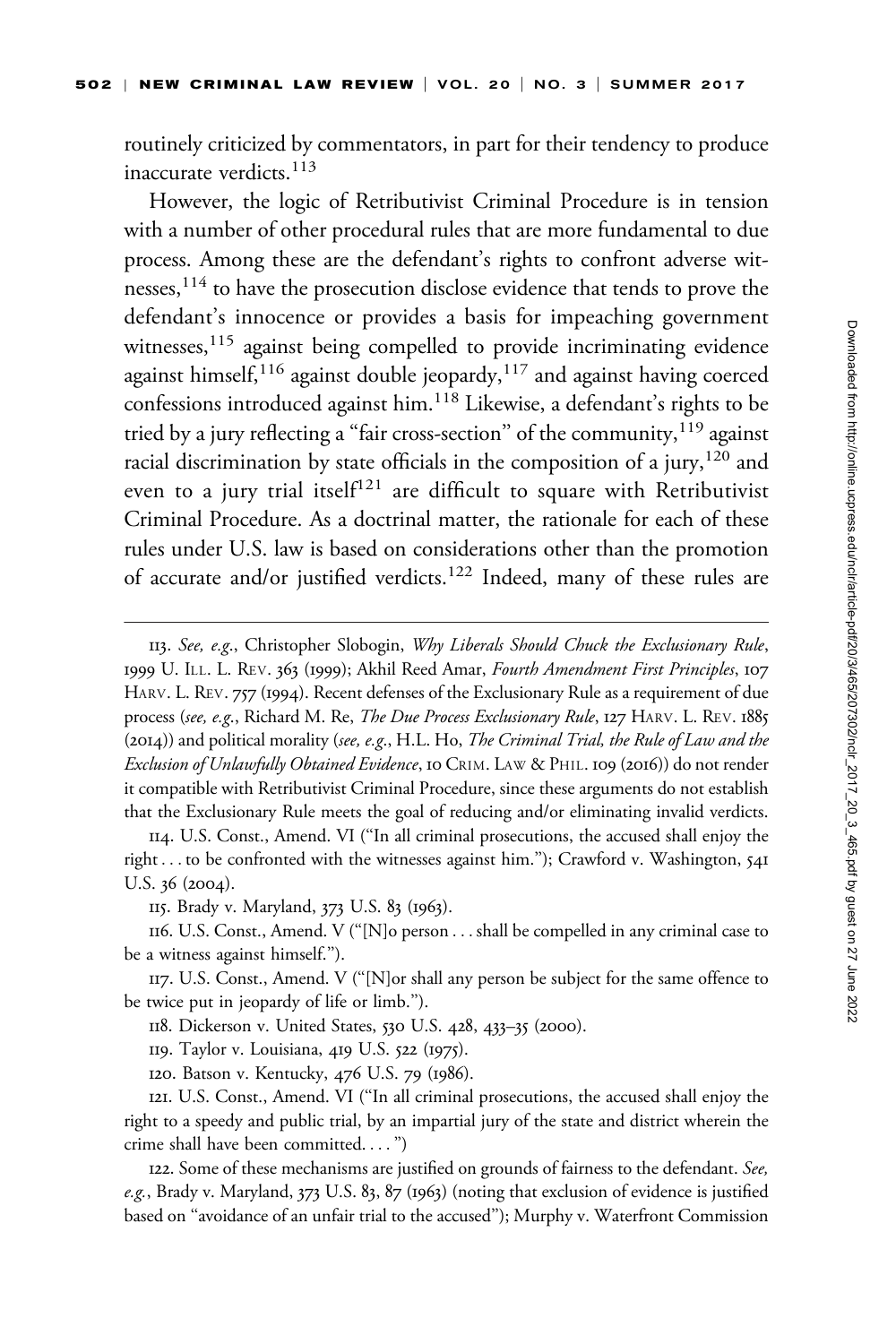justified regardless of whether they tend to make verdicts less accurate or less justified.<sup>123</sup>

Moreover, each of these rules significantly increases (at both the case and system levels) the prospect of invalid verdicts. For example, consider the Fifth Amendment's privilege against self-incrimination, which prohibits the state from forcing the defendant to testify under a wide variety of circumstances. Retributivist Criminal Procedure would seem to condemn the privilege, regardless of whether abolishing the privilege affects the accuracy of verdicts. The privilege obscures the causation requirement to the extent that the defendant's testimonial evidence provides direct evidence about whether she manifested offense-related desert bases. Excluding this type of evidence increases the possibility that the defendant's offenserelated desert bases will not causally influence the verdict. It also increases the chances that a defendant's non-offense-related desert bases will exert influence. Both of these prospects are unacceptable under Retributivist Criminal Procedure, since each increases the likelihood of invalid verdicts. Likewise, the privilege obscures epistemic justification by precluding the factfinder from accessing a source of potentially good reasons. In light of these effects, it seems plausible that, ceteris peribus, a system in which

of New York Harbor, 378 U.S. 52, 55 (1964) (privilege against self-incrimination ''reflects many of our fundamental values and most noble aspirations,'' like the ''unwillingness to subject those suspected of crime to the cruel trilemma of self-accusation, perjury or contempt"). Some of these mechanisms are justified in terms of political legitimacy. See, e.g., Taylor v. Louisiana, 419 U.S. 522, 526 (1975) (purpose of the fair cross-sectional requirement is to guard against the exercise of arbitrary power, or to "make available the common sense judgment of the community as a hedge against the overzealous or mistaken prosecutor and in preference to the professional, or perhaps overconditioned or biased response of a judge''); United States v. Scott, 437 U.S. 82, 99 (1978) (Double Jeopardy clause ''guards against Government oppression''); Apprendi v. New Jersey, 530 U.S. 466, 477 (2000) (trial by jury is a ''bulwark'' against ''oppression and tyranny on the part of rulers''). Others are justified based on broader constitutional values, such as the importance of preventing state officials from engaging in racial discrimination. Batson v. Kentucky, 476 U.S. 79, 86–87 (1986) (racial discrimination by prosecutors in jury composition violates the equal protection rights of jurors, as well as ''undermin[ing] public confidence in the fairness of our system of justice.'').

123. See, e.g., Crawford v. Washington, 541 U.S. 36, at 62 ("Dispensing with confrontation because testimony is obviously reliable is akin to dispensing with jury trial because a defendant is obviously guilty.''); Lisenba v. California, 314 U.S. 219, 326 (1941) (purpose of rule requiring confessions to be voluntary in order to be admitted ''is not to exclude presumptively false evidence, but to prevent the fundamental unfairness in the use of evidence, whether true or false'').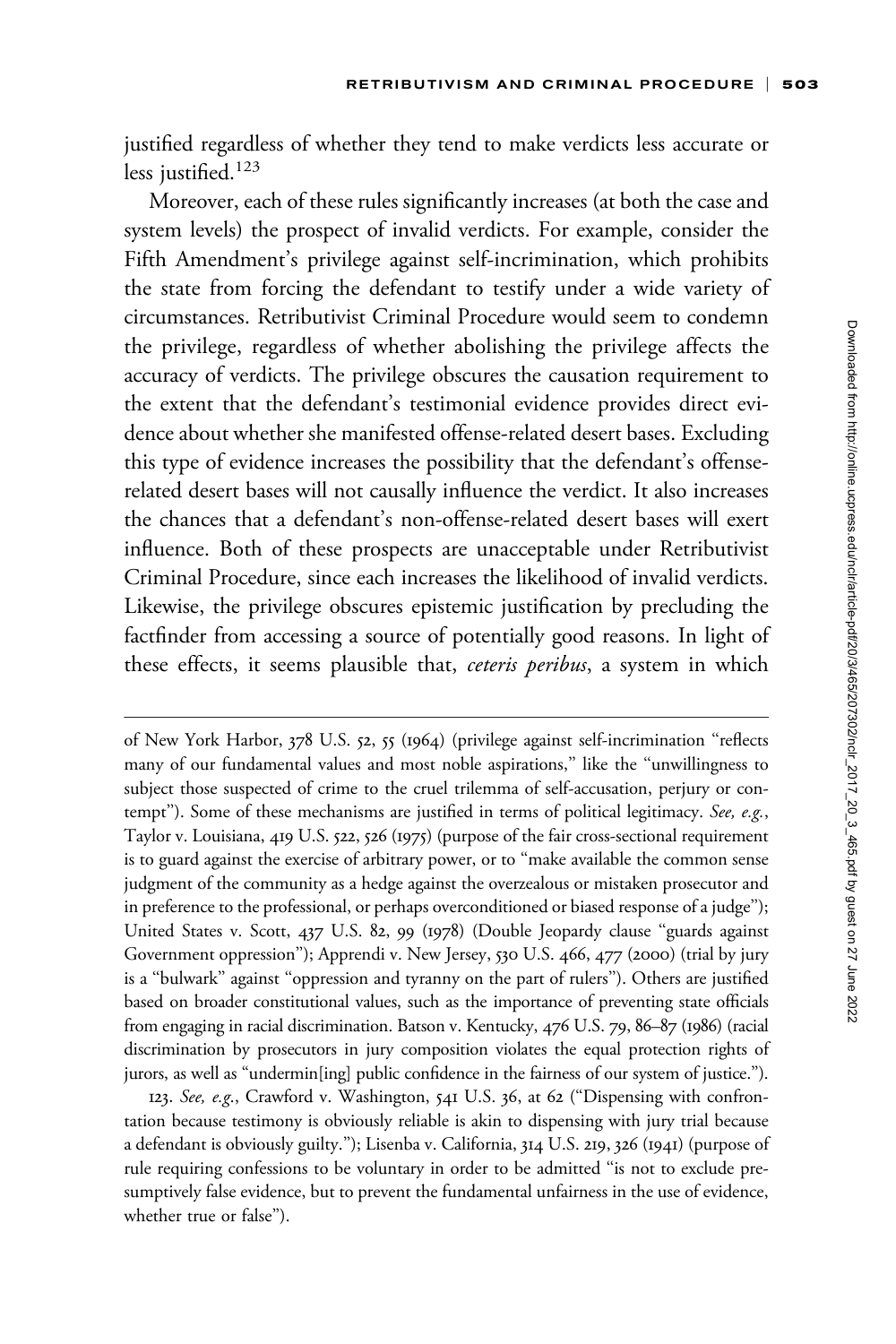defendants lacked rights against self-incrimination would have fewer invalid verdicts than a system in which they had this right.<sup>124</sup>

The same logic applies to all of the other procedural rules described above. These rules are justified by goals (such as fairness or legitimacy or accuracy) that are hostile to Retributivist Criminal Procedure. The effect (and, in many cases, the point) of these rules is to preclude an offender's desert bases from causing his liability or to frustrate the realization of the justification standard. Therefore, each of these procedural recommendations is difficult to reconcile with Retributivist Criminal Procedure.

These tensions should trouble the Refined Retributivist. A comprehensive account of due process in criminal procedure would be necessary to fully vindicate the importance of each of these rules. Absent such an account, it is enough to note that each of these features meets the lower due process standard of being ''fundamental to the American scheme of justice,"<sup>125</sup> and many of these features meet the higher due process standard of being part of the "very essence of a scheme of ordered liberty."<sup>126</sup> At first glance, Retributivist Criminal Procedure not only fails to capture why these procedural rules are important, but also can be read to imply that the criminal justice system should modify or eliminate them.<sup>127</sup>

126. Palko v. Connecticut, 302 U.S. 319, 325 (1937).

127. Consider the following position, which is consistent with Refined Retributivism: The goal of retributivist criminal procedure is not to ensure valid verdicts, but rather to protect against invalid inflictions of punishment. Therefore, every normatively justified infliction of punishment must satisfy the causation requirement and justification standard. However, invalid acquittals are not necessarily problematic. Procedural values unrelated to an offender's desert bases might both prompt and normatively justify acquitting her, even if these same considerations could not (consistent with Refined Retributivism) prompt and normatively justify punishing her.

As far as I know, no retributivist has articulated this position. Moreover, defending this position would be a tall order. However, such a position might tame some (although not all) of the revisionist tendencies of Retributivist Criminal Procedure. Thanks to Nathan Hanna for suggesting this point.

<sup>124.</sup> Retributivist Criminal Procedure therefore supports abolishing the privilege on grounds that resemble those advanced by Bentham and others—namely, that the privilege affects the accuracy of verdicts by benefitting the guilty and not the innocent. See JEREMY BENTHAM, A TREATISE ON JUDICIAL EVIDENCE (1825), at 241; Bentham, supra note 00, at 451–54.

<sup>125.</sup> Duncan v. Louisiana, 391 U.S. 145 (1968).